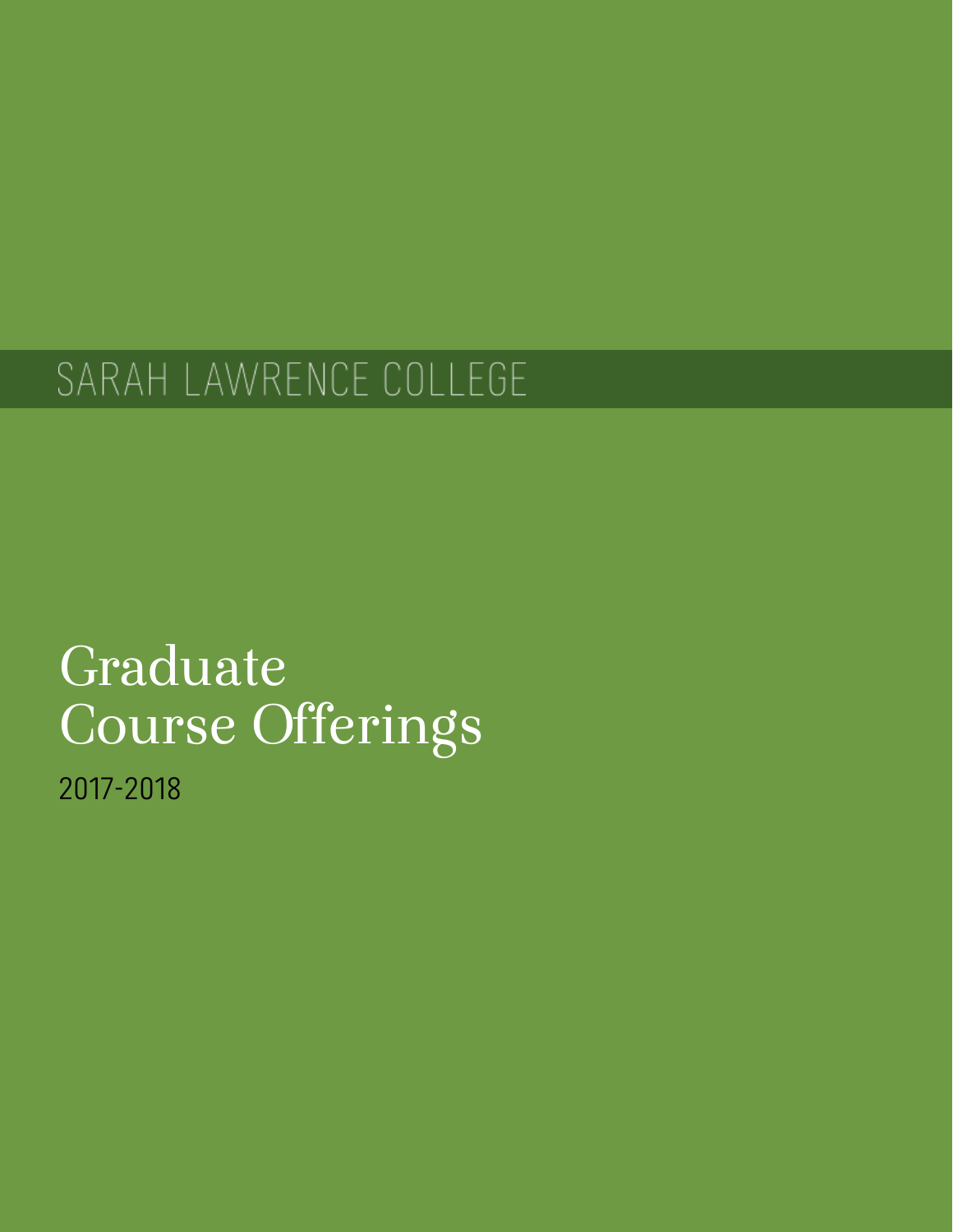| Human Genetics Program (and according to the control of the control of the control of the control of the control of the control of the control of the control of the control of the control of the control of the control of t |  |
|--------------------------------------------------------------------------------------------------------------------------------------------------------------------------------------------------------------------------------|--|
|                                                                                                                                                                                                                                |  |
|                                                                                                                                                                                                                                |  |
|                                                                                                                                                                                                                                |  |
|                                                                                                                                                                                                                                |  |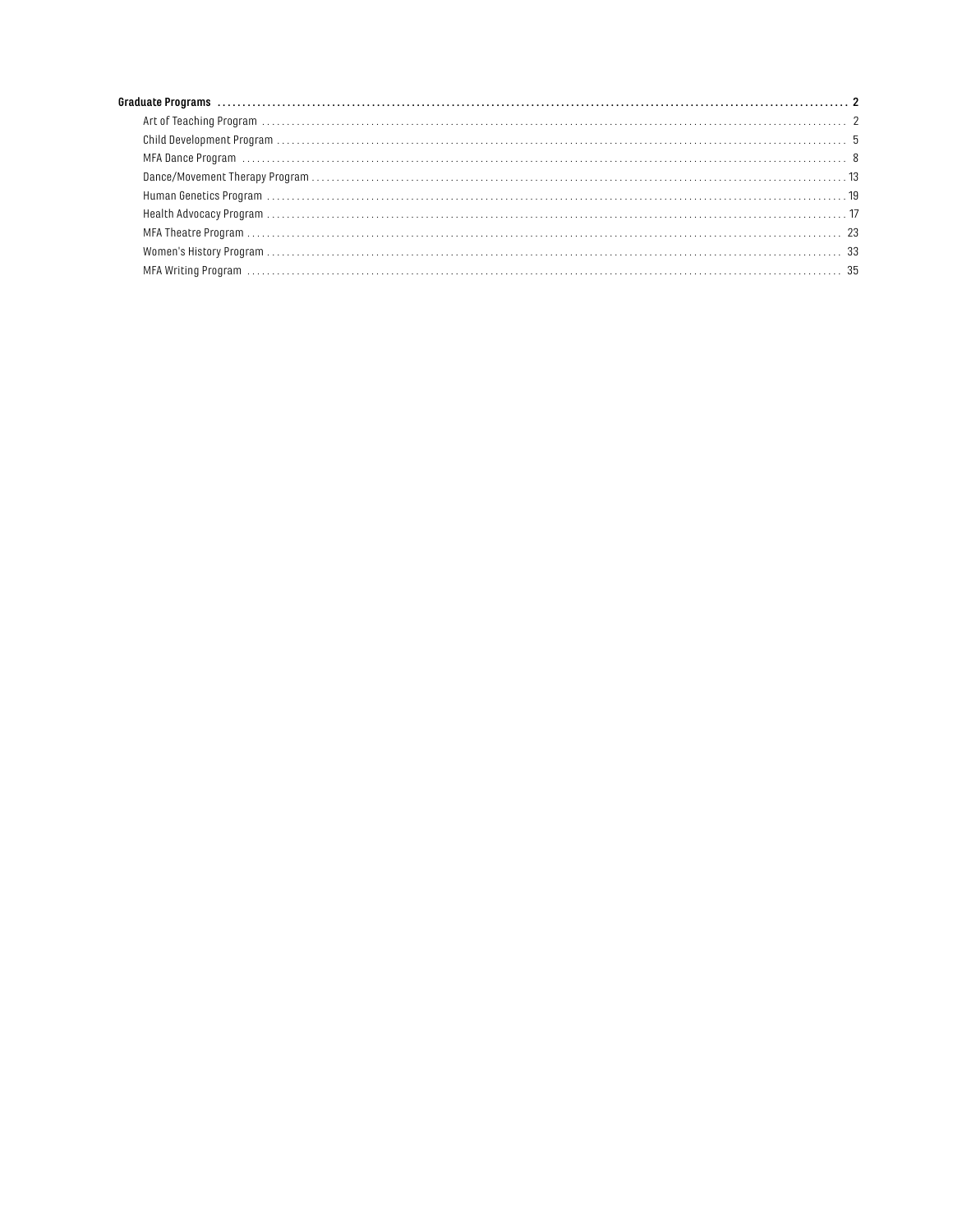# <span id="page-2-0"></span>SARAH LAWRENCE COLLEGE GRADUATE PROGRAMS

Sarah Lawrence College offers nine distinctive master's degree programs in the arts, humanities, and sciences, and three unique dual degrees. In these programs, you will find your academic home—a community comprised of vibrant thinkers and doers; a solid framework for your most complex ideas, interests, and investigations; and, perhaps most significantly, encouragement for deep specialization in a course of study that is uniquely yours.

# <span id="page-2-1"></span>**ART OF TEACHING PROGRAM**

Sarah Lawrence College's Art of Teaching graduate program leads to a Master of Science in Education degree and teacher certification in Early Childhood and Childhood (Elementary) Education.

We believe that teaching is indeed an art, uniquely satisfying, always made and remade. The Art of Teaching is child centered and culturally sensitive, with observation at its core. Extensive observation and classroom teaching combine with academic discussions and course readings connecting theory with practice. Small seminar classes create an intimate environment that encourages the sharing of experiences and ideas. Our Childhood and Early Childhood certification program is committed to public education, particularly in urban areas, and graduates find teaching positions in a range of public and private schools. Course work may be considered in three categories: courses connecting content and pedagogy; pedagogical courses; and practicums.

# **Teaching for Diversity**

*Carley Reidy, Patricia Virella*

# *Graduate Seminar—Year*

This course will provide instruction in the methodologies of teaching diverse communities of learners, with an emphasis on meeting the needs of at-risk students. The course will address racial and economic inequality, multilingual education, and the educational needs of diverse families, including single-parent, multiracial, foster, adoptive, blended, LGBTQ, and immigrant families. It will bring forward new research-based practice, such as sheltered instruction operational protocol (SIOP), STEAM learning, and the project model. Engaging families and encouraging them to become collaborators in their child's schooling will be addressed. All students will attend a biweekly, discussion-based seminar and participate in campus initiatives that address key course themes, including the Art of Teaching's Film Series and the Undoing Racism Workshop. Students will integrate their experiential learning with theory, research, policy, and practice. Students in this course will be able to: identify the complex social factors of race, ethnicity, social class, gender, and ability that influence the teaching and learning process; examine their own cultural experience of race, ethnicity, social class, gender, and ability; incorporate developmentally appropriate, evidence-based practice into their classrooms; develop strategies for culturally responsive teaching and assessment; and create a learning environment that respects the dignity of all students.

# **Advisement Seminar**

## *Kathleen Ruen, Lorayne Carbon*

## *Seminar—Spring*

The theme of the Advisement Seminar is to explore the connections among early childhood education, childhood education, and the ongoing education of teachers in the content disciplines. The seminar begins with observations of the very youngest children to help us begin to frame continuities and differences. Faculty from the Early Childhood Center and the undergraduate liberal-arts faculty help us to think about learning as an ongoing process across ages and stages of development, leading sessions devoted to curriculum and its evolution both for children in classrooms and for us as teachers. We consider intercultural perspectives and themes related to teaching in a diverse society; view videos and films of children in classrooms engaged in drawing, writing, reading, imaginative play, and social-studies explorations; read source material in the content disciplines; and engage in hands-on explorations.

# **Children With Special Needs**

## *Amy Soffer*

## *Seminar—Fall*

All children in early childhood settings and the elementary grades have strengths and weaknesses. All children have areas in which they excel and areas in which they feel insecure. All children have times when academic learning is difficult for them while, at the same time, all children have the capacity to learn. Understanding the individual differences of an entire class of students is a challenge; and in order to meet the needs of our students, we must observe their differences and individual patterns of behavior.

This course will explore the concepts of inclusion, special needs diagnostic categories, designing curriculum that is responsive to children, differentiating curriculum to support skill development, keeping in mind that each child is unique. The goals of the course are to integrate our perspectives of children's individual needs while planning classroom inquiry; to explore ways of working with parents of children who require special support; to understand how to access support and feedback for children that require additional assistance; to consider implications for teaching in an inclusive classroom and school.

# **Emergent Curriculum I and II: The Child as Meaning Maker**

## *Kathleen Ruen, Patricia Virella*

## *Seminar—Year*

Emergent Curriculum is a yearlong course in which children's interests and approaches to learning are at the forefront. Central to the course is understanding how to create a curriculum that is driven by ideas—striving for wholeness, integration, coherence, meaning—and focused on assisting children in applying knowledge and thinking to real-life problems. Classroom design and organization, media and materials, and approaches to teaching and learning across disciplines will be discussed, with an emphasis on the arts, sciences, and humanities. We will learn how to develop curricula with multiple entry points. We will reflect on ways of knowing in our own learning and that of the children and explore teaching strategies that expand children's knowledge and modes of thinking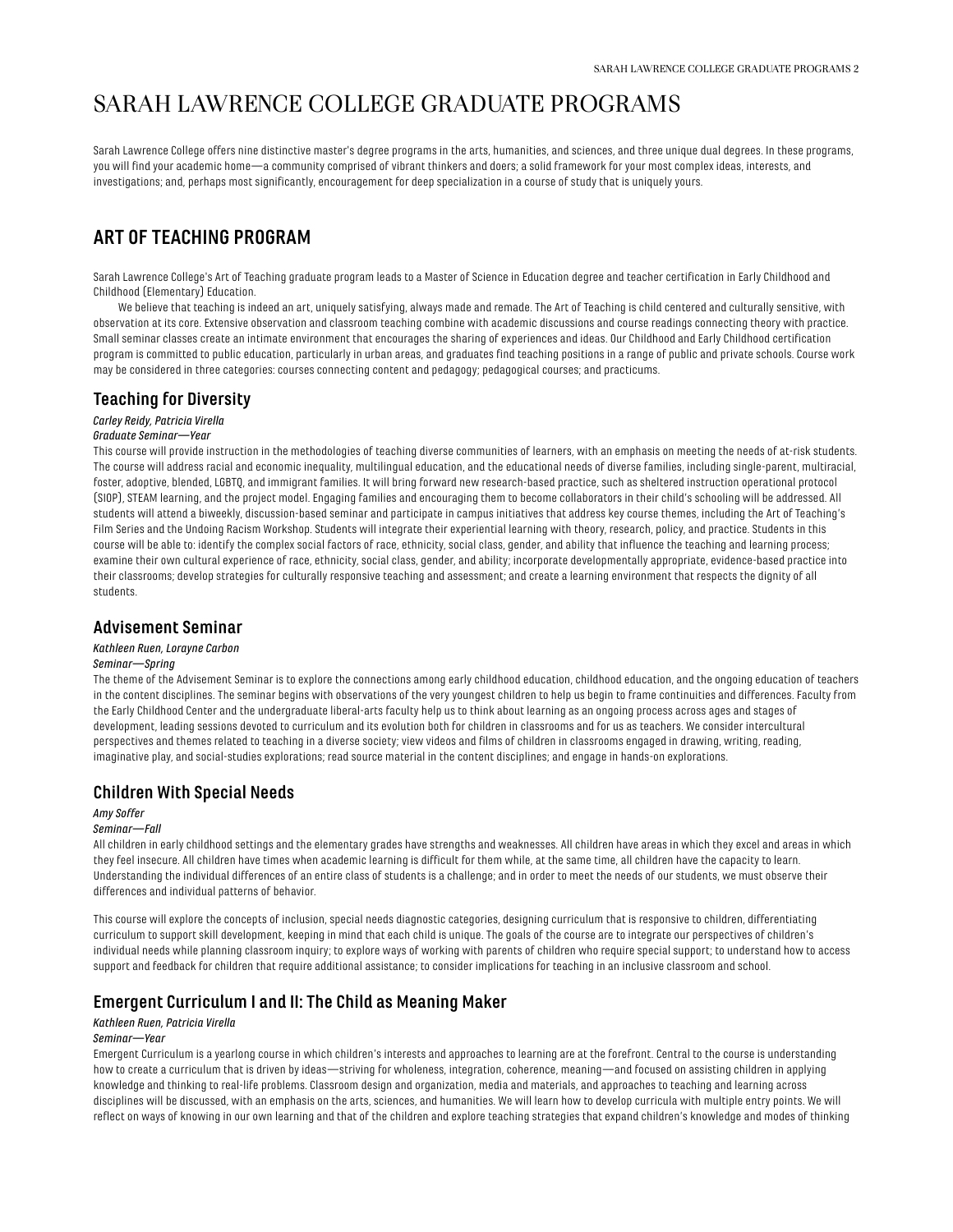#### 3 **Art of Teaching Program**

and learning. We will discuss curriculum and teaching strategies for individual subject areas, with an emphasis on the connections among disciplines, building toward an interdisciplinary approach to curriculum and instruction. The roles of the teacher as observer, provisioner, collaborator, and facilitator will be discussed. During the year, we will engage in hands-on inquiry in workshop settings and take multiple local field trips to environmental centers, historical sites, and arts museums—reflecting on our own learning in order to draw implications for classroom practice. We will discuss how children's interests and questions connect to the large ideas and questions at the core of the subject matter disciplines. Value will be placed on enabling in-depth inquiry, experimentation, and discovery and on establishing classroom communities based on collaborative learning and rooted in social justice. National and state standards, including the New York State Standards for the Arts, Social Studies, and Sciences, will be critiqued and integrated into our work. By the end of the year, students will create their own multidisciplinary curriculum plan, which will become a resource for colleagues and Art of Teaching alumni.

# **Foundations of Education: An Exploration of Meaningful Learning and Teaching From Plato to the Present**

## *Kathleen Ruen*

## *Graduate Seminar—Summer*

This course will explore multiple lenses through which we view the concept of Education, including theoretical, historical, political, sociological and cultural perspectives. We will begin by considering the historical roots of contemporary education, with particular emphasis on the history of public education in the United States. Drawing on a variety of readings, films and in-class projects, we will examine constructs of diversity including race, class, culture, language, ability, gender, and sexual identity and discover ways to create an inclusive learning environment for students and their families. The work of John Dewey and other Progressive educators will provide a basis for looking at democratic ideals and "pendulum swings" in American education, including current debates concerning standards, testing practices, and political agendas. Throughout the course, students will be asked to reflect on their own school experiences and field work observations in order to make connections between history and current educational practices.

# **Language and Literacy I and II**

## *Jerusha Beckerman*

#### *Graduate Seminar—Year*

This two-semester course focuses on the making of meaning and knowledge through listening, speaking, reading, and writing in early childhood and childhood. All children—English speakers and English language learners—are recognized as capable of learning and of becoming competent English language and literacy users. Emphasis is on teaching that takes into account each child's approaches to learning and pace in learning, valuing the complexity in developing instruction that builds upon what the child already knows and can do.

- Learning is a process by which each person actively constructs meaning from experience, including encounters with print and nonprint texts.
- Language and literacy are social acts.
- Language and literacy develop in the pursuit of real-life enterprise.
- Reading and writing, as with spoken language, are best learned in rich, interactive environments where they serve real purposes.
- Reading and writing do not develop in predefined stages; rather, literacy understanding is complex and unique to the individual.
- Language and literacy cannot be separated from the total expressiveness of the person.
- Literacy is power, and children must have every opportunity to know its power.
- Literacy teaching and learning must be re-envisioned to accommodate a multimodal, multilingual, multimedia world.

We will build our knowledge of language and literacy learning upon these assumptions by reflecting on ourselves as readers, writers, and language users. We will explore how children learn to read and write by observing them as they use language and literacy for real purposes. We will consider new media and technologies as modes of communication and expression and consider how they are reshaping the future of literacy. Our observations of children and our own literacy stories will help us understand the range and complexity of meanings and approaches among any group of learners. Our observations and recollections also will provide an entry point for discussions regarding differences in race, class, ethnicity, gender, and learning style. The challenge for schools to be inclusive of the diversity—to enable each child to differ, yet belong to the community of learners—lies at the core of our work. We will, through our Child Studies, our recollections, and the readings, begin to develop a picture of inclusive classrooms and schools in which children have the "space to dance with others" and the "room to differ" (Patricia F. Carini). The course paper will be an in-depth inquiry focused on language and literacy teaching and learning and on classroom practice and work with children, examined through the lens of your own philosophy, thought, values, and standards.

# **Mathematics and Technology for Teachers I and II**

## *Debbie Kurtzberg*

#### *Graduate Seminar—Year*

This course will place strong emphasis on students' own understanding of mathematics as directly related to the mathematics that they will be teaching in earlychildhood and elementary-school classrooms. The course will focus on core concepts of mathematics teaching and learning: the science of patterns and number relationships. Patterns and functions will serve as the lenses through which students will examine connections and applications of the topics to the early childhood and childhood school curricula. Students will develop understandings of the content, concepts, computation, and teaching and learning strategies of mathematics in schools. Emphasis will be placed on constructivist teaching and learning; inquiry-based learning; problem solving; and mathematical reasoning, connections, and communication. Students will be exposed to techniques in differentiating instruction that addresses learning differences and the special needs of English-language learners, as well as ways to identify tasks that challenge and augment mathematical understandings. The use of technology as an integral support for the understanding and application of mathematics will also be a focus of the course. Each class session will provide students with opportunities to engage in authentic mathematical activities, followed by sharing these experiences and ways to implement similar, engaging mathematical tasks in classrooms. As part of their conference work, students will create a concept teaching game and a presentation of the solutions to complex problems.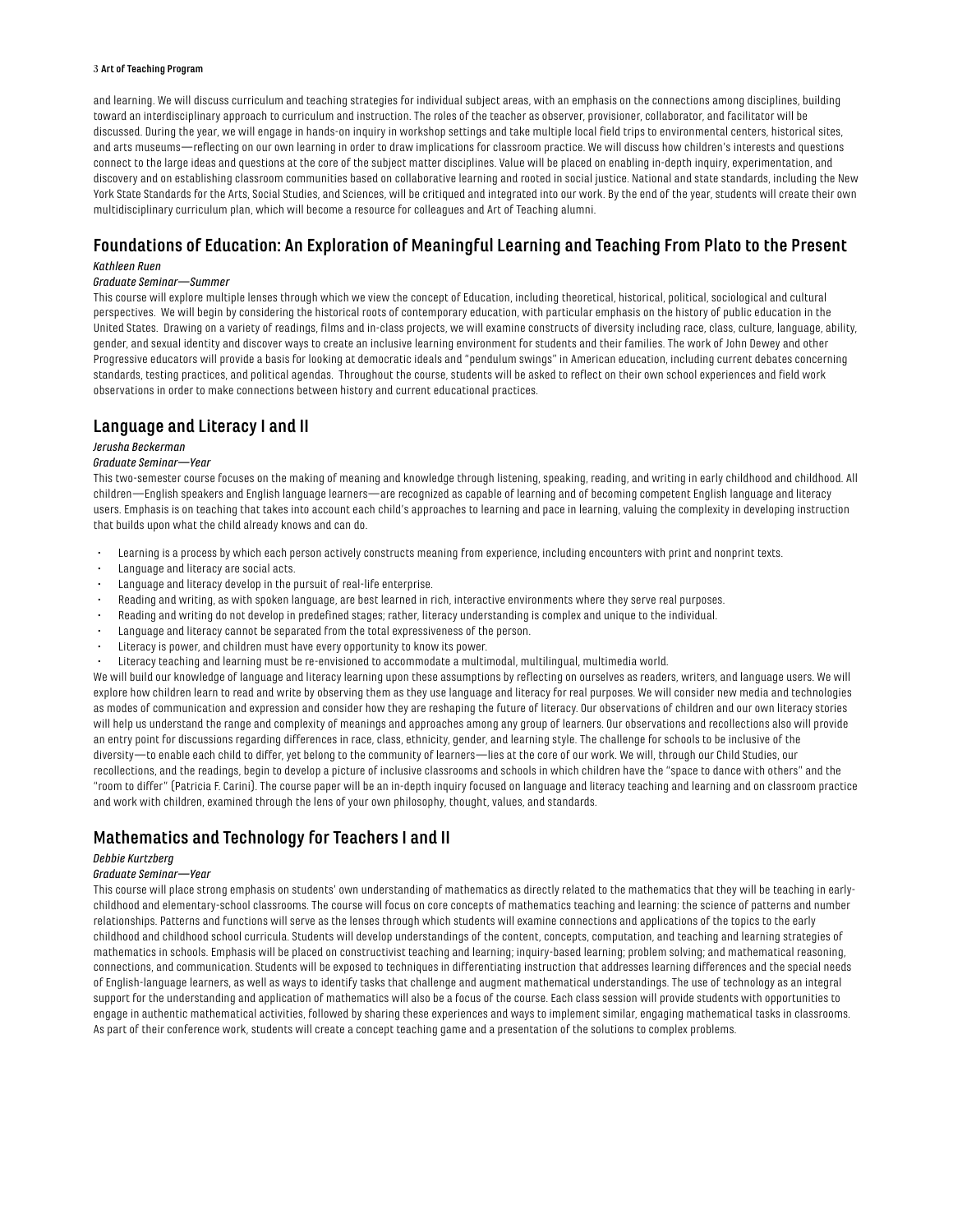# **Observation and Documentation**

## *Kathleen Ruen*

#### *Graduate Seminar—Fall*

In the Art of Teaching program, we place the observation and documentation of children and their learning at the center of teaching. The emphasis is on seeing every child as capable, unique, and knowable and on children as active makers of their own meaning and knowledge. Observing is focused on what the child can do and is interested in and on how each child thinks and learns. We assume that teachers create their knowledge of teaching and learning through longitudinal observation and documentation of each child as a thinker and learner. This knowledge is the foundation for curriculum development and instructional planning that accommodate individual interests and approaches to learning. The ideas and processes developed at Prospect Archive and Center for Education and Research, by Patricia Carini and others, will be the foundation of the work throughout the course. The Prospect Descriptive Processes and, in particular, the Descriptive Review of the Child will give students a formal and systematic framework for drawing together their observations of children over time. In addition, the review processes developed at Prospect Center will be discussed as avenues for collaborative inquiry and meaning-making among educators and parents. Students will participate in a Descriptive Review and will review longitudinal collections of children's work. They will also learn about descriptive inquiry processes for reviewing curricula and teaching practice. Students will share observations of children in both early childhood and childhood education settings and develop a language of description. We will discuss the importance of creating classrooms where each child is visible through strength. Students will develop a child study that includes: a description of the child using the headings of the Descriptive Review, a collection of the child's work, and reflections on the implications that the longitudinal documentation of the child holds for teaching.

# **Practicum Seminar**

## *Debbie Kurtzberg*

#### *Graduate Seminar—Year*

The Practicum Seminar is a yearlong course that supports early childhood and childhood student-teaching experiences and provides opportunities to draw together the ideas, processes, and approaches in early childhood and childhood teaching practice, curriculum development, and instructional planning across content disciplines in prekindergarten through grade two settings and in grades one-through-six classrooms. Issues and questions that arise in student teaching and continue to be present in classrooms and schools will be explored. These include the role of observation and documentation as they inform assessments of children's learning and of teaching itself; the creation of learning environments for children from birth through grade two and in grades one through six, inclusive of all children across racial, ethnic, socioeconomic, and learning differences; the development of approaches that enable continuity for children between home and school and in their school lives; the development of classrooms as communities of learners; and the exploration of the teacher's role and approaches to classroom organization and structure that relate to very young and elementary-age children. Other topics of importance in the course are the creation of opportunities and processes for collaboration among teachers, parents, and administrators and the development of strategies to reflect on, renew, and revise teaching with an emphasis on the importance of professional development. The Practicum Seminar also supports students in their continued efforts to understand the political nature of teaching, placing emphasis on educating for a democratic society. The roles of the family, school, and community in educating children are explored, as well as current philosophies and climate regarding home, school, and community relationships. Practicum Seminar students will keep a reflective journal of their field placement and student-teaching experiences, including observation and documentation of children, classrooms, activities, curriculum planning and facilitation, materials, and media. Students will also begin to develop, refine, and share their thinking regarding their master's project topics.

# **The Child and the Family: Social, Cultural, and Health-Related Issues at Home and in School**

# *Linwood J. Lewis*

## *Graduate Seminar—Summer*

Children must struggle with many issues while making their way toward adulthood. Teachers' understandings of family culture and the interconnections between health and learning are crucial to children's success in the classroom and central to the content of this course. We will study how families affect the development of children, for no other unit of analysis more richly displays gender, social, and cultural factors and their influence on individual behavior and development. Today, children spend more time than ever before in early childhood programs and grade schools. We will investigate how families and schools provide a framework for the exploration of the social world and socialize children according to cultural norms. Health and learning are intertwined in the context of the child's social, emotional, intellectual, and physical development. In order for teachers to be equipped to help their students in the areas of personal health and safety, we will review the national and state health learning standards, as well as the range of environmental factors that inhibit children's development and learning (including the identification and implications of drug and alcohol abuse). We will also examine the social, political, and psychological concerns faced by children with chronic diseases and by their families, and the plethora of health-care issues with which they must contend. Through readings and case-study analyses, students will explore the importance of teachers' understanding of the complexities of the lives of children and families to better prepare them for the challenges of the classroom.

# **Theories of Development**

# *Kim Ferguson (Kim Johnson)*

# *Graduate Seminar—Spring*

The field of developmental psychology has been shaped by several different, and often conflicting, visions of childhood experience. These visions have, in turn, influenced early childhood and childhood education practice. In this course, we will study the classical theories—behaviorist, psychoanalytic, and cognitivedevelopmental—as they were originally formulated and in light of subsequent critiques and revisions. We will focus on the kinds of questions that each theory asks and the "image of the child" that each puts forth. Recent challenges within the field have highlighted specific conceptual problems, which we will address. Are patterns of development universal or culture- specific? Can childhood experiences be thought of as proceeding in a series of stages? How do we construct methods for studying children that will recognize and validate the significance of differing social and cultural experiences? How can we forge a multicultural view of development such that development is understood in terms of how it is experienced within a given cultural context? The goal of the course is to prepare students to integrate theory and practice into their work with children. Required papers will reflect this integration.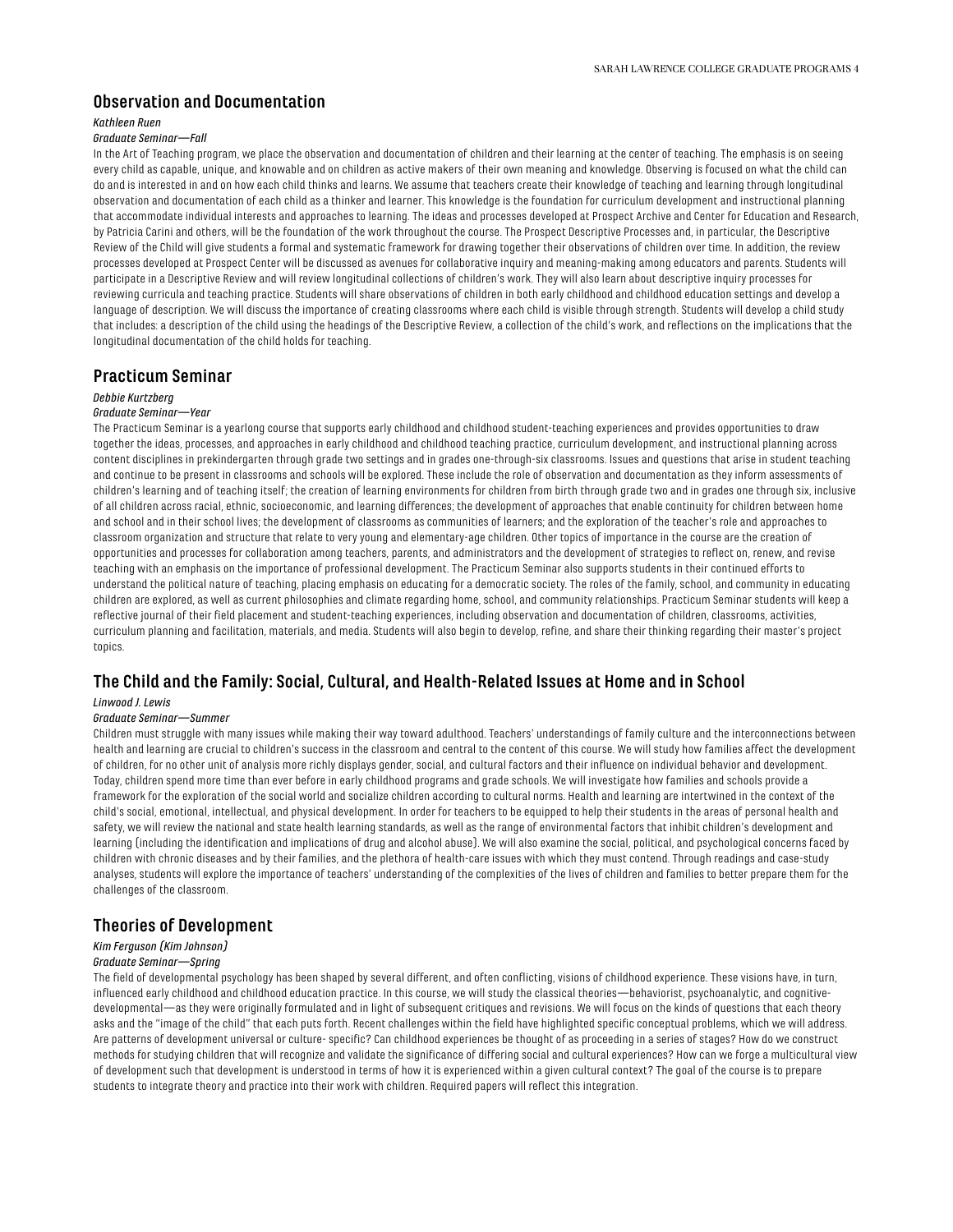# <span id="page-5-0"></span>**CHILD DEVELOPMENT PROGRAM**

Combining theoretical perspectives with practical fieldwork, the **Child Development Program** places the social, emotional, cognitive, and cultural lives of children at the forefront.

Students engage in research throughout the program, reading and learning directly from such primary sources as journals, current research, and the writings of leading psychologists—not textbooks. From the beginning, students are **immersed in child development theory**, which they relate to their experiences with children, in small seminars and one-on-one conferences. **Fieldwork opportunities abound**, from therapeutic preschools to elementary or secondary schools to child-life programs on pediatric wards.

# **Abnormal Psychology**

#### *Adam Brown*

#### *Seminar—Fall*

According to recent data, approximately half of all Americans will meet the criteria for a psychological disorder at some point in their lives, and about 25% of adults in the United States may have suffered from a mental illness in the past year. Why are rates of mental illness so high, and what can we do to reduce these figures? What does it mean to be mentally ill, and who decides? Where do we draw the line between normal and abnormal, and what kinds of methods do we use in psychology and neuroscience to make this determination? This course will serve as an introduction to the field of abnormal psychology. We will cover theoretical frameworks, research methods, and treatments associated with a range of psychological disorders, such as depression, anxiety, schizophrenia, addiction, and personality disorders. In addition, we will discuss historical, political, and cultural influences that shape the way in which mental illness has been defined, represented, and treated. Course materials will draw on experimental and theoretical research, memoirs, films, and clinical case studies. This course will be of particular interest to students interested in pursuing graduate school or careers working in fields related to clinical psychology.

# **Theories of the Creative Process**

## *Charlotte L. Doyle*

#### *Seminar—Fall*

The creative process is paradoxical. It involves freedom and spontaneity yet requires expertise and hard work. The creative process is self-expressive yet tends to unfold most easily when the creator forgets about self. The creative process brings joy yet is fraught with fear, frustration, and even terror. The creative process is its own reward yet depends on social support and encouragement. In this class, we look at how various thinkers conceptualize the creative process—chiefly in the arts but in other domains, as well. We see how various psychological theorists describe the process, its source, its motivation, its roots in a particular domain or skill, its cultural context, and its developmental history in the life of the individual. Among the thinkers that we consider are Freud, Jung, Arnheim, Franklin, and Gardner. Different theorists emphasize different aspects of the process. In particular, we see how some thinkers emphasize persistent work and expert knowledge as essential features, while others emphasize the need for the psychic freedom to "let it happen"and speculate on what emerges when the creative person "lets go." Still others identify cultural context or biological factors as critical. To concretize theoretical approaches, we look at how various ideas can contribute to understanding specific creative people and their work. In particular, we consider works written by or about Picasso, Woolf, Welty, Darwin, and some contemporary artists and writers. Though creativity is most frequently explored in individuals, we also consider group improvisation in music and theatre. Some past conference projects have involved interviewing people engaged in creative work. Others consisted of library studies centering on the life and work of a particular creative person. Some students chose to do fieldwork at the Early Childhood Center and focus on an aspect of creative activity in young children.

# **Personality Development**

# *Jan Drucker*

# *Seminar—Fall*

A century ago, Sigmund Freud postulated a complex theory of the development of the person. While some aspects of his theory have come into question, many of the basic principles of psychoanalytic theory have become part of our common culture and worldview. This course will explore developmental and clinical concepts about how personality comes to be through reading and discussion of the work of key contributors to psychoanalytic developmental theory since Freud. We will trace the evolution of what Pine has called the "four psychologies of psychoanalysis"—drive, ego, object, and self-psychologies—as well as the integrative "relational perspective"; and we will consider the issues they raise about children's development into individuals with unique personalities within broad, shared developmental patterns in a given culture. Readings will include the work of Anna Freud, Erik Erikson, Margaret Mahler, Daniel Stern, Steven Mitchell, Nancy Chodorow, and George Vaillant. Throughout the semester, we will return to fundamental themes such as the complex interaction of nature and nurture, the unanswered questions about the development of personal style, and the cultural dimensions of personality development. Fieldwork at the Early Childhood Center or another appropriate setting is required, although conference projects may or may not center on aspects of that experience, depending on the individual student's interest.

# **Theories of Development**

# *Barbara Schecter*

## *Seminar—Fall*

"There's nothing so practical as a good theory," suggested Kurt Lewin almost 100 years ago. Since then, the competing theoretical models of Freud, Skinner, Piaget, Vygotsky, and others have shaped the field of developmental psychology and have been used by parents and educators to determine child-care practice and education. In this course, we will study the classic theories—psychoanalytic, behaviorist, and cognitive-developmental—as they were originally formulated and in light of subsequent critiques and revisions. Questions we will consider include: Are there patterns in our emotional, thinking, or social lives that can be seen as universal, or are these always culture-specific? Can life experiences be conceptualized in a series of stages? How else can we understand change over time? We will use theoretical perspectives as lenses through which to view different aspects of experience—the origins of wishes and desires, early parent-child attachments, intersubjectivity in the emergence of self, symbolic and imaginative thinking, and the role of play in learning. For conference work, students will be encouraged to do fieldwork at the Early Childhood Center or in another setting with children, as one goal of the course is to bridge theory and practice.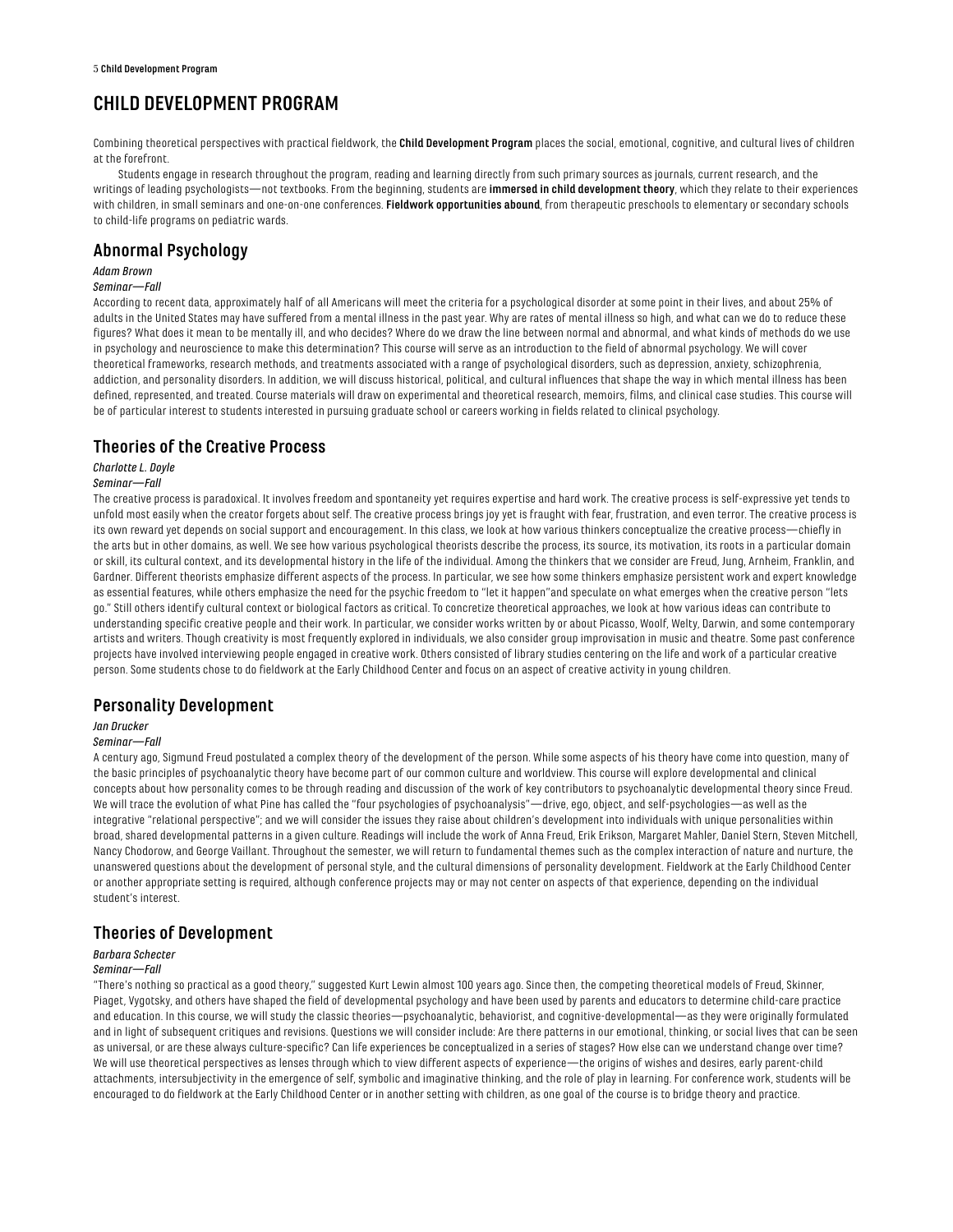# **Bullies and Their Victims: Social and Physical Aggression in Childhood and Adolescence**

# *Carl Barenboim*

## *Seminar—Fall*

It can be the bane of our existence in childhood: the bully who simply will not leave us alone. Until fairly recently, the image that came to mind—in both the popular imagination and the world of psychological study—was that of a physically imposing and physically aggressive boy, someone who found the littlest, most defenseless boy to pick on. In recent years, however, that image has begun to change. Now we realize that the ability to harm a person's social relationships and social "standing," usually through the manipulation of others, can be every bit as devastating to the victim. And in this new world of social aggression, girls' expertise has come to the fore. In this course, we will study the nature of bullies and victims—in both the physical and social sense—and the possible long-term consequences of such bullying for both the perpetrator and the picked upon. We will explore recent evidence that bullying and victimization begin even in the preschool years, far earlier than previously thought; and we will examine some modern approaches used to break this vicious cycle, such as peer programs and interpersonal problem solving. Conference work may include field placement at the Early Childhood Center or other venues, as interactions with real children will be encouraged.

# **Moral Development**

## *Carl Barenboim*

## *Seminar—Spring*

For thousands of years, philosophers have struggled with the questions surrounding the issue of morality. Over the past hundred years, psychologists have joined the fray. While many theories exist, a unifying theme centers upon the notion that childhood is the crucible in which morality is formed and forged. In this course, we will explore the major theories dealing with three aspects of the development of morality: moral thought, or reasoning (e.g., Piaget, Kohlberg); moral feelings (psychoanalytic approaches, including Freud, and the modern work on the importance of empathy and mirror neurons); and moral actions, or behavior (behaviorism, social-learning theory). In addition, we will investigate the possible relations among these three aspects of moral development. For example, how is moral thought connected to moral action? Throughout the course, we will relate moral development theory to the results of research investigations into this crucial aspect of child development. Conference work may include direct experience with children or adolescents in the form of either detailed observations or direct interaction (interviews, etc.).

# **Trauma, Loss, and Resilience**

## *Adam Brown*

#### *Seminar—Spring*

How people remember and respond to stress and trauma has garnered much attention and controversy in the field of psychology. These debates have reached well beyond therapists' offices and academic departments, figuring prominently in the media, policy debates, and judicial decisions. Through a review of theory, research, and clinical case reports, this course aims to provide a nuanced examination of traumatic stress research. The course will begin with a historical exploration of how the mental-health community has defined and treated trauma over the past century, including the sociocultural forces that shaped these definitions and interventions. We will also delve into more current issues involving trauma, specifically post-traumatic stress disorder (PTSD). Readings will survey a range of topics, drawing on cognitive, developmental, neuroscientific, and psychoanalytic perspectives. We will discuss and question: What are the impacts of stress and trauma across the life span? How is trauma processed cognitively, and what brain regions are involved in trauma-related distress? What is the impact of trauma and loss on mental and physical health? What is an appropriate response to trauma (and who decides)? Are there outcomes to stress and trauma other than distress? Is memory for trauma special? Are horrific experiences indelibly fixed in a victim's memory, or does the mind protect itself by banishing traumatic memories from consciousness? How do those working in the field of traumatic stress cope with secondary exposure? Why are some people able to experience repeated exposure to trauma without significant impairment? Conference work will offer students the opportunity to apply ongoing issues in trauma and resilience research to a wide range of disciplines, including science, law, medicine, art, media, politics, and ethics.

# **Challenges to Development: Child and Adolescent Psychopathology**

## *Jan Drucker*

#### *Seminar—Spring*

This course addresses the multiple factors that play a role in shaping a child's development, particularly as those factors may result in what we think of as psychopathology. Starting with a consideration of what the terms "normality" and "pathology" may refer to in our culture, we will read about and discuss a variety of situations that illustrate different interactions of inborn, environmental, and experiential influences on developing lives. For example, we will read theory and case material addressing congenital conditions such as deafness and life events such as acute trauma and abuse, as well as the range of less clear-cut circumstances and complex interactions of variables that have an impact on growth and adaptation in childhood and adolescence. In discussing readings drawn from clinical and developmental psychology, memoir, and research studies, we will examine a number of the current conversations and controversies about assessment, diagnostic/labeling, early intervention, use of psychoactive medications, and treatment modalities. Students will be required to engage in fieldwork at the Early Childhood Center or elsewhere and may choose whether to focus conference projects on aspects of that experience.

# **Language Research Seminar**

*Kim Ferguson (Kim Johnson) Seminar—Spring The baby, assailed by eye, ear, nose, skin, and entrails at once, feels it all as one great blooming, buzzing confusion.* —William James (1890)

The acquisition of our first language is "doubtless the greatest intellectual feat any of us is ever required to perform" (Bloomfield), yet this feat was essentially accomplished by the time we were three years old—and we likely have no memory of it. Furthermore, human language fundamentally influences human ecology, culture, and evolution. Thus, many contemporary researchers in the interdisciplinary field of psycholinguistics argue that our language abilities are a large part of what makes us uniquely human. Are we, in fact, the only species with true language? And how would we begin to answer this question? In this course, we will attempt to answer this and other key questions in the broad field of language development through both our discussions of current and contemporary research and theory and the development of new research in this field. Current "hot" research topics include whether bilingual children have better control over what they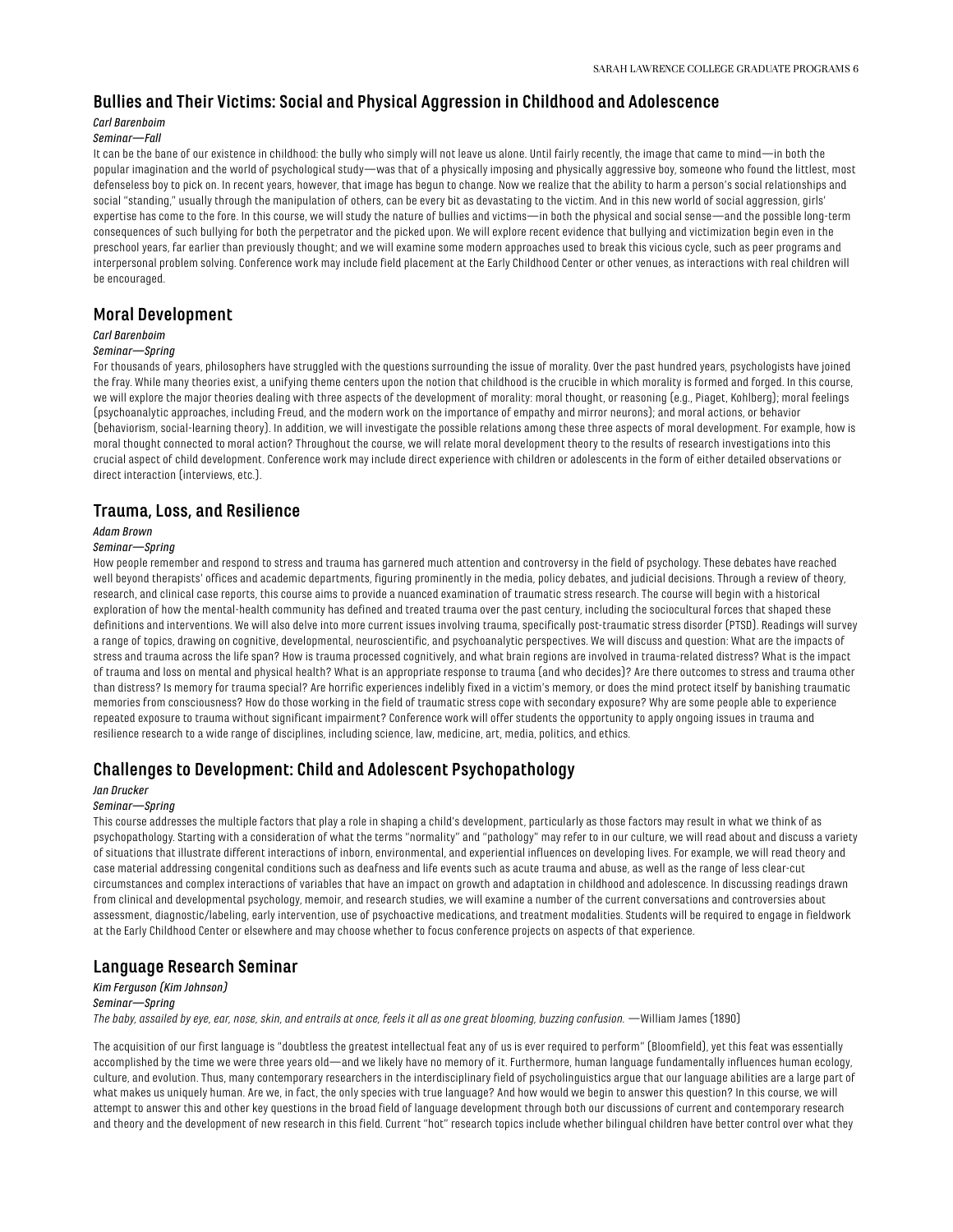# 7 **Child Development Program**

pay attention to than monolingual children (attention and language); whether language influences thought; whether language acquisition is biologically programmed; and why children learn language better from an adult, in-person, rather than the same adult on television. Over the course of the semester, you will have the opportunity to design an independent research project that investigates either one of these key questions or another question of interest to you in the broad area of language development. In doing this, you will learn how to outline the rationale for a research project, develop an effective research methodology, collect data, analyze the data, interpret your results, and communicate your findings in a persuasive, yet objective, manner. This course thus serves as an introduction to research methods, with a specific focus on research methods in psycholinguistics, through your own research. Topics will include experimental research design, case studies, observational techniques, survey development, and hypothesis testing. To help you design and implement your own research, we will discuss your conference research projects in class throughout the semester. You will obtain feedback from your colleagues on your questions, methods, analyses of the data, and interpretation of the results. This project could include fieldwork at the Early Childhood Center or in another setting with children.

# **Play in Developmental and Cultural Context**

# *Barbara Schecter*

#### *Seminar—Spring*

*For many years, the conviction has grown upon me that civilization arises and unfolds in and as play. —*Huizinga, *Homo Ludens*

Many adults look back fondly on their memories of childhood play and the rich imaginary worlds created. Yet, play in our current sociopolitical climate is threatened by the many demands of our over-regimented lives and standardized goals of education. In this course, we will look closely at the amazing complexity of those playworlds and at the many aspects of children's experiences through play. Observing and reading about play offer the opportunity to understand children's thinking, communicating, problem solving, nascent storytelling, and emotional and imaginative lives. We will also consider the variations in play within different family and cultural contexts, as well as play's relationship to scientific and aesthetic activities of adult life. Other topics will include therapeutic uses of play, importance of play for early literacy, and the re-invigoration of the phenomenon of adventure play in the United States, at SLC in the form of our CAPEs, and abroad. Students will be encouraged to choose a context in which to observe and/or participate in play either at our Early Childhood Center or in other settings with children or adults.

# **Experimental Psychology Research Seminar**

*Adam Brown*

## *Seminar—Spring*

Psychological science attempts to study complex human behavior, emotions, and cognitive processes through research and experimentation. Over the course of the semester, students will have the opportunity to develop both a strong foundation in the theories, techniques, and ethical questions that have guided psychology research and the opportunity to put their ideas into practice. A major component of this course will involve generating hypotheses and designing studies, carrying out original research, learning how to analyze and interpret data, and writing up and presenting findings. Readings will span research from a variety of subfields in psychology (clinical, developmental, social), and assignments will involve both individual and group work. A variety of research designs will be discussed and evaluated throughout the semester, such as case studies and observational, cross-sectional, longitudinal, and experimental approaches.

# **Art and Visual Perception**

*Elizabeth Johnston Seminar—Spring Seeing comes before words. The child looks and recognizes before it can speak.* —John Berger

Psychologists and neuroscientists have long been interested in measuring and explaining the phenomena of visual perception. In this course, we will study how the visual brain encodes basic aspects of perception—such as color, form, depth, motion, shape, and space—and how they are organized into coherent percepts or gestalts. Our main goal will be to explore how visual neuroscience and art-making can inform each other. One of our guides in these explorations will be the groundbreaking gestalt psychologist Rudolf Arnheim, who was a pioneer in the psychology of art. The more recent and equally innovative text by the neuroscientist Eric Kandel, *Reductionism in Art and Brain Science*, will provide our entry into the subject of neuroaesthetics. Throughout our visual journey, we will seek connections between perceptual phenomena and what is known about brain processing of visual information. This is a course for people who enjoy reflecting on why we see things as we do. It should hold particular interest for students of the visual arts who are curious about scientific explanations of the phenomena that they explore in their art, as well as students of the brain who want to study an application of visual neuroscience.

# **Early Intervention Approaches for Young Children and Their Families**

# *Cindy Puccio*

# *Graduate Seminar—Spring*

This course will explore several early intervention approaches for young children and their families, with a particular emphasis on the theory and technique of play therapy. While the course will focus mostly on child-centered play therapy (CCPT), we will also look at the methodology of other types of approaches and the ways in which these approaches address treatment issues. In addition, course material will highlight cultural considerations, therapeutic work with parents, challenges in treatment, self-reflection, and analysis of case studies. Readings, class discussion, group play-based activities, video illustrations, and reflection will provide students with both a theoretical and a clinical basis for how play-based therapeutic work with young children factors into early intervention.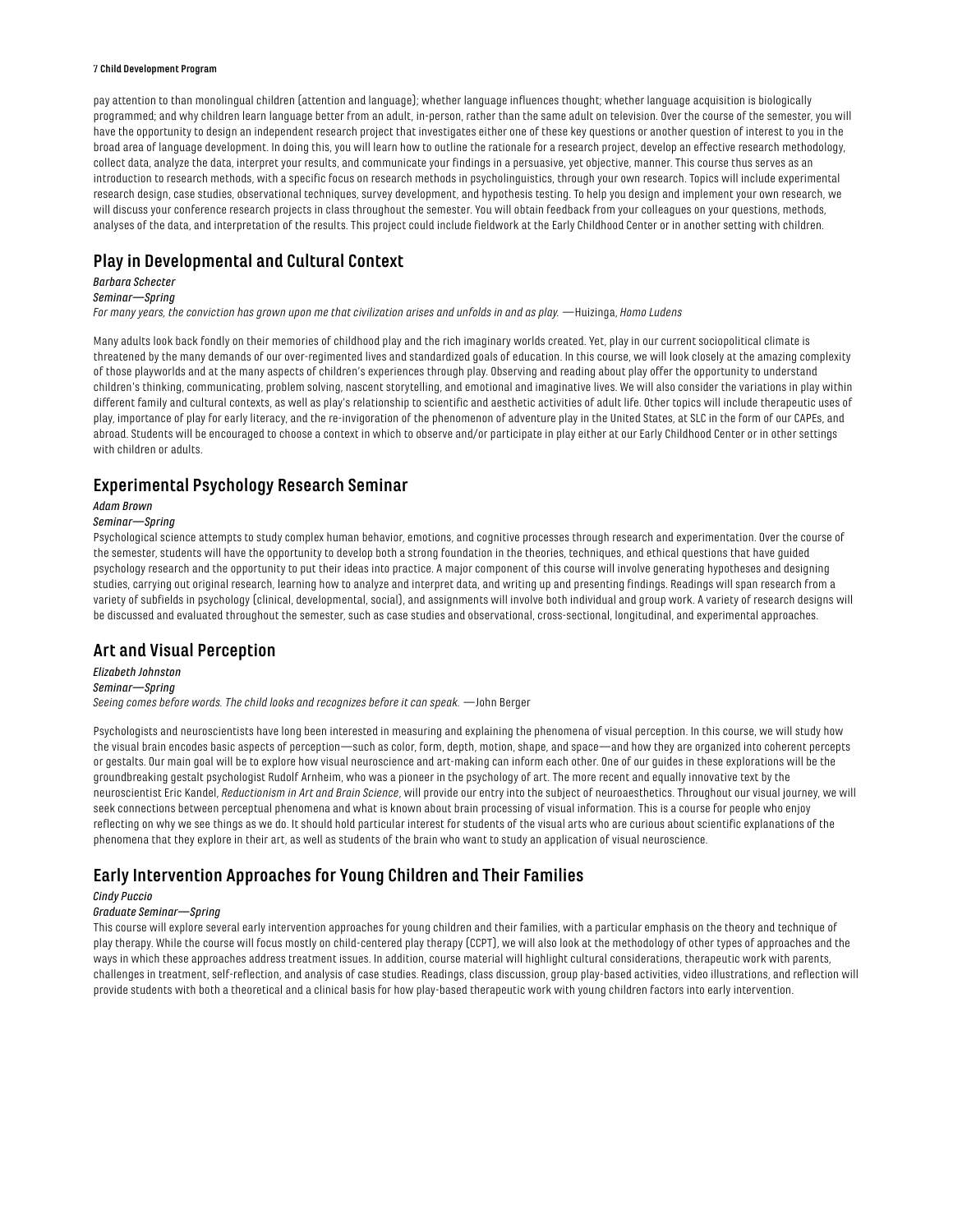# <span id="page-8-0"></span>**MFA DANCE PROGRAM**

The Sarah Lawrence College **MFA in Dance** is based on the premise that **the art of dance is an integration of body, mind, and spirit** learned through creative, technical, and intellectual practices.

Students are exposed to vital aspects of the art as **performers, creators, and observers** and are encouraged to study broadly, widen their definitions of dance and performance, and engage in **explorations of form and function**. The program combines seminars in reading, writing, and research; choreographic inquiry; and a daily physical practice chosen from contemporary dance, classical ballet, African dance, yoga, t'ai chi ch'uan, and studies in world dance. All students also study experiential anatomy, dance history, lighting design and stagecraft, and music for dancers.

# **Graduate Seminar III**

*Sara Rudner*

#### *Graduate Seminar—Year*

This seminar emphasizes a dynamic foundation for dancing, offering participants an opportunity to refine their technique and analytical skills. Relevant aspects of functional anatomy are presented and considered throughout this class. Students are encouraged and coached to increase awareness of their current strategies, broaden their range of movement possibilities, and integrate their creative and technical practices.

# **Advanced Dance History: Topics in 20th-Century Dance and Performance History**

#### *Kyle Bukhari*

#### *Graduate Seminar—Spring*

This writing-focused graduate seminar examines 20th-century dance history from a variety of critical perspectives such as collaboration and intermedial aesthetics; transdisciplinary and experimental performance practices; gender, race, and sexuality; site-specific work; and technology and screendance. Students will have the opportunity to deepen their expertise of the subject and exercise their own critical and scholarly voices by unsettling and questioning the Western theatrical dance canon from robustly informed historical, social, technological, and aesthetic points of view.

# **Thesis Prep**

#### *Kyle Bukhari*

#### *Graduate Seminar—Year*

The yearlong MFA Thesis Seminar is the academic capstone of the master's study in the dance department at Sarah Lawrence College. The course is structured to take the advanced student through the stages of writing a thesis: defining the field of research, identifying and articulating a research question, developing the bibliography, choosing an appropriate methodology, organizing the material, and developing strategies of analysis and argumentation that lead to the writing of an original thesis. Various modes of inquiry will be examined, drawing on the disciplines of Dance Studies, Philosophy, and Practice as Research. Through group discussions of published research, student work, and one-on-one meetings with the course leader, the seminar will focus on investigative processes with particular emphasis on understanding, contextualizing, experimenting with, and articulating one's own process of scholarly inquiry and discourse.

# **Rotating Guest Artist Lab**

## *Beth Gill, Nora Chipaumire, Pepper Fajans, Silas Riener, Eleanor Smith, Molly Lieber*

#### *Graduate Seminar—Fall and Spring*

This course is an experimental laboratory that aims to expose students to a diverse set of current voices and approaches to contemporary dance making. Each guest artist will lead a module of between three and seven class sessions. These mini-workshops will introduce students to that artist and to his/her creative process. Guests will represent emergent, as well as established, practices.

# **Graduate Seminar II**

#### *John Jasperse*

#### *Graduate Seminar—Year*

This seminar is a laboratory for developing and refining projects from the Dance Making class. It is designed to encourage students to work collaboratively in solving questions of physical, spatial, and temporal issues in their work, to explore connections between dance and other forms, and to make them aware of and conversant with the creative process that is always at work in the world.

# **Graduate Seminar I: Performance Theory and Aesthetics**

# *Charmian Wells*

# *Graduate Seminar—Spring*

The spring semester will focus on critical perspectives in dance, culture, and identity. When we look at dancing, what are we seeing, experiencing, and understanding? How do current representations of dance perpetuate or disrupt assumptions about personal and social identity? Embedded notions of gender, economic class, and race are threaded through our daily lives. Art and popular culture sometimes reinforce dominant cultural ideas, but can they also serve to propose alternatives to those ideas? In this seminar, we will examine a range of dancing on film, Web-based media, television programs, and commercials. These viewings—along with selected texts from the fields of dance and performance, literary criticism, feminist theory, queer theory, and cultural studies—will form the basis of class discussions, exercises, readings, research, and writing. The ultimate aim of this course is to cultivate a richly informed conversation among engaged participants, using academic work and life experience to illuminate and advance our appreciation of dance as an elemental art form.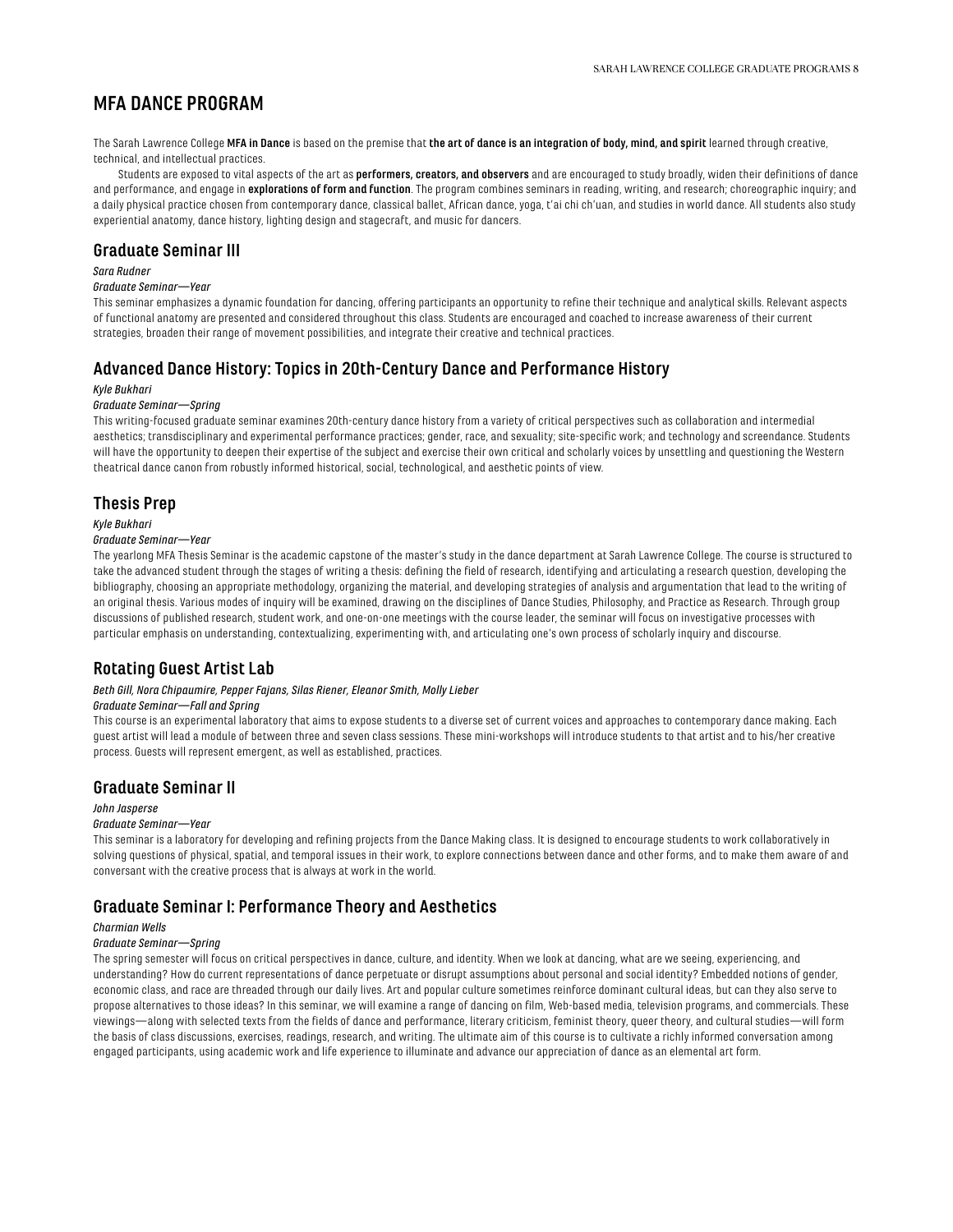# **Graduate Seminar I: Investigating the Contemporary in Practice and Theory**

## *Kyle Bukhari*

## *Graduate Seminar—Fall*

Writing about dance performance will be the topic for fall 2017. This will involve reading past and present criticism, as well as writing about current performances in New York City. This seminar provides an opportunity for students to develop their research, writing, and analytical skills while studying a variety of topics that are of interest to them. Recent subjects have included investigations of the creative process, dance criticism, world dance forms, and the collaborative process. Each project culminates in an oral presentation.

# **Contemporary 3**

## *Jodi Melnick, Paul Singh*

## *Graduate Seminar—Year*

Emphasis will be on the continued development of basic skills, energy use, strength, and control relevant to the particular style of each teacher. Attention will be given to sharpening each student's awareness of time and energy and to disciplining the body to move rhythmically, precisely, and in accordance with sound anatomical principles. The students in this advanced class will study complex movement patterns, investigate somatic use, and concentrate on the demands of performance. *The course will be taught by Ms. Melnick in the fall and Mr. Singh in the spring.*

# **African Diasporic Dance**

## *Efeya Ifadayo M Sampson*

## *Component—Year*

This yearlong course will use physical embodiment as a mode of learning about and understanding African diasporic cultures. In addition to physical practice, master classes led by artists and teachers regarded as masters in the field of African diasporic dance and music, along with supplementary study materials, will be used to explore the breadth, diversity, history, and technique of dances derivative of the Africa diaspora. Afro Haitian, West African, Orisha dances (Lucumi, Afro Cuban), and social dance are some genres that will be explored. Participation in year-end showings will provide students with the opportunity to apply studies in a performative context. *Students may enter this yearlong course in the second semester only with permission of the instructor.*

# **Anatomy in Action**

## *Peggy Gould, Sasha Welsh*

## *Component—Year*

How is it possible for humans to move in the multitude of ways that we do? Learn to develop your X-ray vision of human beings in motion through functional anatomical study that combines movement practice, drawing, lecture, and problem solving. In this course, movement is a powerful vehicle for experiencing in detail our profoundly adaptable musculoskeletal anatomy. Facilitating our study of the entire musculoskeletal system, we will learn Irene Dowd's *Spirals™*, a comprehensive warm-up/cool-down for dancing that coordinates all joints and muscles through their fullest range of motion. In addition to movement practice, drawings will be part of each week's lecture. (Drawing materials will be provided.) Insights and skills developed in this course can provide tremendous inspiration in the process of movement invention and composition. *The course will be taught by Ms. Gould in the fall and Ms. Welsh in the spring. Students who wish to join this yearlong class in the second semester may do so only with the permission of the instructor.*

# **Anatomy Seminar**

# *Peggy Gould*

## *Component—Fall*

This is an opportunity for advanced students who have completed Anatomy I to pursue their studies in greater depth. In open consultation with the instructor during class meetings, each student engages in independent research, developing one or more lines of inquiry that utilize functional anatomy perspectives and texts as an organizing framework. Research topics in recent years have included breathing, anatomy study in dance education, spine function, scoliosis, the use of verbal language in dance training, and anatomy of human reproductive and digestive systems. The class meets biweekly to discuss progress and questions, with additional meetings on alternate weeks as an option for individuals or the group.

# **Ballet**

# *Barbara Forbes, Merceditas Mañago-Alexander*

# *Component—Year*

At all levels, ballet studies will guide students in creative and expressive freedom by enhancing the qualities of ease, grace, musicality, and symmetry that define the form. To this end, we will explore alignment with an emphasis on anatomical principles and enlist the appropriate neuromuscular effort needed to dance with optimal integration of every aspect of the individual body, mind, and spirit. *Students may enter this yearlong course in the second semester only with permission of the teacher.*

# **Composition**

## *Sara Rudner*

## *Component—Year*

In this component we will explore how time, syntax, and form combine to communicate intention and meaning in dance making. We will create movement material that we will shape with the goal of experiencing and observing how sound/musical environments, spatial choices, performance style, etc. impact work. Please come prepared to dance, imagine, and respond while we identify and question assumptions.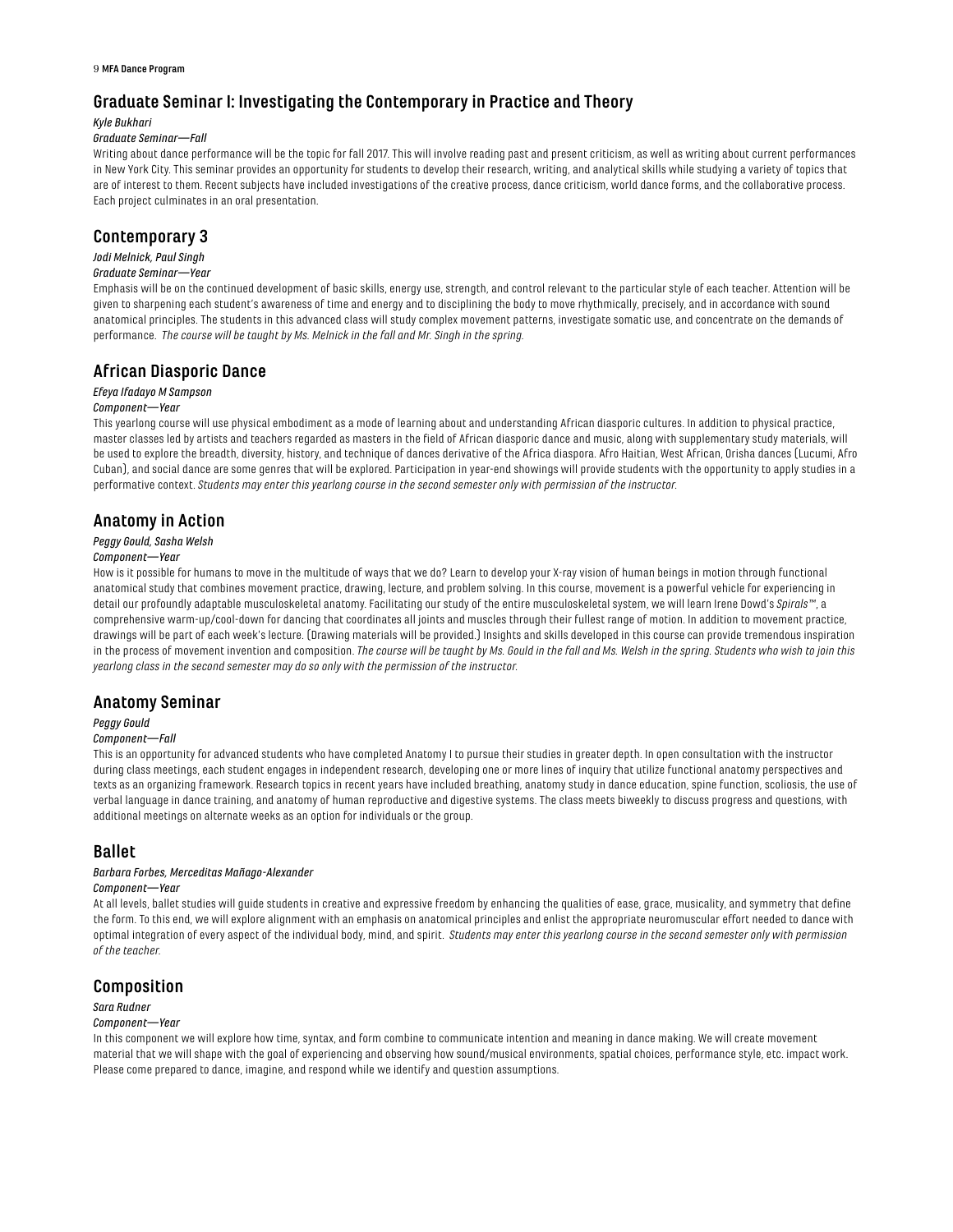# **Conditioning for Dancers**

## *Peggy Gould, Eleanor Hullihan Component—Year*

This course provides students with a weekly opportunity to explore and practice supplemental training strategies to support development of specialized skills required in dancing. Building on work done once or twice per semester in the dance practice conferences, training issues such as strength, endurance, flexibility, kinesthetic awareness, and coordination will be addressed from a neuromuscular training approach based on the teachings and selected choreographies of Irene Dowd. In addition, students will be introduced to the Alexander Technique, which aims to refine and optimize function by eliminating excessive tension. This is accomplished through specific exercises and practices designed to increase awareness, implement conscious direction, and achieve gentle re-patterning of postural and movement habits. *Open to all students taking a Dance Third. The course will be taught by Ms. Gould in the fall and Ms. Hullihan in the spring.*

# **Contact Improvisation**

## *Kathy Westwater*

#### *Component*

This course will examine the underlying principles of an improvisatory form predicated on two or more bodies coming into physical contact. Contact Improvisation, which emerged in the 1960s and '70s out of the Judson Experimental Dance Theatre, combines aspects of social and theatrical dance, bodywork, gymnastics, and martial arts. We will explore movement practices that enhance our sensory awareness, with an emphasis on action and physical risk-taking. Contemporary partnering skills, such as taking and giving weight and finding a common "center," will provide a basis for further exploration. We will explore locating the dance form in varying contexts: from the round-robin to the jam, from scores to choreography, and from studio and theatre to site-based environments.

# **Contemporary Culture Critique**

## *Kathy Westwater*

## *Component—Year*

This class will be organized around regular visits to contemporary dance performances in New York City and the adjacent tristate area, supplemented by viewing contemporary dance and performance works on video. Works will be analyzed and discussed in class. The class will include written critiques that aim to discuss the work within art/dance historical and sociological contexts. Students are required to attend performances, as well as class sessions. *This class meets once a week.*

# **Dance and Music Improvisation**

## *Kathy Westwater, John Yannelli*

## *Component—Spring*

This class explores a variety of musical and dance styles and techniques, including free improvisation, chance-based methods, conducting, and scoring. We will collaboratively innovate practices and build scores that extend our understanding of how the mediums of dance and music relate both to and with one another. How the body makes sound and how sound moves will serve as entry points for our individual and group experimentation. Scores will be explored with an eye toward their performing potential. The ensemble is open to composer-performers, dancers, performance artists, and actors. Music students must be able to demonstrate proficiency in their chosen instrument. All instruments (acoustic and electric), voice, electronic synthesizers, and laptop computers are welcome. *Permission of the instructors is required.*

# **Dance in Frame**

#### *Rosane Chamecki, Andrea Lerner*

#### *Component—Spring*

Dance in Frame is a course about "why and when" to convey a choreographic idea into a video. In our experience, the important questions are simple: When does one's concept ask for the language of video making? What are the tools available in video that would not only facilitate the work but also demand that the work be made specifically for the screen? To answer these questions, one needs to understand that neither the media nor dance is subjugated to the other. The same understanding of dance must be extended to video and experimental film. During the course, we will screen and analyze works from early experimental films made in the 1920s to early video art works for the 1960s and, finally, videos and installations of our contemporaries in order to illustrate different approaches and guide the students' own works. Throughout the semester, students will be given a series of hands-on assignments, both individually and in groups. The exercises are designed not only to develop a familiarity with the camera—exploring concepts of framing, camera move, planes, and deconstruction of space/time—but also, and more importantly, to contemplate and witness the possibilities of creating informal pieces and investigating how video can transfigure and uniquely represent what is being observed. These exercises build toward the complexion of a larger video project, incorporating approaches introduced throughout the term and including the presentation or installation of each piece. The class welcomes dancers, performers, video makers, photographers, or anyone else interested in this process.

# **Dance Making**

#### *John Jasperse, Dean Moss, Beth Gill, John Yannelli, William Catanzaro*

#### *Component—Year*

In this class, graduates and upper-class undergraduates with a special interest and experience in dance composition will design and direct individual choreographic projects. Students and faculty will meet weekly to view works-in-progress and, in conferences taking place the following afternoon, discuss relevant artistic and practical problems. Music, costumes, lighting, and other elements will be discussed as integral and interdependent elements in the choreographic work. This will culminate in performances of the works toward the end of the semester in the Winter Performance and Spring Performance programs. Performances will take place in the Bessie Schönberg Dance Theatre or elsewhere on campus in the case of site-specific work. *Prerequisites: Dance Composition, Lighting Design and Stagecraft for Dance, and permission of the instructor.*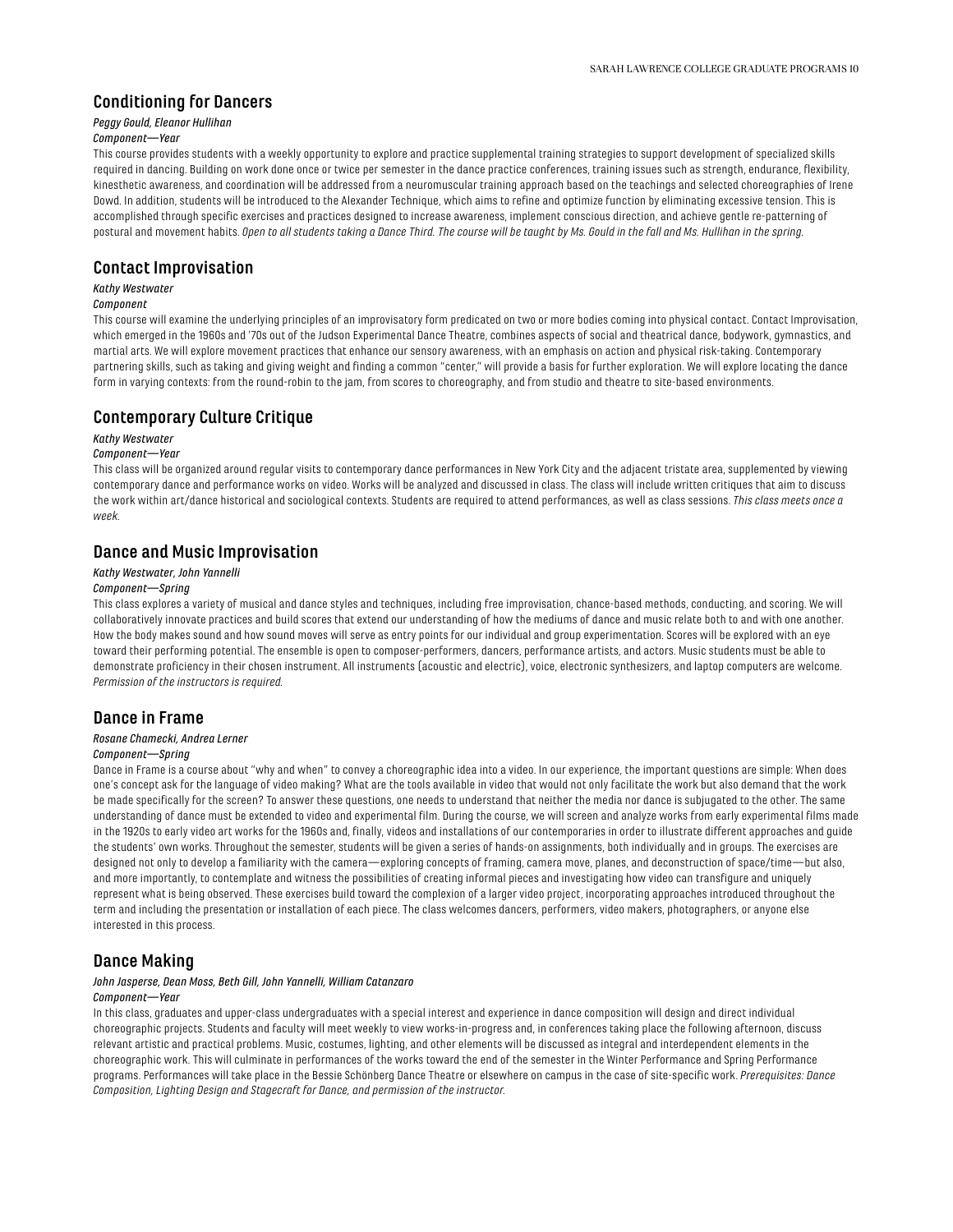# **Dance Meeting**

## *Component—Year*

This is a twice-monthly meeting of all Dance Thirds (undergraduate and graduate students) in which we gather for a variety of activities that enrich and inform the dance curriculum. In addition to sharing department news and information, Dance Meeting features master classes by guest artists from New York City and beyond, workshops with practitioners in dance-related health fields, panels and presentations by SLC dance faculty and alumnae, and casting sessions for departmental concerts created by the Dance Making class. In 2016-17, guest artists included Deborah Jowitt/Dance Historian and Critic in Conversation With John Jasperse; Jumatatu M. Poe/BIG BODY: J-Sette Performance Workshop; Rebecca Dietzel/Self-Care for Dancers; Sita Frederick/Salsa Translations; Allison Easter/ Choreographing the Voice; Ana Dimas/Choreographing for Children; and Perspectives on Curatorial Practice: A Panel Discussion with Laurie Berg, Jaamil Olawale Kosoko, and Allie Tepper, moderated by Kathy Westwater.

# **Feldenkrais: Awareness Through Movement®**

# *Barbara Forbes*

## *Component—Fall*

Moshe Feldenkrais believed that rigidity—physical, mental, or emotional—is contrary to the laws of life. His system of somatic education develops awareness, coordination, and flexibility as students are verbally guided through precisely structured movement explorations. The lessons are done lying on the floor, sitting, or standing and gradually increase in range and complexity. Students practice bringing their full attention to their experience, self-generating the learning that will release habitual patterns and offer new options. Enhanced integration of the entire nervous system cultivates the capacity for spontaneous, effortless movement and powerful action in life.

# **Hip-Hop**

# *Matthew Lopez*

## *Component—Fall*

This class is an open-level class in hip-hop dance. Depending on the instructor, it may include elements of breaking, popping, locking, etc. Class will begin with a warm up, leading to a high-energy combination. While this class is intended for students with some previous dance experience, no prior experience in hip-hop or street dance is required.

# **Lighting Design and Stagecraft for Dance**

# *Beverly Emmons, Kathy Kaufmann*

## *Component—Year*

The art and practice of illuminating dance is the subject of this component. We will examine the theoretical and practical aspects of designing lights for dance. Emphasis will be on learning basic lighting skills and stagecraft. Students will create original lighting designs for dance program performances. *This class is a prerequisite for Dance Making.*

# **Making It Work**

# *Aaron Mattocks*

## *Component—Spring*

In this semester-long course for students completing their studies at the College, we will examine and hone the tools needed for propelling your creative work into the professional landscape. Taught from an active artist/artist manager perspective, the course will attempt to achieve fluency for all makers by providing practical encounters with key areas of budgeting and finance, fundraising and grant writing, presenting and touring, and self-producing components (including marketing, press, audience development and engagement strategies, digital and social interactions, and production administration). We will explore various dance and theatre financial models, from being an independent solo artist to starting your own ensemble. The class will be participatory, asking each student to craft project descriptions, grant narratives, and budgets for their thesis projects or other works shown in the previous semester or first year. We will develop and stage mock applications and peer/panel reviews for real-world funding opportunities, undertake group budgeting for productions that occur in each department, and develop concurrent fundraising plans and crowdsourcing campaigns. The aim of this course is to provide a greater level of competitive preparedness for graduating theatre and dance makers on the cusp of representing themselves and their work in their chosen field(s).

# **Performance Project**

# *Tricia Brown Project, Diane Madden, Barbara Bray Ketchum*

## *Component—Fall*

A fall Trisha Brown project offers an opportunity to work in depth on body alignment and fundamentals that are integral to exploring the detail and rigor of Trisha Brown's movement style. Classes will include a warm-up to integrate the breadth and full dimension of the body; movement will emphasize finding easeful and dynamic ways of moving. The class will develop into learning phrases of movement from Trisha Brown's repertory that encompass quick, qualitative shifts and complex points of initiation, culminating in a performance project of a repertory piece to be determined. Students will showcase their work with an end-ofsemester performance.

# **Performance Project**

# *Raja Feather Kelly*

## *Component—Spring*

This class is an opportunity for students to work with a professional guest artist on creating a new choreographic work. The class will include a short warm-up, followed by rehearsals that lead toward a fully-produced performance of the work at the end of the semester.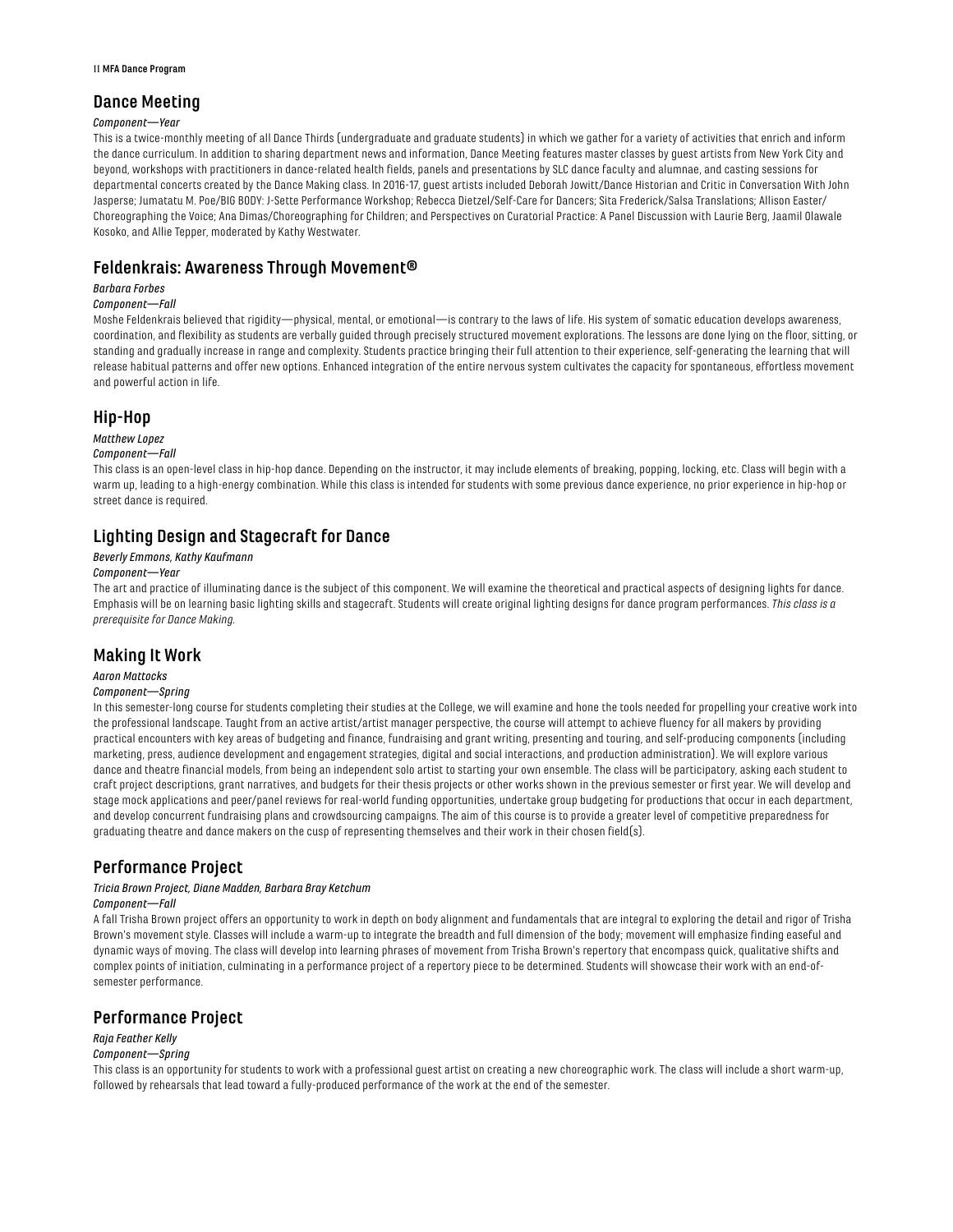# **Somatics, Improvisations, and the Athletics of Intimacy**

# *Jennifer Nugent, K. J. Holmes*

## *Component—Year*

We will be exploring movement and dance through the research of improvisation and the influences of the experiential anatomy of the somatic research of Body-Mind Centering®, Contact Improvisation, and structures and scores for improvising and composing dances. We will make the invisible visible, learning more about the interior of the body and our ideas, and explore pathways to space, time, and place as we also learn basic anatomy and physiology to better understand the mechanics of movement. *The course will be taught by Ms. Nugent in the fall and Ms. Holmes in the spring.*

# **Teaching Conference**

# *Peggy Gould, Jennifer Nugent*

## *Component—Year*

In this practice-based course, students develop skills to bring their artistry into a teaching setting. Readings, discussion, and short written pieces will support exploration of perspectives on teaching and development of individual areas of interest. Following current practices in the field for bringing together arts and education, we will study methods for artists to partner with educators and implement those methods in a weekly class for children enrolled in SLC's acclaimed Early Childhood Center (ECC). In addition to our work with ECC, there are several options for those interested in an expanded practical curriculum. SLC's Campbell Sports Center offers opportunities for students to initiate and lead physical education classes; and SLC's Office of Community Partnerships can assist students in pursuing teaching initiatives in surrounding communities, including Yonkers, greater Westchester, and other New York City Metropolitan areas. *Students may enter this yearlong course in the second semester only with permission of the instructor. The course will be taught by Ms. Gould in the fall and Ms. Nugent in the spring.*

# **The Choreographic Idiom: Instinct and Action in the Creative Process**

## *Juliana F. May*

## *Component—Year*

This class will Interrogate the role of narrative, personal testimonial, and formal risk-taking in an effort to upend previous compositional habits and mine an interior space for dance making. Through a free associative languaging practice, elevated and action-based text work, and open improvisational scoring, this is a rare opportunity to explore the micro-interactions/inspirations and agitations of your work. Part of each day will be spent discussing each student's current relationship to his/her creative process, as well as working inside a live "choreographic fishbowl" and watching each other work and giving direct feedback. This compression of a social and choreographic space allows the group to prioritize vulnerability and the unconscious as vital and critical points of initiation into the creative process.

# **Yoga**

## *Patti Bradshaw*

## *Component—Year*

This asana yoga class is designed with dancers and theatre students' interests in mind. Various categories of postures will be practiced with attention to alignment, breath awareness, strength, and flexibility. Emphasis is placed on mindfulness and presence. This approach allows the student to gain tools for reducing stress and addressing other unsupportive habits to carry into other aspects of their lives. The instructor has a background in dance and theatre, in addition to various somatically-based practices that she draws upon for designing the classes to meet the needs of the class members. Her class draws upon an alignment-oriented practice, as opposed to a vinyasa style of yoga. Additionally, this class introduces various awareness-building practices borrowed from other body-oriented approaches.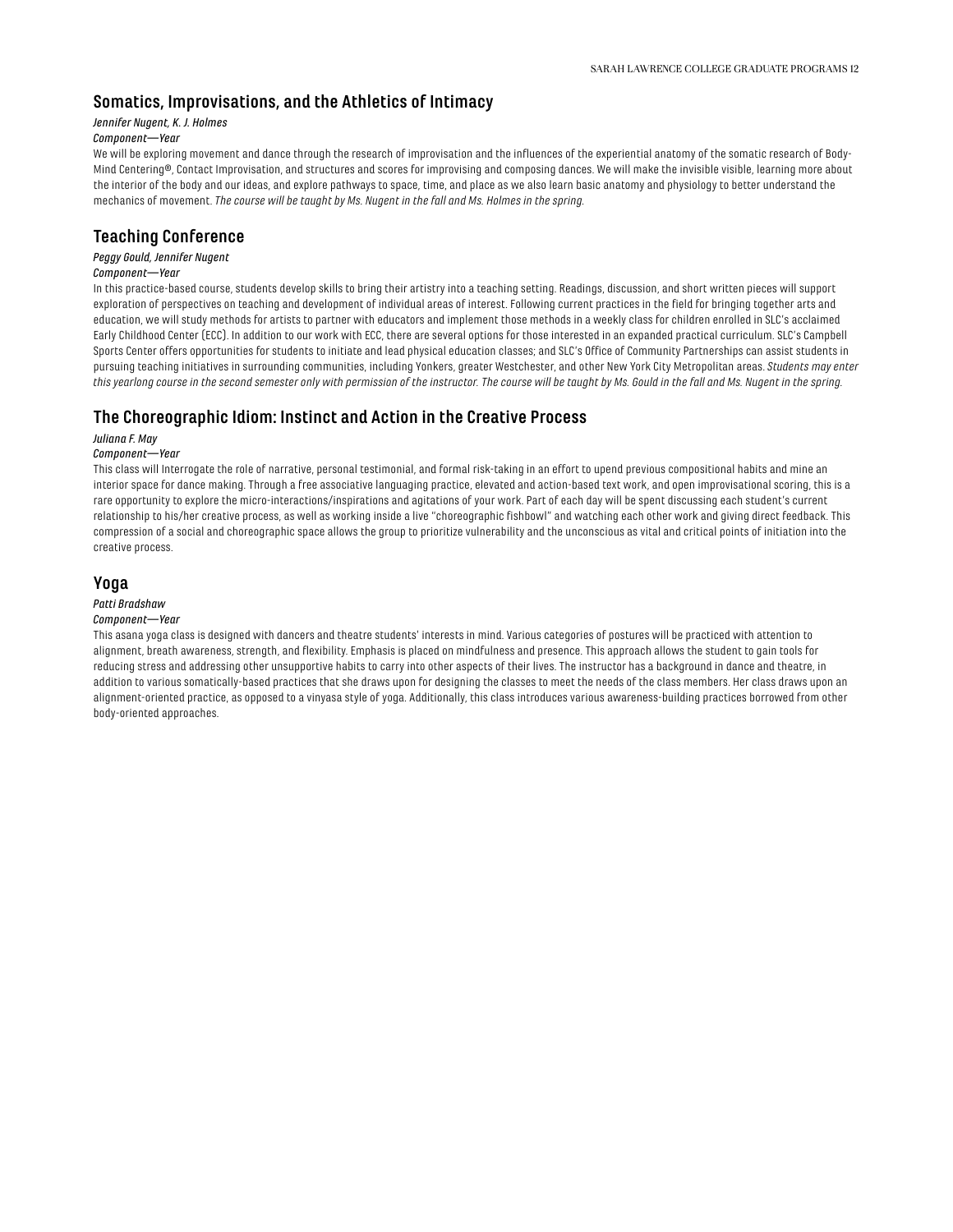# <span id="page-13-0"></span>**DANCE/MOVEMENT THERAPY PROGRAM**

Dance/movement therapy is the psychotherapeutic use of movement to further the emotional, cognitive, physical and social integration of the individual. Therapy is based on the empirically supported premise that the body and mind are interconnected and interact in health and illness. Body movement provides both a means of assessment and a mode of intervention for dance/movement therapists, working with individuals or with groups, in the treatment of developmental, medical, social, physical or psychological impairments.

# **Clinical Fieldwork Orientation**

# *Erin Humbaugh, Nada Khodl*

# *Graduate Seminar—Fall*

Clinical Fieldwork Orientation combines course work to support fieldwork placements in a clinical setting. This course is designed to provide the student with professional orientation and direct exposure to dance/movement therapy practice, an orientation to health and educational systems, and an understanding of the role and function of the dance/movement therapist within each system. Hours earned in clinical fieldwork placement are not counted toward the clinical internship requirement of 700 hours.

# **Clinical Internship Practicum I**

## *Erin Humbaugh, Nada Khodl*

## *Graduate Seminar—Fall*

This course will use a group supervision format to oversee and develop the internship experience by strengthening clinical appraisal skills and movement and observation assessment through oral presentation of cases, as well as written diagnostic evaluations that will include the student's clinical process and interventions.

Academic content related to assessment, diagnosis, interventions and the supervision process will be fluid within the overall structure of the course and weekly classes in order to meet the specific needs of each internship setting.

# **Clinical Internship Practicum II**

## *Erin Humbaugh, Nada Khodl*

## *Graduate Seminar—Spring*

This course serves as a continuation of Clinical Internship Practicum I and will use a supportive group supervision format to oversee and develop the internship experience by strengthening clinical appraisal skills and movement and observation assessment through oral presentation of cases, as well as written diagnostic evaluations that will include the student's clinical process and interventions.

Academic content related to assessment, diagnosis, interventions and the supervision process, including the therapeutic termination process, will be fluid within the overall structure of the course and weekly classes in order to meet specific needs of each internship setting.

# **Clinical Treatment Planning**

## *Alma Watkins*

## *Graduate Seminar—Fall*

In this course, students will build on concepts learned in Graduate Seminar in Methods and Theory of DMT I and II, Human Growth, Psychopathology, and Movement Observation I and II to refine their assessment skills in developing treatment plans consistent with DSM-5 criteria and the application of dance/movement therapy principles and interventions. The role of pharmacotherapy will be included. We will also examine clinical and treatment planning, with a focus on developing clinical writing skills as they relate to specific settings and populations, including children, adolescents, adults, and geriatrics.

# **Graduate Seminar in Methods and Theory of DMT I**

## *Susan Orkand*

## *Graduate Seminar—Fall*

This is the first in a four-part series of process-oriented seminars, which function as a laboratory for the study of dance/movement therapy methods and theory. In this course, we combine didactic, experiential and collaborative learning to examine the historical, cultural and clinical aspects of DMT. Students will learn about DMT pioneers, their theoretical contributions and the relationship of DMT to the origins and development of psychology. They will also be introduced to foundational movement-based techniques intrinsic to the practice of DMT as they begin to develop a common conceptual and kinesthetic framework rooted in developmental and integrative movement.

# **Graduate Seminar in Methods and Theory of DMT II**

## *Susan Orkand*

# *Graduate Seminar—Spring*

This is the second part of a four-semester process-oriented course that functions as a laboratory in which to study the methods and theory of DMT. It will combine didactic, experiential and collaborative learning as it builds on the first semester to synthesize dance/movement therapy practice with knowledge of human development, for application in various clinical circumstances. Students will learn techniques of practice specific to clinical populations, such as children, adolescents, the physically ill and/or those coping with aging, physical disabilities, mental illness, addiction disorders, or are survivors of physical and/or emotional trauma.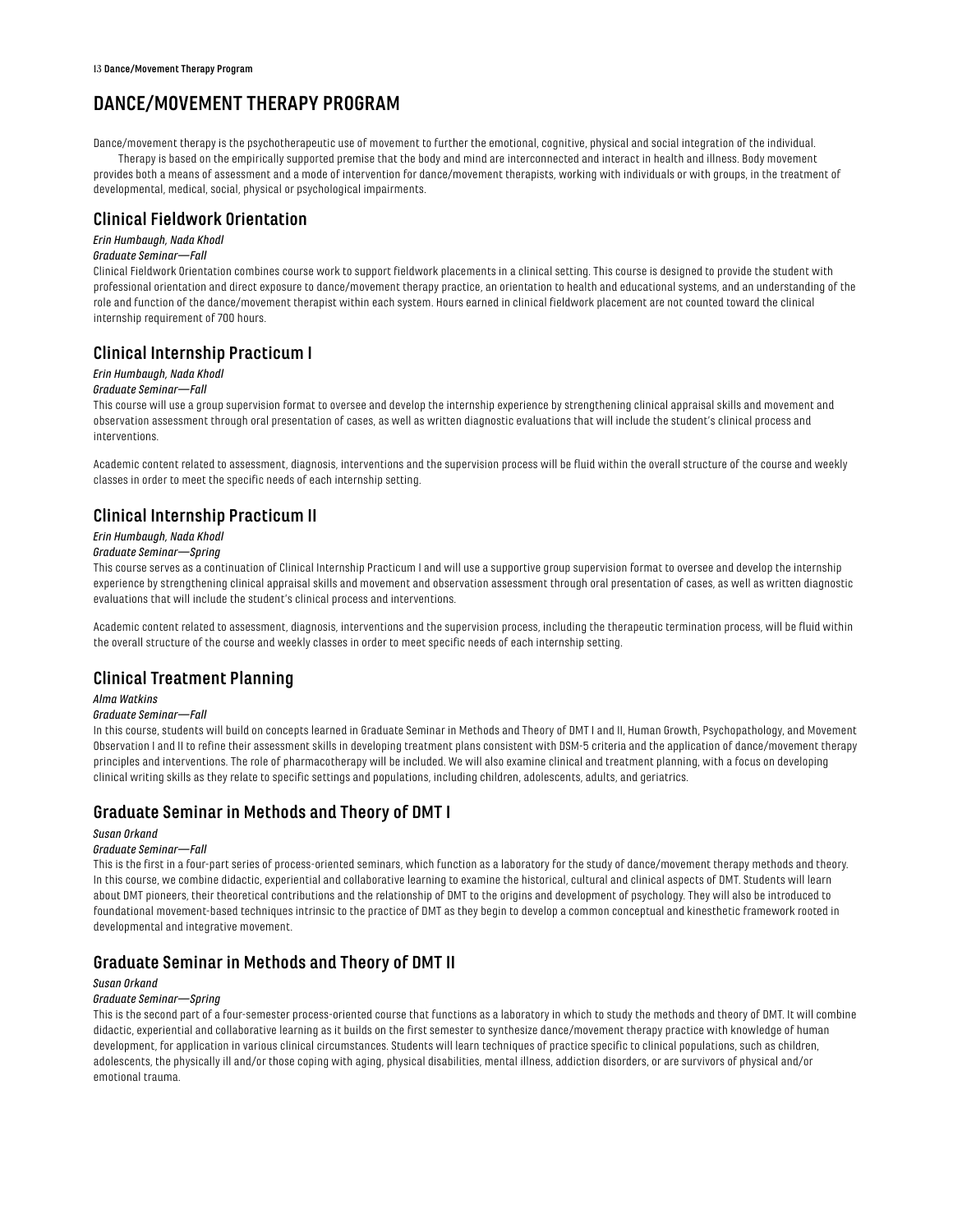# **Graduate Seminar in Methods and Theory of DMT III**

# *Susan Orkand*

#### *Graduate Seminar—Fall*

This course is the third in a series of four on the methods and theory of dance/movement therapy for clinical practice. Our focus will be on the experience of embodiment and on broadening and deepening the students' practice of dance/movement therapy as we examine cultural, spiritual, and socioeconomic perspectives on dance and healing.

# **Graduate Seminar in Methods and Theory of DMT IV**

## *Susan Orkand*

#### *Graduate Seminar—Spring*

This course will examine clinical applications of expressive arts modalities, such as art, music, poetry, and drama for the purpose of understanding their relationship to DMT and how they can be used in conjunction with DMT to enhance and support treatment interventions. We will also examine the use of the artistic elements of dance such as choreography and performance to support a variety of mental and physical health goals. The course will have several visiting faculty with expertise in the arts and the creative arts therapies.

# **Graduate Thesis I**

## *Elise Risher*

#### *Thesis—Fall*

Each student in the Dance/Movement Therapy program is required to complete a thesis project. The thesis provides the opportunity to integrate theory from multiple disciplines, existing literature in dance/movement therapy and personal experience using research methods. This course will offer students the structure to apply what they have learned in the Research Methods course toward developing their own research project, with the goal of completing and submitting a research prospectus and outline. Group support, consultation and technical assistance will be provided in the class.

# **Graduate Thesis II**

## *Elise Risher*

## *Thesis—Spring*

Group support, consultation and technical assistance will be provided for this class for students who will be working with their thesis advisors and second readers to complete the final thesis project and continue the work begun in Thesis I.

# **Group Work Theory and Practice I**

## *Alma Watkins*

## *Graduate Seminar—Fall*

In this course, students will learn clinical skills and roles needed for the effective practice of group work as dance/movement therapists in varied clinical settings. We will examine theoretical constructs of group work that include Yalom's Interpersonal approach, Shulman's Interactional approach, Falck's Membership Perspective and Steinberg's model of Mutual-Aid. Students will be expected to identify the central ideas and methods of group work and recognize its emotional, cognitive and behavioral applications as well as behavior that disrupts the work of group process, demonstrate an understanding of the effects of transference and countertransference, discuss group work theory and techniques used to facilitate problem-solving and specific skill building to reduce psychiatric symptoms, and group characteristics including multiculturalism, diversity, dynamics, and stages of development and interventions.

# **Group Work Theory and Practice II**

#### *Alma Watkins*

## *Graduate Seminar—Spring*

In this course, students will expand their knowledge of the basic theories, methods, concepts and clinical applications learned in Group Work I. We will explore the core elements of systems approaches to group work theory and DMT clinical practice. Specifically, we will examine the contributions of Monica McGoldrick's influential work concerning ethno-cultural aspects affecting families, including the impact of race, class, religion, historical factors and migration experiences; and attitudes about sexual orientation and intermarriage. Other theoretical models will include the relational-cultural paradigm developed at the Stone Center's Jean Baker Miller Training Institute and the principles of Resilience Theory that emerged from the research of Dr. Emmy Werner. These models have implications for the development of therapeutic interventions and will inform our study of the clinical roles and skills needed for the effective practice of DMT group work with children, adolescents, and families in various clinical settings.

# **Human Growth and Development**

#### *Elise Risher*

## *Graduate Seminar—Fall*

This course will outline the interrelationships between physiological, psychological, cognitive and socio-cultural factors and their effects on human growth, development and behavior. Students will gain a basic knowledge of brain development and neuroscience, as they relate to the theory and practice of dance/ movement therapy.

The course covers selected theoretical and empirical contributions to the study of human development throughout the lifespan. The course considers the nature of psychological development in childhood and adolescence and pays attention to developmental implications for adulthood and old age. There is a careful analysis of developmental theories, with an emphasis on research findings and methods as reported in the current literature. We will also be examining writings on attachment and contemporary psychodynamic theory, which emphasize the importance of early experience. These theories offer a particular focus on early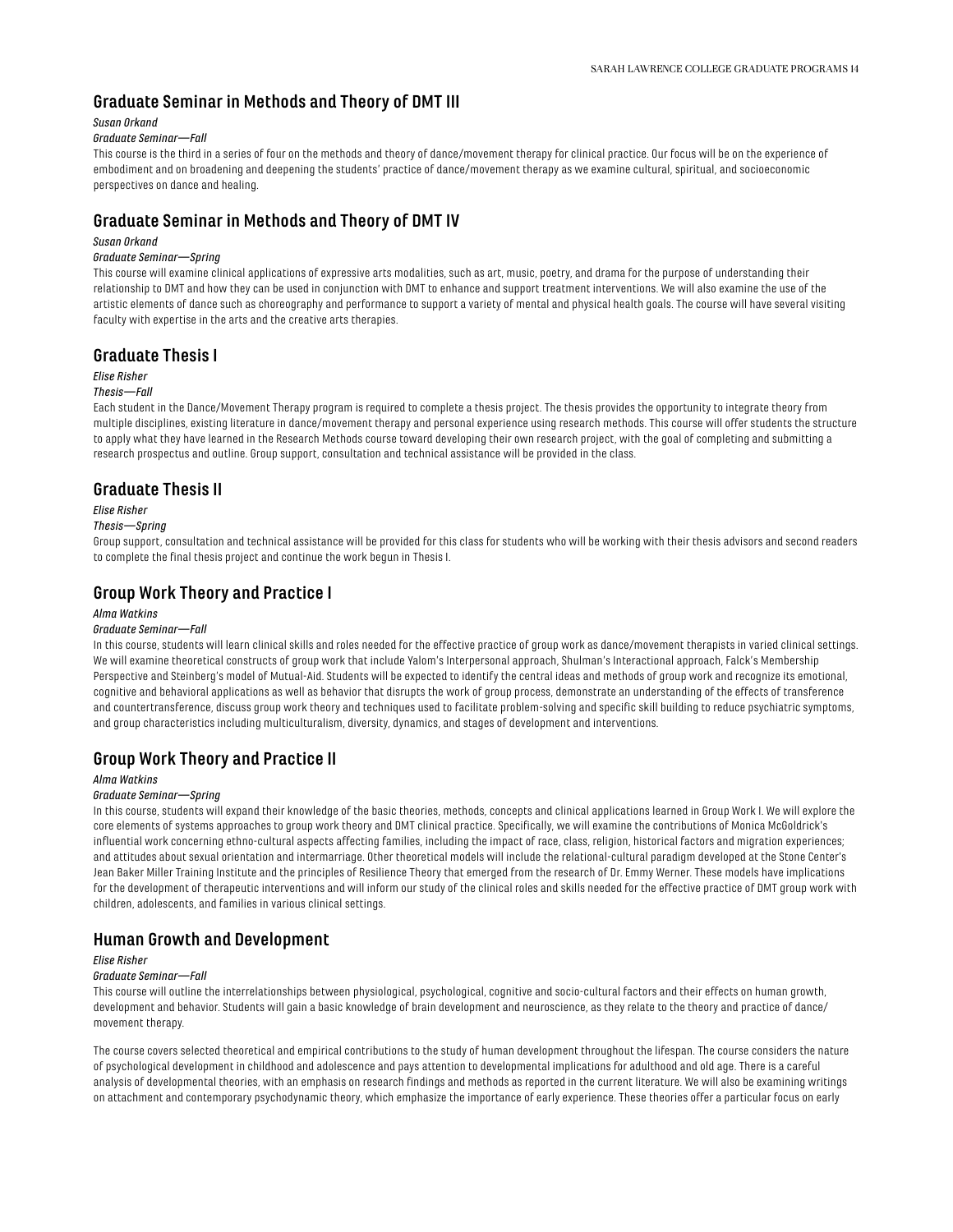#### 15 **Dance/Movement Therapy Program**

relationships and their role in shaping an individual's ways of being and knowing, of regulating affect, and of developing and maintaining crucial ties to others throughout life. They also provide a framework for incorporating recent advances in the study of the brain. The overarching goal of the course is to provide students with a general understanding of the current state of knowledge in various areas of psychological development.

# **Movement Observation I**

# *Susan Orkand*

## *Graduate Seminar—Fall*

This class is the first in a series of three on movement observation and assessment skills. The course provides an introduction to Bartenieff Fundamentals and Laban Movement Analysis (LMA) and their application in Dance/Movement Therapy. The relationship between Bartenieff Fundamentals, human development, and Effort-Space-Shape will be discussed and explored through movement. Coursework in anatomy and kinesiology will be used to support understanding of these frameworks.

# **Movement Observation II**

## *Erin Humbaugh, Sandra Muniz-Lieberman*

#### *Graduate Seminar—Spring*

This course is an introduction to Laban Movement Analysis (LMA) with a primary focus on dance/movement therapy. The class is the second in a series of three on movement observation and assessment skills, and is designed to familiarize the student with the Laban concepts and principles for the observation and description of movement, integrating other relevant perspectives for understanding human movement. Students will learn to embody and observe foundational components of physical action by exploring concepts in the categories of Body, Effort, Space and Shape. LMA provides insight into one's personal movement preferences and increases awareness of what and how movement communicates and expresses. In addition, through readings, movement experimentation and discussion, students will explore the principles of the Bartenieff Fundamentals, which involve concepts such as movement initiation and sequencing, connectivity, weight transference, spatial intent, effort intent and breath support. These fundamental ideas, when present in movement, develop dynamic alignment, coordination, strength, flexibility, mobility, kinesthetic awareness, expression, and help facilitate relationship.

# **Movement Observation III**

## *Erin Humbaugh, Susan Orkand*

## *Graduate Seminar—Fall*

Movement Observation III serves as a continuation of the course work in Movement Observation I and II. Movement Observation III introduces the fundamentals of the Kestenberg Movement Profile (KMP), a theoretically based assessment tool that examines psychological development through body movement. Students' understanding of Laban Movement Analysis (LMA) and its application in the therapeutic process is deepened with the addition of KMP as part of the movement development, relationship, learning, and psychological process. Additionally, ways of organizing observations and developing targeted assessments utilizing KMP will be considered. Students will also learn about current theories in neuroscience and their relation to movement observation.

# **Movement Observation of Children Fieldwork**

## *Erin Humbaugh, Susan Orkand*

#### *Fieldwork—Fall*

Students will have the opportunity for observation, research, and practicum experience. First-semester placements are at the Early Childhood Center, the campus laboratory preschool, allowing students to study typically developing children from ages 2 through 6, or at other sites with young children. These fieldwork hours are not counted toward the clinical internship requirement of 700 hours.

# **Professional Orientation and Ethics**

#### *Alma Watkins*

#### *Graduate Seminar—Spring*

Students will learn the fundamental tenets underlying professional ethics and ethical decision-making in the practice of dance/movement therapy. We will identify and explore ethical concepts, standards, and guidelines that will inform your clinical judgment, and become aware and mindful of the ways your personal ethics relate to your role as a professional DMT. In addition to course readings, we will study the ADTA Code of Ethics and Standards of Ethical Practice, and the New York State Education Department requirements for standards of licensure in Creative Arts Therapy, including training in the identification and reporting of child abuse and maltreatment.

# **Psychopathology**

#### *Elise Risher*

#### *Graduate Seminar—Spring*

This course is designed to provide students with a base of knowledge in psychopathology and to familiarize students with current conceptions and empirical findings in psychopathology research. Beginning with the question of how abnormality is defined, we will explore contemporary perspectives on psychopathology and focus more specifically on psychological disorders, their development and treatment, and controversies within the field. Additionally, this course will focus on the physiologic and motoric manifestations of illness, the role of dance/movement therapy in treatment, and challenges particular to dance/movement therapy intervention.

This course will use the current version of the Diagnostic and Statistical Manual of Mental Disorders, the DSM-5. Reading of the current manual will include discussion of recent changes and the impact on diagnostic understanding and treatment formulation.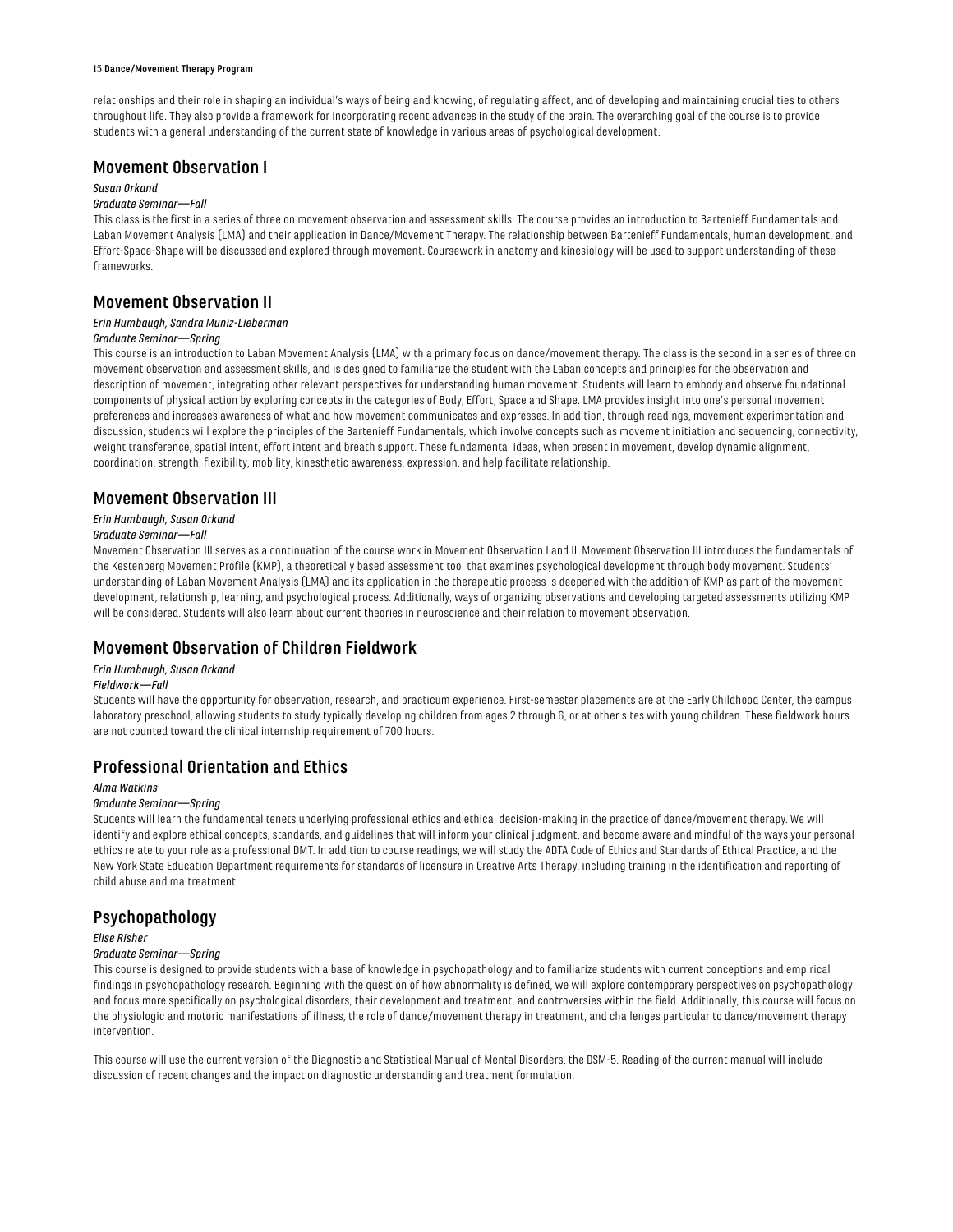# **Research Methods**

## *Elise Risher*

## *Graduate Seminar—Spring*

This course is an introduction to qualitative and quantitative research methodologies and techniques. Students will learn to apply research techniques such as data collection and analysis, both as researchers and to enhance clinical interpretation and practice skills.

We will explore issues around the importance of research to the field of dance/movement therapy, particular challenges and opportunities associated with dance/ movement therapy research, and the history of research in the field. While this course will provide a base of knowledge for the practicing dance/movement therapist to interpret and evaluate research, the goal is to create not only consumers, but also creators, of research. As such, students will learn about the process of research design, including ethical and legal considerations, and will create their own research proposal.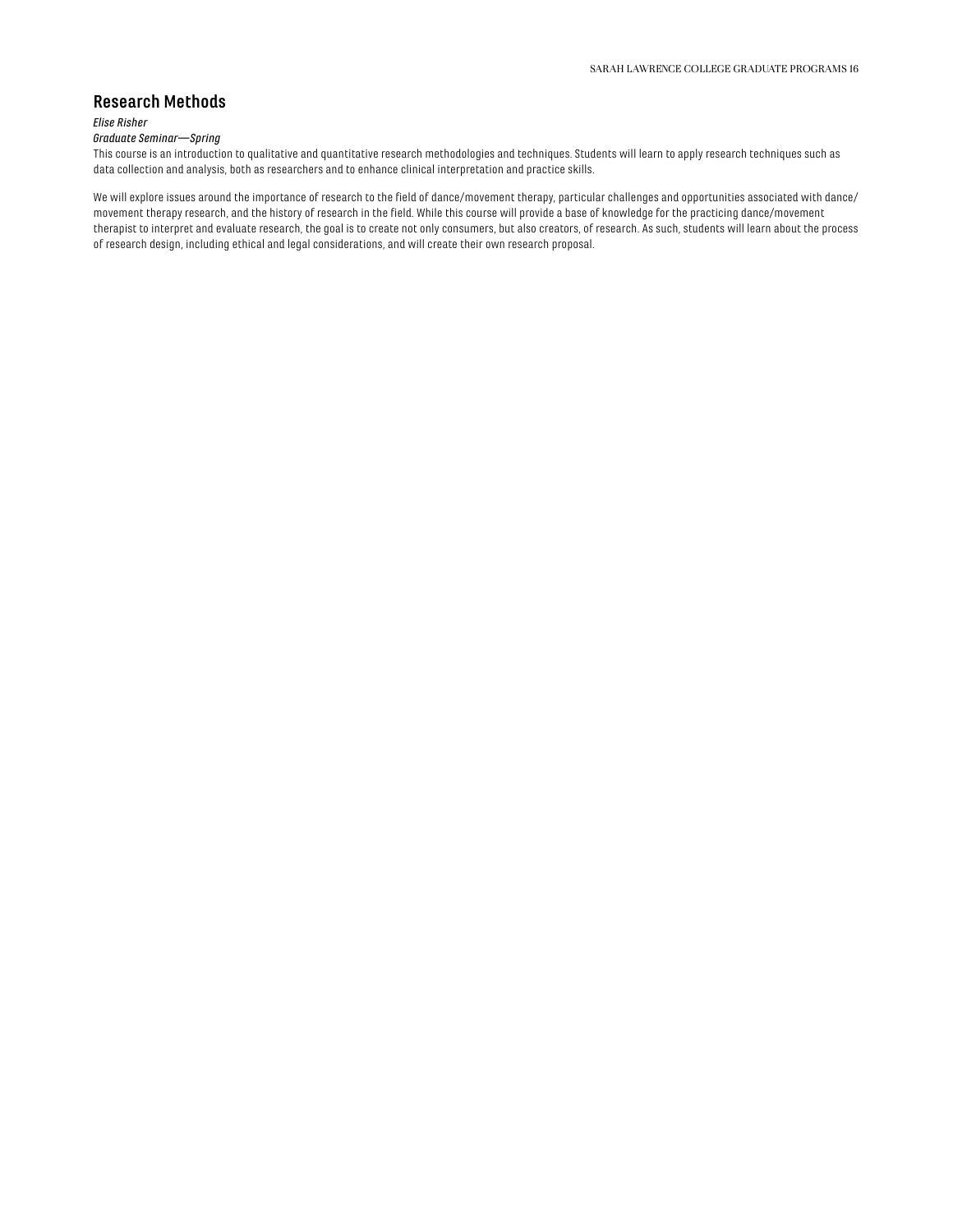# <span id="page-17-0"></span>**HEALTH ADVOCACY PROGRAM**

Sarah Lawrence established the first master's program in health advocacy and remains the premier academic program preparing graduates to play a significant role in shaping the future of this field.

# **Models of Advocacy: Theory and Practice I**

#### *Sarah Wilcox*

## *Graduate Seminar—Spring*

This course explores the multiple roles that health advocates assume as they create productive change on behalf of patients/consumers, families, and communities. Advocacy is practiced by improving the way in which health care is delivered within existing systems; by restructuring or reinventing areas of the health care system; and by eliminating barriers to health caused by environmental destruction, poverty, and illiteracy. Throughout the year, students will be exposed to leaders who practice in diverse arenas within this interdisciplinary field. Students will learn to analyze organizations and communities in order to understand hierarchies and decision-making within them and to be exposed to frameworks for conceptualizing and promoting the right to health. The course will also explore strategies to give health advocates and consumers more power in making decisions, defining issues, designing programs, and developing policies. The experiences of individuals and communities, as well as how systems respond to those experiences, will remain a central focus as students explore concepts, models, and practices of health advocacy. *In-person intensive and online*

# **Health Law**

## *Graduate Seminar*

This course introduces students to a broad range of legal and policy issues surrounding the provision of health care. The course will focus on three areas: rights of patients in their relationships with health care professionals and institutions, licensing and regulatory issues, and conflicts between the rights of individuals and the interests of society.

# **Physiology and Disease**

## *Frederick Nagel*

#### *Graduate Seminar—Spring*

This course provides first-time physiology students with an introductory survey of the major areas of human physiology. Students will learn about the major systems of the human body; the normal physiology and representative disease states will be examined to highlight what can go wrong. Students will explore the range of causes of disease and infirmity, as well as the barriers to an individual's ability to regain health. Students will gain an understanding of how the social determinants of health, the environment, and other factors affect acute and chronic illness. *Online*

# **Economics of Health**

## *Jamee K. Moudud*

# *Graduate Seminar—Spring*

This course will examine many of the major issues facing the American health care system from a variety of economic perspectives. A wide range of topics will be covered, from the racial and economic disparities in health outcomes to the Patient Protection Act and alternative modes of financing of the medical care delivery system. Students will learn how the tools and analytic approaches used by economists can enhance the understanding of major public-health issues such as AIDS, reproductive care, and mental health, as well as key health care financing issues such as the rising cost of health care and our fragmented insurance system.

# **Ethics and Advocacy**

# *Linwood J. Lewis*

## *Graduate Seminar*

Using a social justice framework, this course will provide a theoretical foundation for the exploration and application of ethical dilemmas relevant to the health care system in the United States. The ethics of advocacy, in its various forms, will be explored from different positions—from the patient and family level to health care institutions, funding mechanisms, and public policy perspectives. Due to shifting demographics of who provides care, the "where" of health care and the resulting ethical dilemmas will be explored—as the majority of long-term care in the United States is provided in the community by family caregivers. In addition, as the medical model of disease has shifted to include the social-ecological model—recognizing the importance of the social on all aspects of health, wellness, and illness—ethical dilemmas have changed, as well. The shift away from purely medical bioethics to a more socially informed version of health care requires different approaches to solving new problems encountered within the current health care system. This course is not intended to teach you a moral code. It will not teach you to act ethically, although it will likely make you think more about how you act and why. You will be challenged to identify ethical problems and explore various outcomes and solutions, making real-world decisions within a climate of moral ambiguity and competing priorities. Ethical dilemmas that you have or with which you are engaging in your field placements will provide possibilities for fertile conversations about these real-world dilemmas and how to effectively grapple with the range of possible outcomes. *Online*

# **Research Methods for Health Advocacy**

## *Linwood J. Lewis*

## *Graduate Seminar—Summer*

This course introduces students to the research process that supports effective health advocacy in the community. Students will learn the principles of literature review, instrument construction and implementation, and issues specific to community-based work and needs assessment. They will be exposed to the process of ethical approval for research involving human subjects in the community. Students will have an opportunity to apply these principles of research in the community setting, gaining an in-depth understanding of context-driven, community-based participatory research and the concept of co-production of knowledge. They will develop assessment and evaluation skills, gaining practical experience and applying statistical principles. By introducing students to datacollection concepts and analysis, this course establishes foundations that will be further refined in subsequent course work in the program. *Online*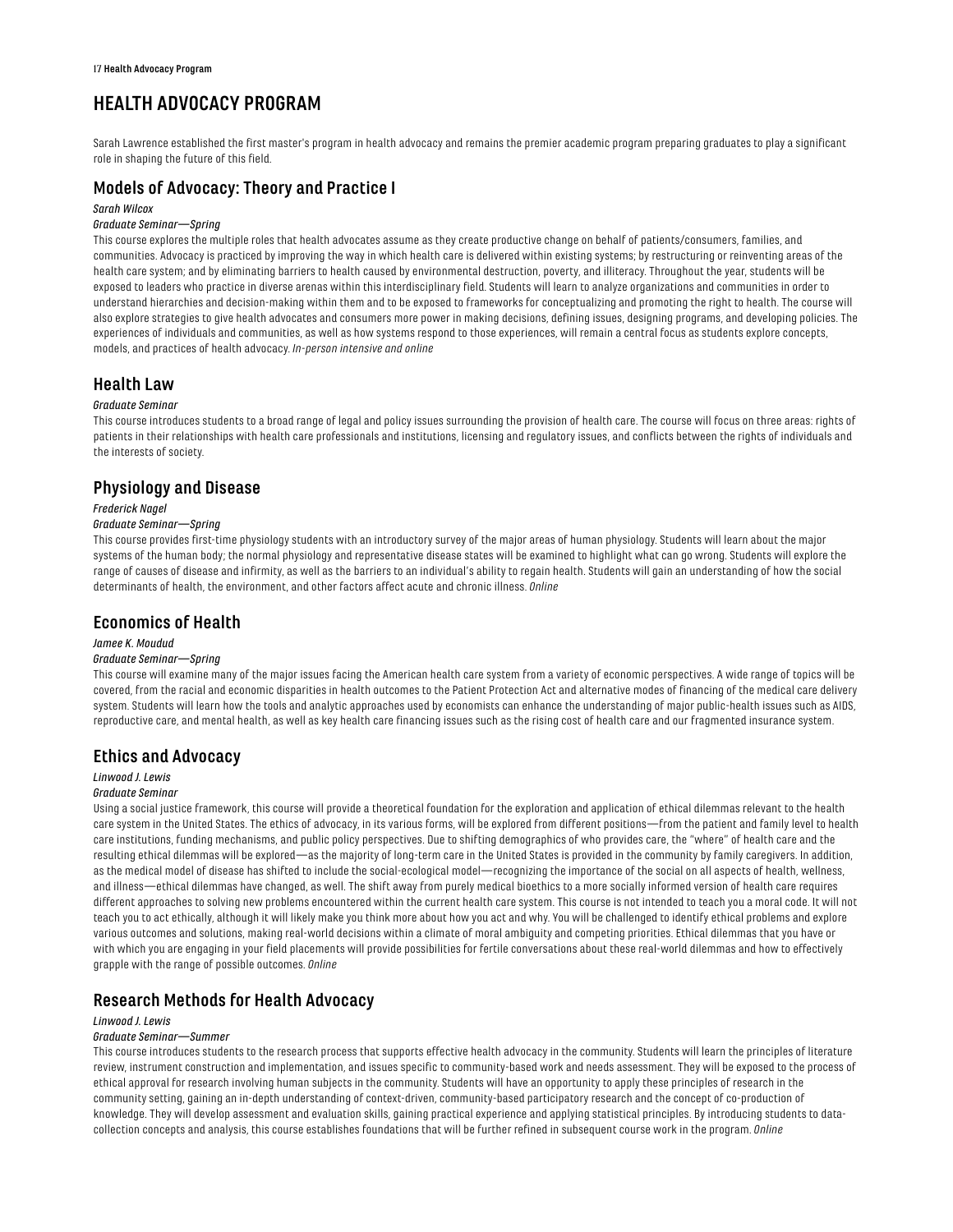# **History of Health Care in the United States**

# *Jean Kahler*

# *Graduate Seminar—Spring*

From colonial times, access to health care has been less a history of access and inclusion and more one of exclusion and organizing to guarantee its access to the increasingly diverse population of a growing country. In this conference-based course, we will explore the varied understandings of health and medical care from colonial times to the late 20th century. Topics to be considered will include the role that ethnicity, race, gender, and religious identity played in access to and provision of health services; the migration of health care from home and community (midwifery, homeopathy) to institutions (nursing, hospitals) and the social conditions that fueled that migration; the struggle for ascendancy among the different fields of medical education; and the creation of the field of public health, its role in defining and controlling outbreaks of disease, and its impact on addressing inequities in access to health care services. Course participants will prepare a major research paper, investigating an aspect of the history of health care that is of special interest. The conference paper will be developed through regular meetings with the instructor and in conjunction with other course participants. *Online*

# **Models of Advocacy: Theory and Practice II**

## *Rebecca O. Johnson*

## *Graduate Seminar—Fall*

This course will focus on how health advocates can effect policy change through development of an advocacy campaign. Students will define a health policy or system problem, formulate a proposed solution, identify needed data and narratives to demonstrate the need for your proposed solution, and map the other stakeholders (allies and opponents) who must be engaged. Students will learn how to select the appropriate advocacy strategies to bring about the desired changes in health policy and/or systems and the range of tools and skills that they can employ to pursue their chosen advocacy strategy. Students will gain an understanding of the range of factors to be considered in choosing the decision makers who should be the target(s) of the campaign, such as local, state, or federal health officials or executives of hospitals.

# **Capstone Seminar**

## *Kim Ferguson (Kim Johnson)*

# *Graduate Seminar—Spring*

The Capstone Seminar provides a strategic perspective on how the health care field is evolving and the skills required to successfully navigate the rapidly changing profession in a system that is undergoing significant reform. The seminar is designed to facilitate students' work on the Capstone projects, affording a group setting in which to explore ideas and refine project parameters, connect the project to broader advocacy concepts and career development opportunities, and receive regular feedback on Capstone progress. Students integrate academic learning with field experience and examine how theoretical advocacy themes are made operational in workplace settings. The Capstone project builds on the third and final fieldwork placement. Capstone is designed to enhance the coherence of students' educational experiences and further develop their sense of professional identity.

# **Program Design and Evaluation**

## *Kim Ferguson (Kim Johnson)*

## *Graduate Seminar—Fall*

Health advocacy issues are addressed in many different ways, typically involving some type of direct intervention. This course will provide an overview of, and a critical reflection on, the program design and evaluation process. Students will discuss and study elements of design and evaluation, the major theoretical and political orientations to evaluation research, and the practical, ethical, and methodological problems involved in applying research methods to understanding social change. Thus, this course will also serve as an introduction to the methodologies of community-based and participatory action research and practice. We will discuss how to approach program conception and implementation, including developing and measuring program goals and objectives, with a social-justice perspective. At the end of this course, students will be able to conceptually and practically understand the contours of how to thoughtfully plan, develop, and evaluate an intervention aimed at a health advocacy issue.

# **Health Care Policy**

## *Barbara Caress*

# *Graduate Seminar—Fall*

This course will examine the formulation, implementation, and evaluation of health care policy. It will focus on the interaction of the health care system with the federal, state, and local political systems. Individual pieces of health policy will be used to study the evolution of health policy and the impact of health policy on health care in the United States.

# **Illness and Disability Narratives**

#### *Samantha Barrick*

## *Graduate Seminar—Fall*

The experience of illness and disability is both intimately personal and reflective of larger social, political, and cultural realities. In order to effectively work in direct patient care or in broader scholarly or organizational arenas, a health advocate must be able to interpret and understand personal, communal, and institutional narratives. This course will introduce students to written and visual narratives of illness and disability, narrative and cultural theory, as well as media studies. Students will write their own illness or disability narratives during the course session, exploring issues such as selfhood, perspective, memory, family, and caregiving. Finally, students will elicit, transcribe, and interpret the oral narrative of an individual with a chronic illness or disability.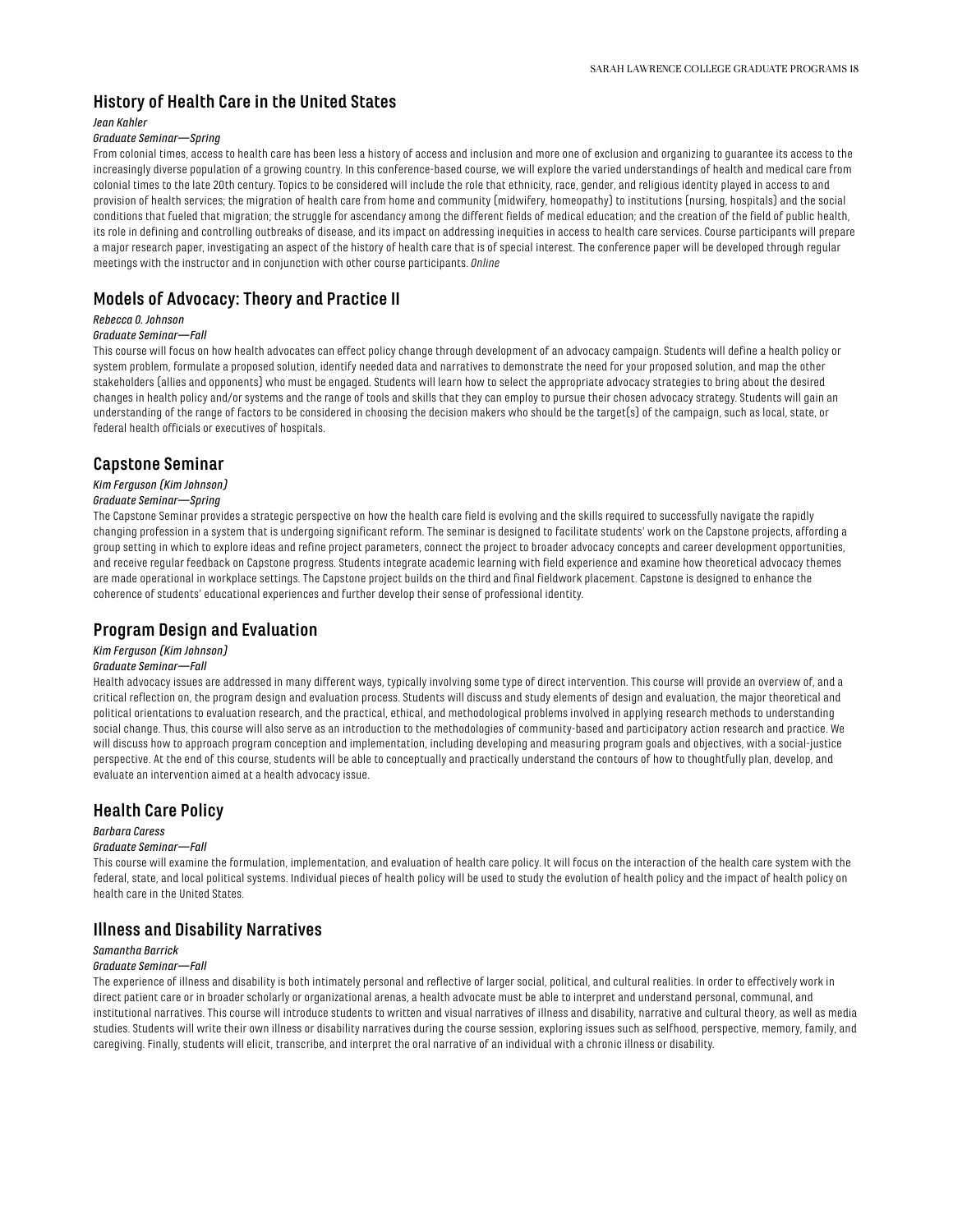# <span id="page-19-0"></span>**HUMAN GENETICS PROGRAM**

Home of the nation's first—and still the largest—program in genetic counseling, **Sarah Lawrence has trained more genetic counselors than any other academic institution in the world**. This celebrated program integrates **education, healthcare, and humanism** as it prepares genetic counselors to work in a growing, dynamic field.

Students learn that the field of genetics now includes genetic disorders ranging from rare diseases to prevalent conditions such as cardiovascular disease, Alzheimer's, and diabetes. Each student is placed at a total of seven sites from **a wealth of fieldwork options** at nearly 50 centers in the New York City area. At the hub of international growth in the field, the College **recruits top scientists, physicians, and genetic counselors to its faculty** from the area's genetic centers and brings leading researchers and speakers to campus weekly to discuss current topics. Each student also develops a community outreach project, targeting an audience to educate about a particular set of relevant genetic information.

# **Pathophysiology**

## *Graduate Seminar—Spring*

The Pathophysiology course provides students with an understanding of human physiology beginning with the cell and principles of cellular physiology and continuing through study of most of the major organ systems. Through course readings and oral presentations, students learn to identify, synthesize, and understand physiological mechanisms of the human body; explain a genetic condition from a physiological standpoint; and identify and access information resources pertinent to physiological diseases.

# **Molecular Genetics**

## *Nathaniel Pearson*

## *Graduate Seminar—Fall*

The Molecular Genetics course is designed for students to gain a solid and foundational understanding of molecular genetics principles. Topics covered include central dogma; gene/genome structure, organization, expression and regulation; DNA replication, repair and mutation; and protein synthesis. The course is organized into lectures, readings, discussions, and student presentations.

# **Advanced Human Genetics**

## *Lindsey Alico, Anne Greb*

# *Graduate Seminar—Fall*

The Advanced Human Genetics course provides students with a foundation in human genetics in preparation for their clinical training and other coursework in the genetic counseling program. The course is organized into lectures, self-study activities, team-based learning, and student presentations. The team-based learning and other student-driven activities enable students to apply in a clinically relevant way information presented in the lectures and readings.

# **Biochemistry of Genetic Disease**

## *Katie Gallagher*

## *Graduate Seminar—Fall*

The Biochemistry of Genetic Disease course provides an overview of major inborn metabolic diseases. Emphasis is placed on modes of inheritance, recurrence risks, pathogenesis, screening options, diagnostic testing, natural history, treatment options, and psychosocial and genetic counseling implications. The course is conducted online through prerecorded lectures, reading assignments, and online discussion.

# **Cancer Genetic Counseling**

# *Kelli Conlan, Elsa Reich*

# *Graduate Seminar—Spring*

The Cancer Genetic Counseling course provides students with an understanding of cancer genetic counseling through case-based study of clinical services. Students are introduced to the anatomy and physiology of affected organs, screening modalities, and treatment options; become familiar with the pathology and cancer genetic counseling; interpret pedigrees and utilize cancer risk models; understand testing criterion, options, and interpretation of results; and explore the psychosocial aspects of hereditary cancer syndromes.

# **Case Management Practicum**

## *Lindsey Alico, Sara Gilvary*

## *Graduate Seminar—Spring*

The Case Management Practicum utilizes a standardized patient model to provide students with the opportunity to demonstrate and assess their skill levels in competencies necessary for the practice of genetic counseling. Students participate in prepared role-playing exercises, followed by class discussion and feedback. The course structure allows students to demonstrate competence in key skills; assess their own strengths and weaknesses and those of their peers; and formulate a plan for addressing areas needing improvement.

# **Clinical Genomics**

# *Megan Truitt Cho*

## *Graduate Seminar—Spring*

The Clinical Genomics course builds upon topics covered in Advanced Human Genetics. Early, current, and future uses of genomic technologies are covered, especially as they apply to clinical care. Students develop critical thinking skills related to testing strategies and genomic data interpretation, with a focus on whole exome sequencing variant interpretation. The course also explores the psychosocial, ethical, and legal factors associated with genomic testing. Students are able to apply what they are learning through various case examples.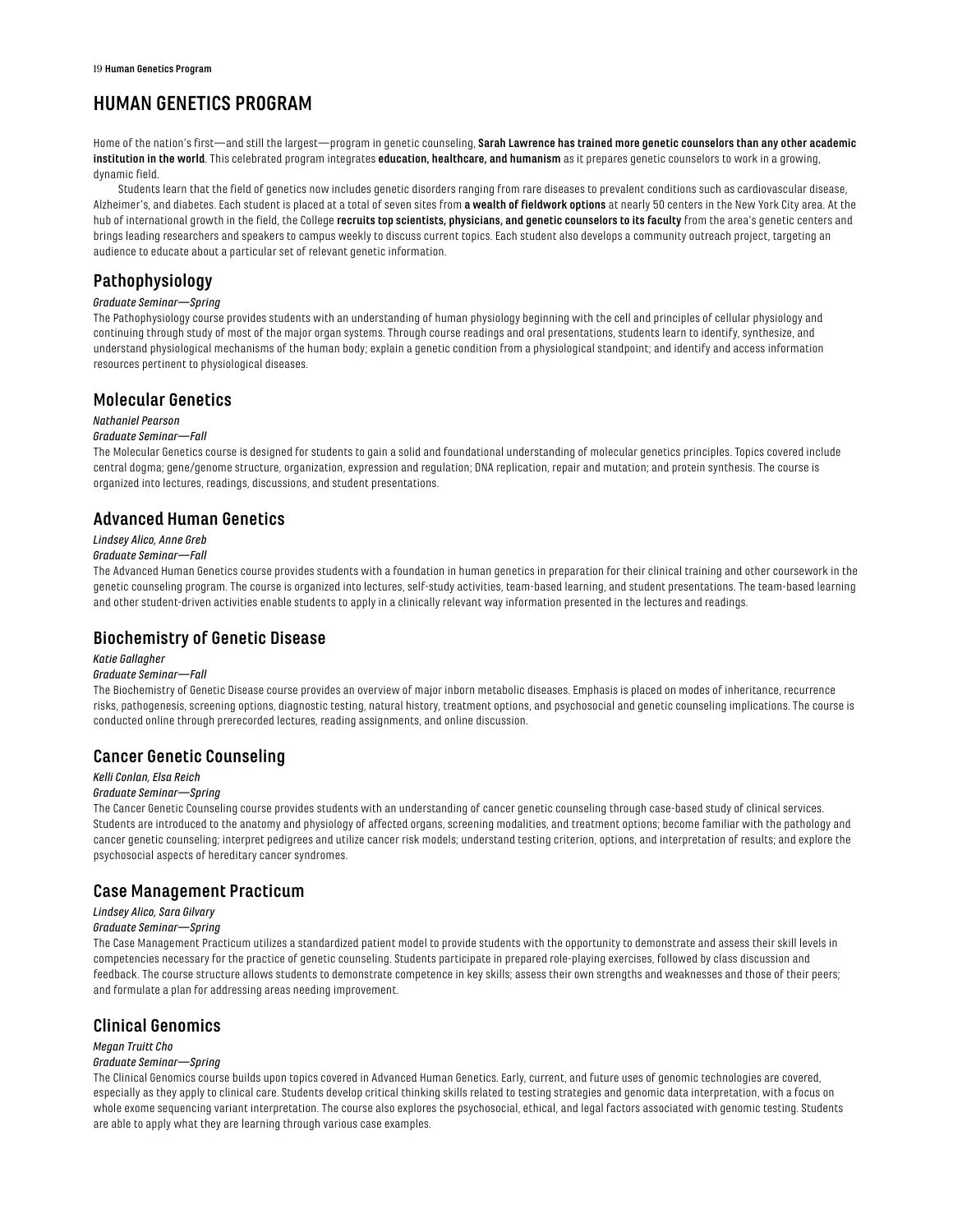# **Disability Service Learning**

# *Sara Gilvary, Radhika Sawh*

## *Graduate Seminar—Fall*

The Disability Service Learning course and practicum broadly covers contemporary topics of disability, with a focus on the genetics community. Through guest speakers, panels, and internships, students gain an understanding of the impact of disability; improved communication skills with individuals, families, and service providers; and an increased awareness of the contributions that genetic counseling can make to persons with or without disabilities.

# **Embryology**

# *Eva Botstein Griepp*

## *Graduate Seminar—Fall*

The Embryology course considers the normal development of the human embryo from the earliest stages to birth. The course focuses on the stages, developmental mechanisms, and organ systems with the greatest potential for improving the understanding of the pathophysiology of congenital abnormalities and malformation syndromes. Students learn from discussion and written analysis of clinical cases as well as from didactic material.

# **Emerging Genetic Counseling Specialties**

# *Julia Wynn, Jill Goldman*

## *Graduate Seminar—Fall*

The Emerging Genetic Counseling Specialties course provides students with the knowledge and skills to provide genetic counseling services in emerging specialty areas before clinical training opportunities are readily available. Currently, the course examines the complexities of neurogenetic diseases and cardiovascular genetics in clinical practice. For each specialty, students develop knowledge and genetic counseling skills through lectures, case studies and role play.

# **Ethics**

# *Laura Hercher*

## *Graduate Seminar—Spring*

The Ethics course covers the principles of medical ethics and their application in the field of genetic counseling. The significance of current and historical examples of eugenics and how past abuses affect the clinical practices of genetic medicine today are explored. Through a combination of lecture and discussion, the class reviews hot-button issues such as abortion, "designer babies," and genetic engineering. The course also covers legal and ethical dilemmas with specific relevance to genetics, including genetic discrimination, the genetic testing of minors, and the extent of a genetic clinician's responsibility to biological relatives.

# **Fundamentals of Genetic Counseling I**

## *Claire Davis, Lindsey Alico, Janelle Villiers*

## *Graduate Seminar—Fall*

Fundamentals of Genetic Counseling aims to introduce students to the fundamental skills necessary for genetic counseling. The course is structured around key components of a genetic counseling encounter. Readings provide foundational knowledge of relevant concepts, and class discussions encourage the comparison of different perspectives and applications. Course instructors demonstrate each skill; students then engage in skill development through role play, peer feedback, and self-assessment.

# **Fundamentals of Genetic Counseling II**

## *Claire Davis, Megan Truitt Cho, Janelle Villiers*

## *Graduate Seminar—Spring*

Building on the skillset of Fundamentals of Genetic Counseling I, Fundamentals of Genetic Counseling II aims to develop skills relevant to psychosocial assessment and interventions. Focus is first placed on exploring patient characteristics and concerns and then on utilizing appropriate counseling skills to respond in a patient-centered way. Course activities include discussion, small-group activities, demonstration, and role play with peer feedback.

# **Grief, Loss and Bereavement: Theory and Practice**

## *Amanda Bergner*

## *Graduate Seminar—Fall and Spring*

The Grief, Loss and Bereavement: Theory and Practice course provides theoretical constructs for understanding the personal and intrapersonal meanings of loss, as well as practical short-term interventions that facilitate healthy grief reactions for bereaved families. The course structure includes lectures, case studies, discussion, role play, experiential exercises, videos, papers, and student projects. Special emphasis is placed upon the student's own professional development as a grief/adaptation counselor through increased self-awareness. *This course is offered in both Fall and Spring semesters.*

# **Interviewing and Counseling-Based Methods in Genetic Counseling**

## *Erin Ash*

# *Graduate Seminar—Fall and Spring*

This Interviewing and Counseling Based Methods in Genetic Counseling course provides exploration and practice of counseling skills applied to genetic counseling practice. Counseling skills are applied to genetic counseling scenarios as well as to professional interactions. Students learn to utilize different counseling models as they relate to genetic counseling practice, identify counseling strategies that can be applied to specific patient scenarios, and apply motivational interviewing in a genetic counseling session to facilitate patient management. *This course is offered in both Fall and Spring semesters.*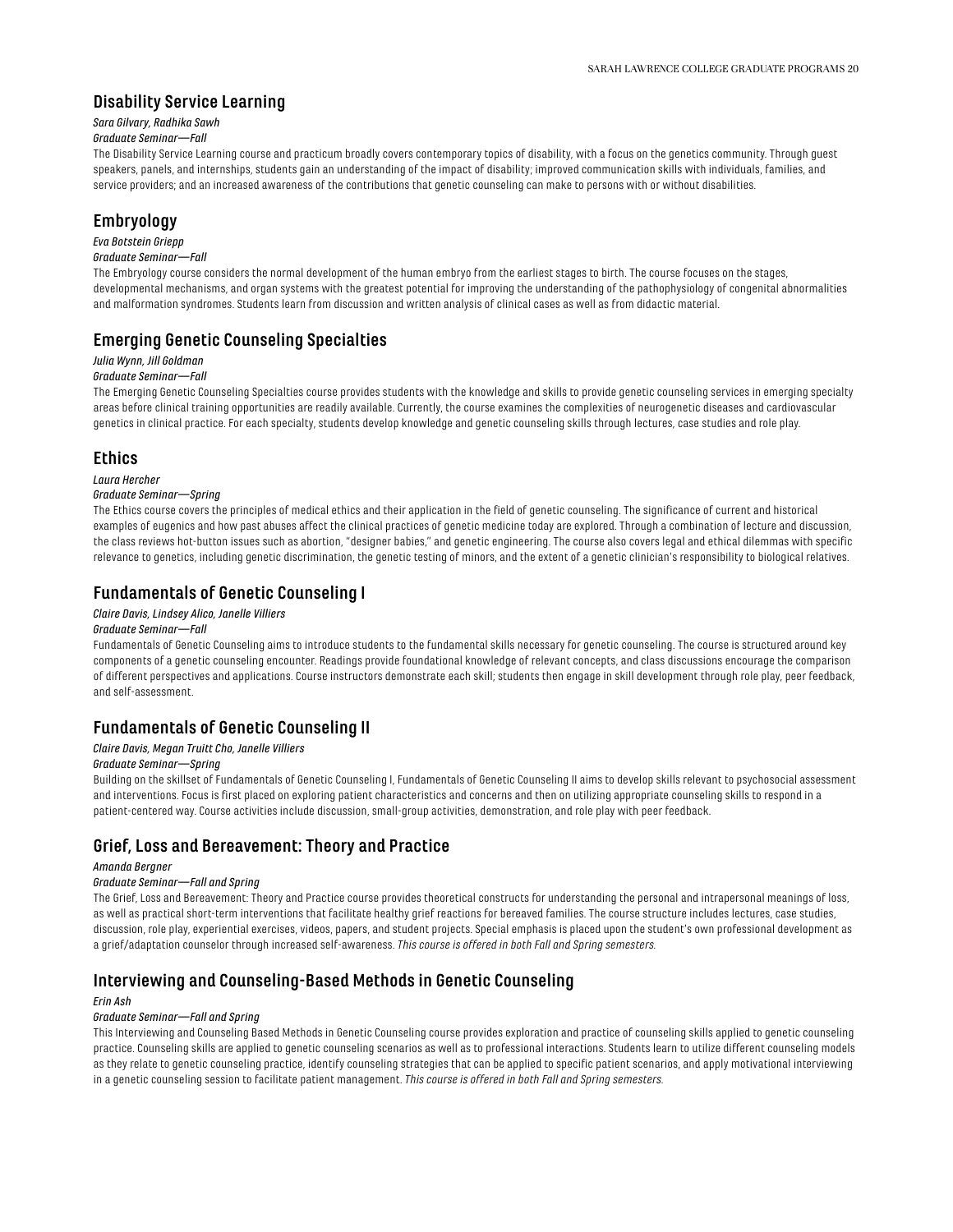#### 21 **Human Genetics Program**

# **Introduction to Clinical Pediatric Genetics**

# *Michele Disco, Elaine Pereira*

## *Graduate Seminar—Fall*

Introduction to Clinical Pediatric Genetics provides students with an introduction to the basic vocabulary, case scenarios, and genetic counseling issues encountered in a pediatric genetics session. Emphasis is on understanding the previous medical records, symptoms, and physical signs needed to construct the targeted questioning and differential diagnosis. Course structure includes readings, lecture, and group discussion.

# **Medical Genetics Seminar I**

## *Radhika Sawh*

## *Graduate Seminar—Fall*

The Medical Genetics Seminar I course introduces students to topics relevant to clinical genetic counseling. Experts in the field lecture on topics ranging from significant genetic conditions and syndromes to current testing options. Students learn from and interact with authorities in their respective fields, gaining an indepth understanding of the genetic conditions covered in the course and related issues they will encounter in their careers.

# **Medical Genetics Seminar II**

## *Radhika Sawh*

# *Graduate Seminar—Spring*

The Medical Genetics Seminar II course builds on the first-semester seminar by introducing students to topics relevant to clinical genetic counseling. Experts in the field lecture on topics ranging from significant genetic conditions and syndromes to current testing options. Students learn from and interact with authorities in their respective fields, gaining an in-depth understanding of the genetic conditions covered in the course and related issues that they will encounter in their careers.

# **Physiology of Human Disease**

## *Peggy Cottrell*

## *Graduate Seminar—Spring*

The Physiology of Human Disease course provides students with an understanding of human physiology beginning with the cell and principles of cellular physiology and continuing through study of most of the major organ systems. Through course readings and oral presentations, students learn to identify, synthesize, and understand physiological mechanisms of the human body; explain a genetic condition from a physiological standpoint; and identify and access information resources pertinent to physiological diseases.

# **Professional Issues in Genetic Counseling I**

# *Janelle Villiers, Lavanya Misra*

## *Graduate Seminar—Spring*

The Professional Issues in Genetic Counseling I course is an introduction to professional issues relevant to the genetic counseling profession. Students discuss formative documents related to promoting the genetic counseling profession, standards for training and practice, and standards for professional behavior; learn to provide professional and public educational activities; and gain an appreciation for the role of clinical supervision.

# **Professional Issues in Genetic Counseling II**

## *Janelle Villiers*

# *Graduate Seminar—Fall*

The Professional Issues in Genetic Counseling II course is an extension of the first-year course. Topics include scientific writing, expanded roles of genetic counselors, cultural competency, genetic counseling models, clinical supervision, resume development and job interviewing, and billing and reimbursement. Course structure includes guest speakers, panel discussions, and small group work.

# **Public Health Genomics**

# *Siobhan Dolan, Lavanya Misra*

# *Graduate Seminar—Spring*

The Public Health Genomics course introduces students to the epidemiologic approach to genetic disease, genetic counseling and testing. The course examines the applications of genetic information and genetic counseling in public health and international contexts. Students learn to identify various types of study design including their strengths and weaknesses. By working through case studies and course exercises, students learn key genetic epidemiologic and public health concepts.

# **Reproductive Genetics**

# *Komal Bajaj, Emily Goldberg*

# *Graduate Seminar—Spring*

The Reproductive Genetics course prepares students for clinical practice in reproductive genetic counseling. Using sample cases, students offer and interpret genetic testing and develop case management skills. Students will be expected to read and present peer reviewed journal articles and utilize core genetics databases. Course structure includes lecture, interactive learning activities, and case discussion.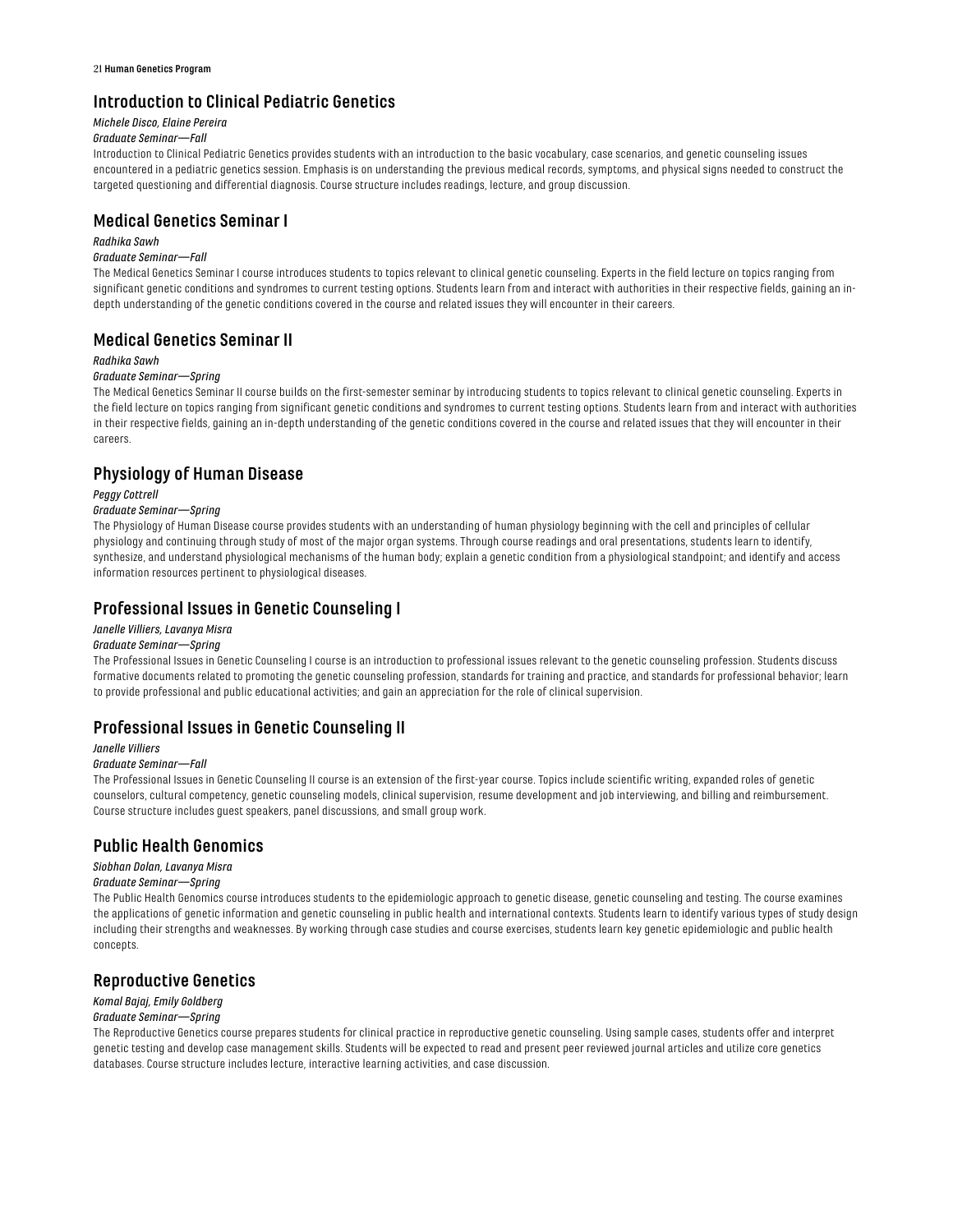# **Research Methods**

## *Laura Hercher*

# *Graduate Seminar—Spring*

The Research Methods course serves as an introduction to the thesis process, which culminates in the writing of a thesis manuscript in the second year. Students are encouraged to become better consumers of the scientific literature—including the use of search engines, a reference program, and critical reading skills—in the construction of a literature review as a first step toward study design and publication. The course includes a review of qualitative and quantitative research models, development of surveys, focus groups and questionnaires, and the basics of data analysis and working in SPSS.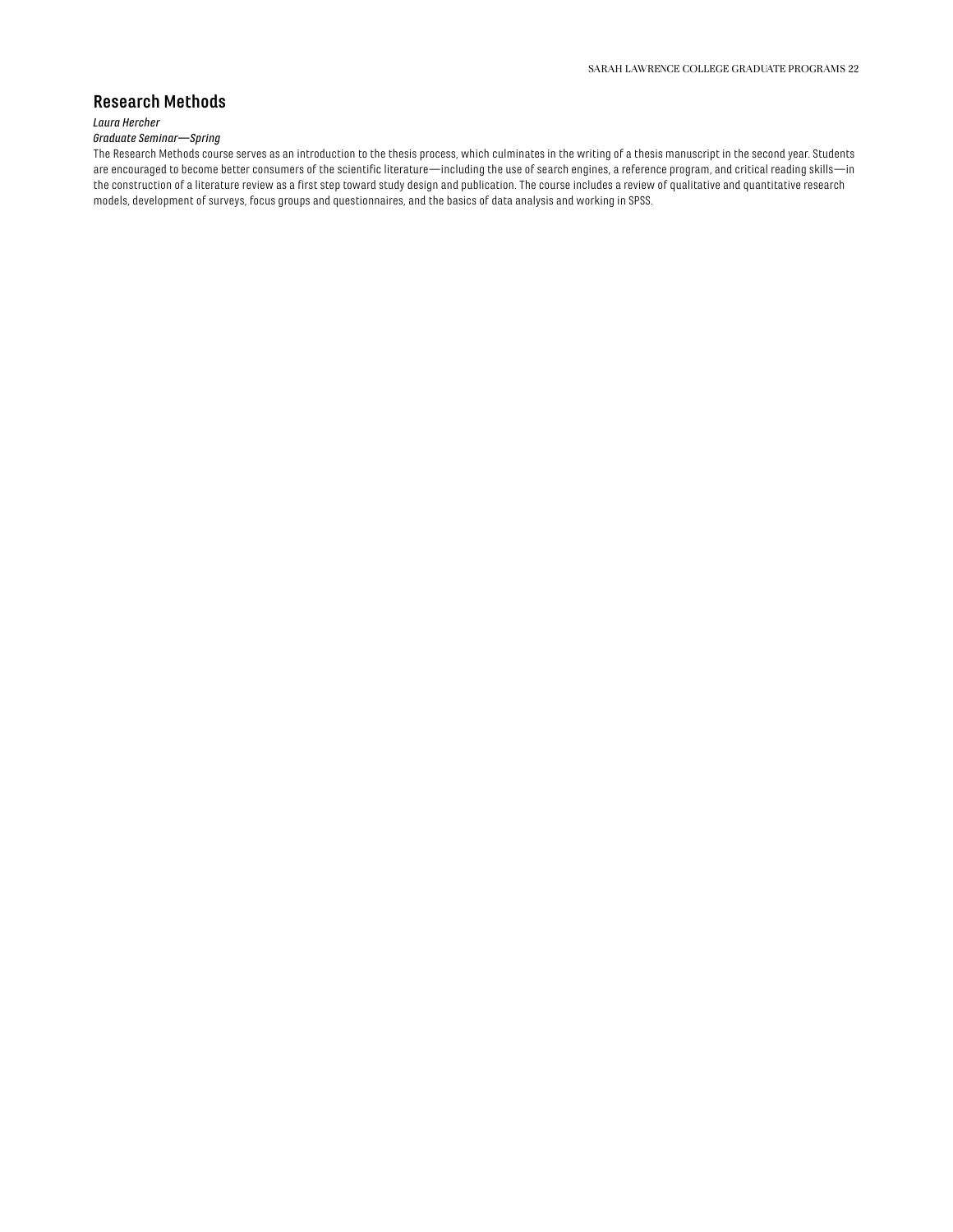# <span id="page-23-0"></span>**MFA THEATRE PROGRAM**

The Sarah Lawrence College Theatre program embraces the collaborative nature of theatre. Our objective is to create theatre artists who are skilled in many disciplines: actors who write; directors who act; theatre makers who create their own projects; and sound, set, and lighting designers who are well-versed in new media and puppetry.

Students have the advantage of choosing from a multidisciplinary curriculum taught by working theatre professionals that also draws on the resources of the College's Theatre, Music, and Dance programs. At the heart of this curriculum are focused programs in acting, directing, playwriting, and design, with supplementary offerings in production and technical work. Theatre students are encouraged to cross disciplines as they investigate all areas of theatre. The faculty is committed to active theatre training—students learn by doing—and have put together a vocabulary that stresses relationships among classical, modern, and original texts. The program uses a variety of approaches to build technique, while nurturing individual artistic directions. The Theatre program examines not just contemporary American performance but also diverse cultural and historical influences that precede our own. Courses include Alexander Technique, acting, comedic and dramatic improvisation, creation of original work, design, directing, movement, musical theatre, playwriting, puppetry, speech, solo performance, voice, and the art of bringing theatre into the local community.

# **Graduate Lab**

## *Dan Hurlin, David Neumann*

#### *Component—Year*

Taught by a rotating series of Sarah Lawrence faculty and guest artists, this course focuses on developing the skills needed for a wide variety of techniques for the creation and development of new work in theatre. Ensemble acting, movement, design and fabrication, playwriting, devised work, and music performance are all explored. The class is a forum for workshops, master classes, and open rehearsals, with a focus on the development of critical skills. In addition, students in Grad Lab are expected to generate a new piece of theatre to be performed each month for the Sarah Lawrence community. These performances may include graduate and undergraduate students alike. *Required for all theatre graduate students. This class meets once a week.*

# **Contemporary Collaborative Performance**

## *David Neumann*

## *Component—Year*

This course will provide a critical and supportive forum for the development of new works of original performance, focusing primarily on where current dance and theatre combinations find inspiration. In the first semester, students will explore contemporary theatre-building techniques and methodologies from Dada to Judson Church and beyond. The majority of time will be devoted to lab work, where students will create their own short performance pieces through a multidisciplinary approach. Students will be asked to devise original theatre pieces that utilize methods such as solo forms, viewpoints, chance operations, and creations from nontheatrical sources. In addition to the laboratory aspect of the class, a number of plays, essays, and artists' manifestos will be discussed. In the second semester, students will collaborate on a single evening-length work, utilizing theatrical and nontheatrical sources in an attempt to speak to our cultural moment. Please note: The second semester will require additional developmental/rehearsal time outside of class. In addition to class work, there will be several opportunities to visit rehearsals and performances of professional theatre and dance in New York City. *Open only to first-year graduate students and required for all first-year Theatre graduate students. This class meets once a week.*

# **Thesis Project**

#### *Dan Hurlin*

#### *Component—Year*

This course will provide a critical and supportive forum for the development of new works of original theatre with a focus on conducting research in a variety of ways, including historical and artistic research, workshops, improvisations, experiments, and conversation. Each student will focus on creating one original project—typically, but not limited to, a solo—over the course of the full year. During the class, students will show works in progress. During conference, students and faculty will meet to discuss these showings and any relevant artistic and practical problems that may arise. *This class is required for all second-year theatre graduate students.*

# **Acting Poetic Realism**

#### *Michael Early*

#### *Intermediate, Component—Year*

The plays of Anton Chekhov, Tennessee Williams, and August Wilson serve as the point of departure in our exploration of the craft of acting. In this class, students will be challenged to expand their range of expression and build their confidence to make bold and imaginative acting choices. Particular attention will be paid to learning to analyze the text in ways that lead to defining clear, specific, and playable actions and objectives. In tandem with their work on a given text, students will be guided through a progression of physical, vocal, sensory, and imaginative exercises designed to impart tangible skills that will enable them to create multidimensional characters. *This class meets twice a week.*

# **Acting Shakespeare**

#### *Michael Early*

## *Advanced, Component—Year*

Those actors rooted in the tradition of playing Shakespeare find themselves equipped with a skill set that enables them to successfully work on a wide range of texts and within an array of performance modalities. The objectives of this class are to learn to identify, personalize, and embody the structural elements of Shakespeare's language as the primary means of bringing his characters to life. Students will study a representative arc of Shakespeare's plays, as well as the sonnets, with the goal of bringing his characters to life. Class time will be divided among physical, vocal, and text work. *This class meets twice a week.*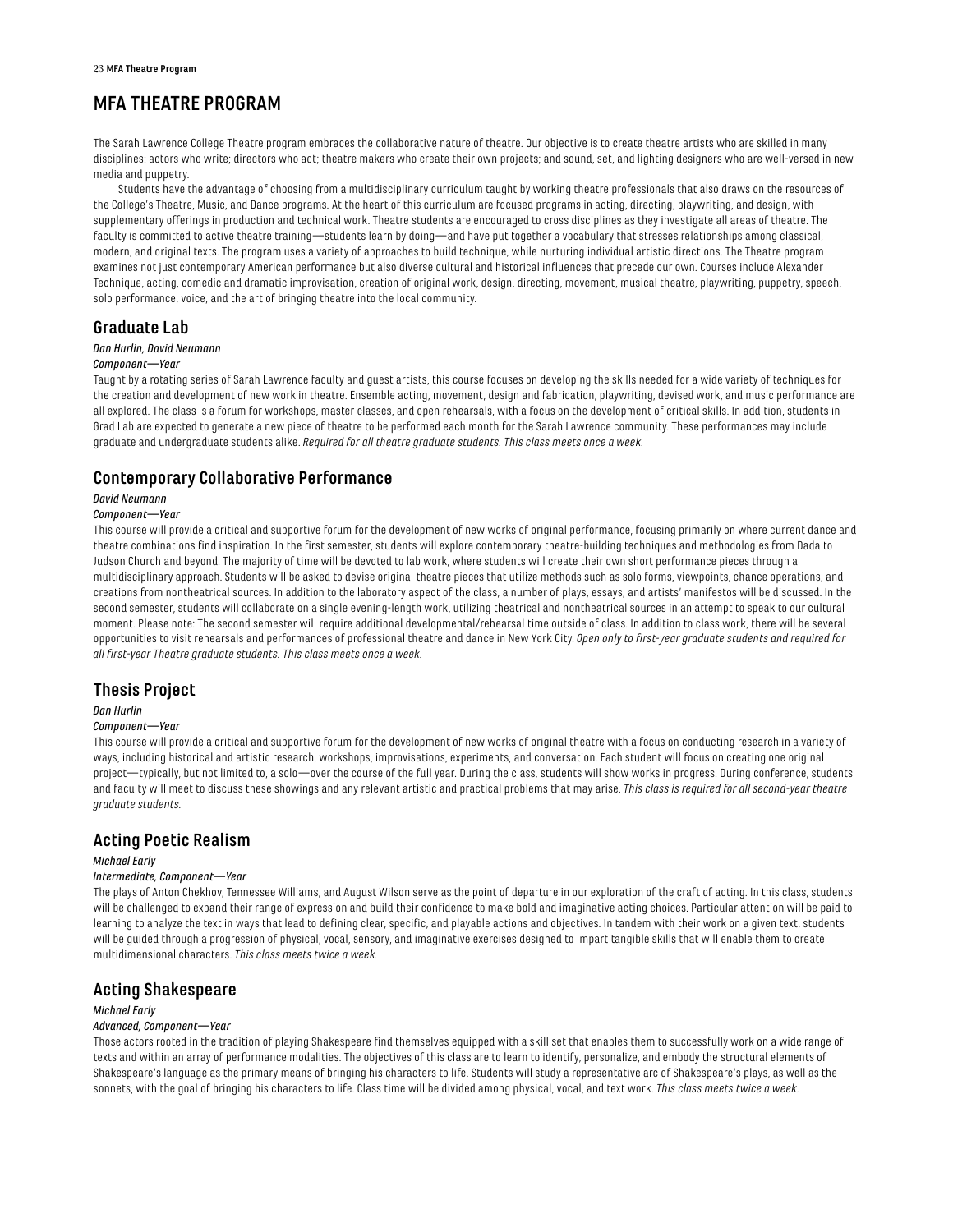# **Actor's Workshop: Acting Techniques**

# *Erica Newhouse*

# *Open, Component—Year*

This is an acting techniques class: foundational, process-based work to empower the actor in any theatrical environment. The first semester focuses on the voice and body and the development of a "toolbox" of acting techniques. The second semester focuses on applying those tools to language and text, while integrating the voice and body work through scene work. The goal is for students to leave the class with all of the basic tools that they need to act; to have a growing awareness of their body, voice, and physical habits in order that they may consciously use them in the development of character; and to begin to develop their own process of working, start to finish, with an arsenal of tools and techniques to use when needed. We explore the Alexander Technique, character work, sense memory work, viewpoints, animal work, voice and speech work, script analysis, text analysis, Lecoq exercises, and much more*. This class meets twice a week.*

# **Actor's Workshop: Incognito: The Craft of Assumed Identity**

## *Kevin Confoy*

## *Open, Component—Year*

An approach to performance that focuses on external applications as a method of building a character—working with costumes, props, make-up, and tangible aspects of production, as well as voice, dialects, gesture, and given behavior—students will develop an "outside-in" technique that allows for the full physical and emotional expression of a character and the text*. This class meets twice a week.*

# **Actor's Workshop: Suit the Action to the Word, the Word to the Action—Hamlet, III. ii. 17-18**

## *Ernest H. Abuba*

## *Open, Component—Year*

Students will work on voice work, script analysis, sensory exercises, a Shakespeare sonnet, cold readings, improvisation, auditioning, and extensive scene work from the following playwrights: Sara Ruhl, Theresa Rebeck, Susan Yankowitz, Maria Irene Fornes, Suzan-Lori Parks, Jean-Paul Sartre, Eugene Ionesco, Jean Anouilh, Edward Albee, Tennessee Williams, Samuel Beckett, Oscar Wilde, Lynn Nottage, Katoria Hall, Arthur Miller, and Edward Baker. Required text: *The Art of Acting*, by Stella Adler. *This class meets twice a week.*

# **Advanced Stage Combat**

## *Sterling Swann*

## *Intermediate, Component—Year*

This course is a continuation of Introduction to Stage Combat and offers additional training in more complex weapon forms, such as rapier and dagger, single sword, and small sword. Students receive training as fight captains and have the opportunity to take additional skills proficiency tests that lead to actor/ combatant status in the Society of American Fight Directors. *This class meets once a week.*

# **Alexander Technique**

# *June Ekman*

## *Open, Component—Year*

The Alexander Technique is a neuromuscular system that enables the student to identify and change poor and inefficient habits that may be causing stress and fatigue. With gentle, hands-on guidance and verbal instruction, the student learns to replace faulty habits with improved coordination by locating and releasing undue muscular tensions. This includes easing of the breath and the effect of coordinated breathing on the voice. It is an invaluable technique that connects the actor to his or her resources for dramatic intent. *This class meets once a week. Audition required. Four sections of this class.*

# **An Actor's Process**

## *Christine Farrell*

## *Intermediate/Advanced, Component—Year*

This class is a laboratory for the actor. It is designed for performers who are ready to search for the steps to a fully involved performance. What are the tools you currently use to become a character in a play or a film? What will expand your work, ground you in the moment of the situation, and strengthen your authentic voice? What are your habits, and what are your strengths? Over the course of the year, each student will work on four scenes chosen from four different styles and categories: comic, dramatic, heightened language, and character stretch (ex: accent role or opposing type). The class will focus on creating a classic actor's score, working with physical improvisations within the scene text and situation and emotion memory. We will use a camera in class to explore your work in some rehearsals and presentations. *This class will meet twice a week.*

# **Audition Conference**

*David Caparelliotis, Tara Rubin*

# *Advanced, Component—Fall*

This class is for the serious-minded actor who, after graduation, anticipates pursuing a career as a performer. Predicated on the idea that auditioning is a learned skill at which one gets better with more experience and practical knowledge, the class will focus at its core on the only unalienable factor: the individuality of the actor him/herself. As much time will be spent on material selection as on execution; actors will be asked to make necessary friendships with the dreaded "monologues" and, hopefully, come to regard them as necessary filters through which they can express themselves as both people and artists. Cold-reading prep will also be covered. The hope is for the actor to leave class with not only one or two terrific audition pieces but also a better understanding of the casting process itself and what is in and out of his/her control. *This class meets once a week.*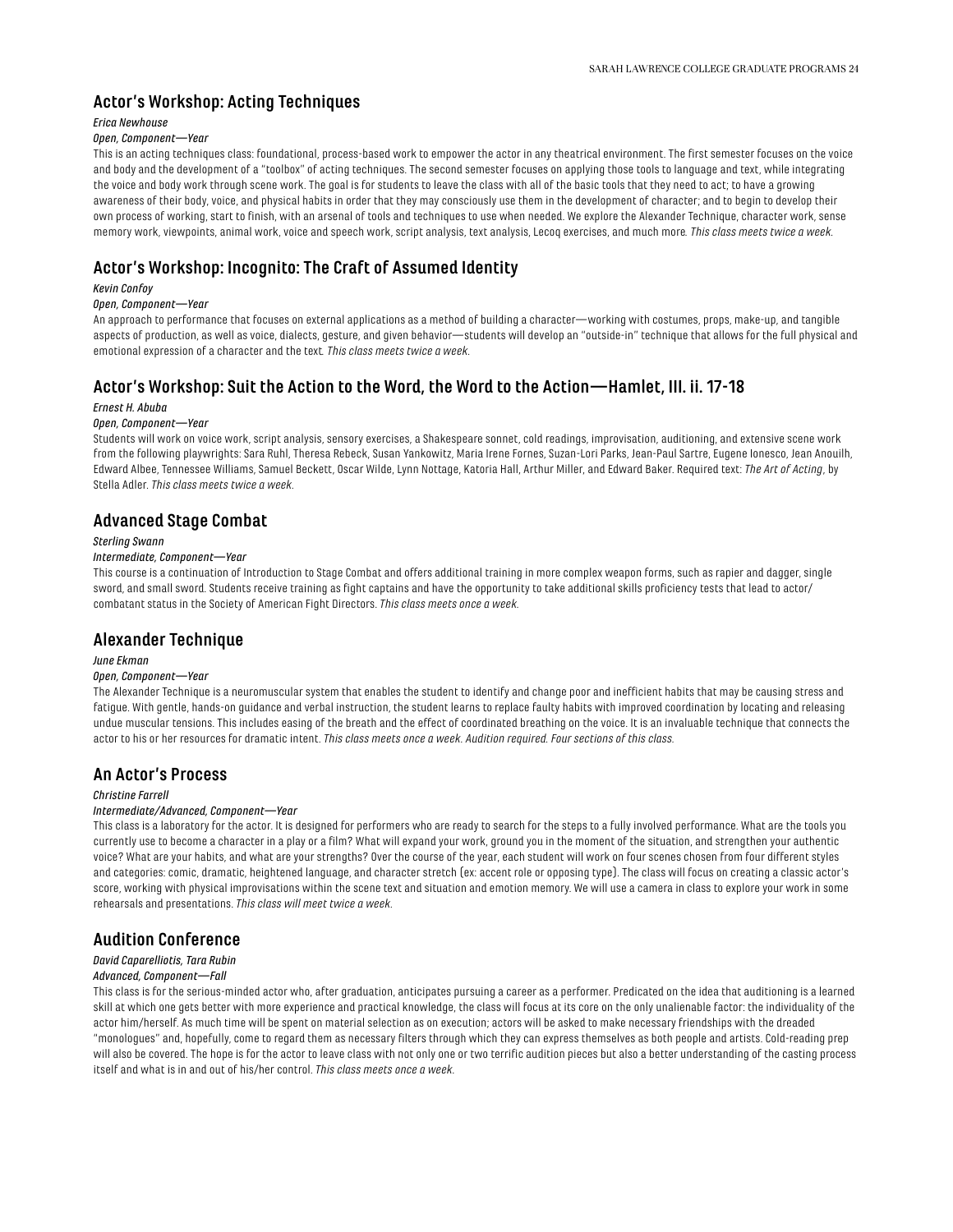## 25 **MFA Theatre Program**

# **Breaking the Code**

## *Kevin Confoy*

## *Intermediate, Component—Year*

A specific text-driven approach to acting, Breaking the Code provides a context for the most vital performances based upon a way of dissecting a play and determining a character's behavior. Students will act scenes from contemporary plays and adaptations. *Open to both actors and directors. This class meets twice a week.*

# **Breathing Coordination for the Performer**

## *Sterling Swann*

#### *Open, Component—Year*

Students improve their vocal power and ease through an understanding of basic breathing mechanics and anatomy. Utilizing recent discoveries of breathing coordination, performers can achieve their true potential by freeing their voices, reducing tension, and increasing vocal stamina. In the second semester, principals of the Alexander Technique are introduced; students consolidate their progress by performing songs and monologues in a supportive atmosphere. *This class meets once a week. Two sections of this class.*

# **Building a Vocal Technique**

# *Sterling Swann*

#### *Intermediate, Component—Year*

A continuation of Breathing Coordination for the Performer, which is suggested as a prerequisite, students deepen their understanding of breathing coordination and Alexander Technique and work on songs and monologues of their choice. The emphasis is on maintaining physical ease in performance to increase vocal range and power. *This class meets once a week.*

# **Comedy Workshop**

#### *Christine Farrell*

## *Intermediate, Component—Year*

An exploration of the classic structures of comedy and the unique comic mind, this course begins with a strong focus on improvisation and ensemble work. The athletics of the creative comedic mind is the primary objective of the first-semester exercises. Status play, narrative storytelling, and the Harold exercise are used to develop the artist's freedom and confidence. The ensemble learns to trust the spontaneous response and their own comic madness. Second semester educates the theatre artist in the theories of comedy. It is designed to introduce students to *commedia dell'arte*, vaudeville, parody, satire, and standup comedy. At the end of the final semester, each student will write five minutes of standup material that will be performed one night at a comedy club in New York City and then on the College campus on Comedy Night. *This class meets twice a week.*

# **Contemporary Scene Study**

## *Erica Newhouse*

## *Advanced, Component—Year*

This class will take a rigorous approach to the preparation and process of performance. Building on your "toolbox," you will go deeper into text, character exploration, and action—expanding self-awareness and revealing and risking more. The first hour of class will focus on movement and making ephemeral works as a way to tune your instrument. The following two hours will be devoted to scene study, using contemporary and modern texts. *This class will meet once a week for three hours.*

# **Costume Design I**

#### *David Moyer*

## *Open, Component—Year*

In this course, students will be introduced to the various strategies and techniques integral to the many facets of costume design. Through historical research projects, we will investigate the evolution of costume/fashion history and the vital importance of the research process itself. Through theoretical design projects, we will explore how to develop a design concept and how to articulate that concept through various modes of visual communication. We will explore costume renderings through basic life drawing exercises and painting skills and examine the use of preliminary and final sketches as blueprints for realized costumes. Students will also begin to understand aspects of costume construction through exercises in both hand and machine sewing and basic pattern making, as well as to develop a vocabulary for the tools and techniques of construction. No previous experience with any of the aforementioned topics or techniques is necessary for taking this course. Actors, directors, designers, and theatre makers of all kinds are welcome. *This class meets once a week.*

# **Costume Design II**

## *David Moyer*

#### *Intermediate, Component—Year*

As an extension of Costume Design I, this course will delve in greater depth into the various strategies, techniques, and methodologies of costume design. We will cover and review a range of topics that will advance and hone existing skill sets in both design and construction. Emphasis will be placed on encouraging students to develop a critical eye in regard to their own design process. In addition, projects in this class will explore the intersections of bodily adornment/augmentation and identity, as well as the use of clothing/fashion/costume to evoke social change/justice. We will also discuss costume design within the context of the professional world and explore the practical skill sets relevant to the industry. Most students will have an opportunity to design a department production. *Prerequisite: Costume I or permission of the instructor. This class meets once a week.*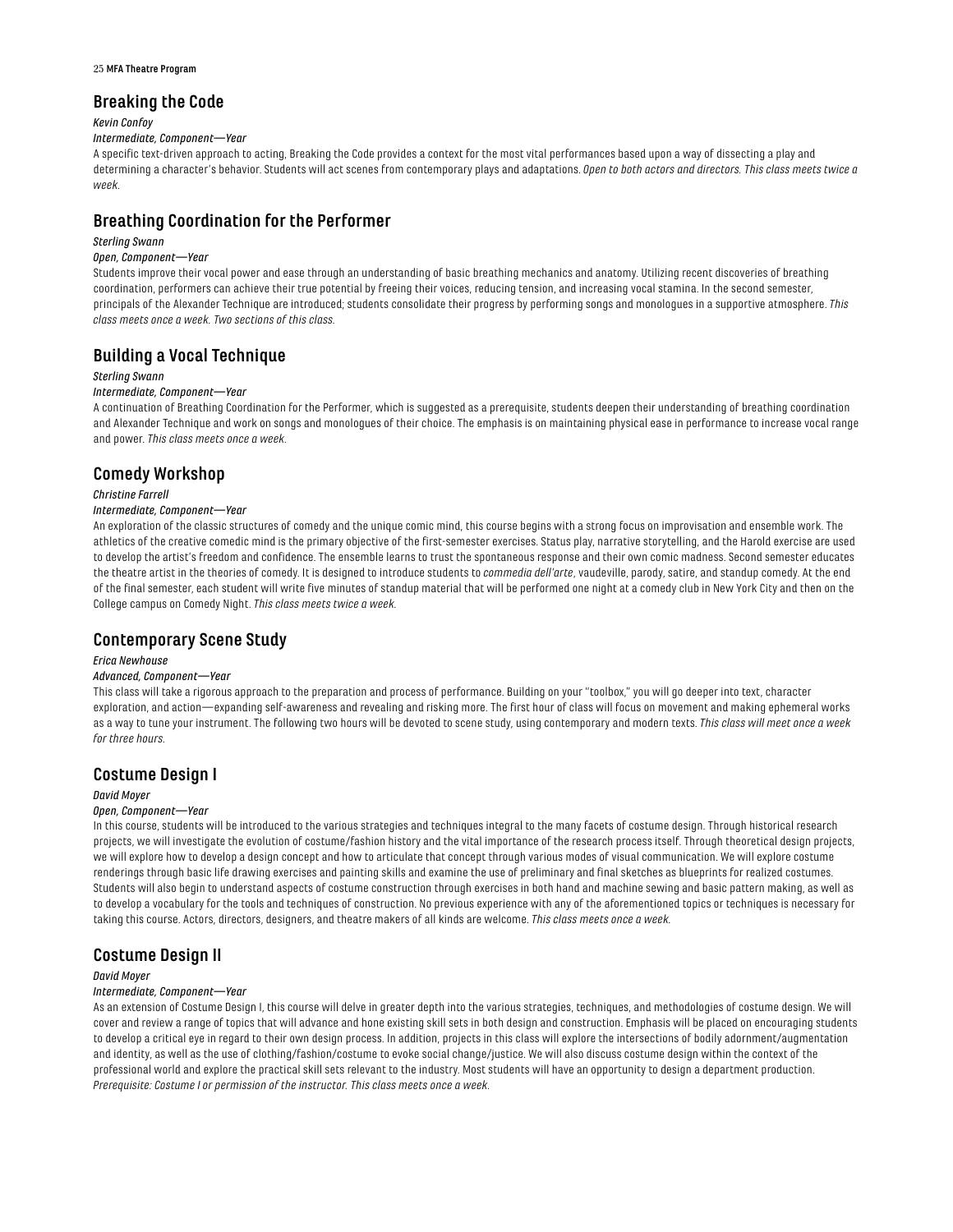# **Creating a Role**

## *Ernest H. Abuba*

## *Open, Component—Year*

It is a sanctum of discovery, enabling the actor to explore non-Western movement: centering energy, concentration, the voice, and the"mythos" of a character to discover one's own truth in relation to the text, both contemporary and the classics. Traditional as well as alternative approaches to acting techniques are applied. Fall semester concentrates on roles: Hamlet, Leontes, Caliban, Othello, Lear, Macbeth, Richard III, Hecuba, Medea, Antigone, Lady Anne,Tamara, Portia, and Lady Macbeth; spring semester, applied to scene study from works by Chekhov, Ibsen, Arrabal, Beckett, Ionesco, Sarah Kane, Amira Baraka, Edward Albee, and Jean Genet. Required reading: *The Art of Acting*, by Stella Adler. *This class meets twice a week.*

# **Creative Impulse: The Process of Writing for the Stage**

## *Sibyl Kempson*

## *Advanced, Component—Year*

In this course, the vectors of pure creative impulse hold sway over the process of writing for the stage—and we write ourselves into unknown territory. Students are encouraged to set aside received and preconceived notions of what it means to write plays or to be a writer—along with ideas of what a play is "supposed to" or "should" look like—in order to locate their own authentic ways of seeing and making; in other words, disarming the rational, the judgmental thinking that is rooted in a concept of a final product, and empowering the chaotic, spatial, associative processes that put us in immediate formal contact with our direct experience, impressions, and perceptions of reality. Emphasis on detail, texture, and contiguity will be favored over the more widely accepted, reliable, yet sometimes limiting Aristotelian virtues of structure and continuity in the making of meaningful live performance. Readings will be tailored to fit the thinking of the class. We will likely look at theoretical and creative writings of Gertrude Stein, George Steiner, Mac Wellman, Maria Irene Fornes, Adrienne Kennedy, Mircea Eliade, Kristen Kosmas, RichardMaxwell, and Roland Barthes, as well as work that crosses into visual art realms and radical scientific thought from physicists David Bohm and F. David Peat. The course will be conducted in workshop fashion, with strong emphasis on the tracking and documenting of process. *This class meets once a week. Two sections of this class.*

# **Crisis Mode: Theatre From the Late 1960s Through Today**

#### *Kevin Confoy*

# *Open, Component—Year*

Crisis Mode examines how theatre has responded to certain events of historical significance and moments of crisis. It is of particular value to those directors, actors, and theatre makers/producers interested in an expansive view of theatre and in how and why a play can change the way we think. The course provides a working foundation for performance and production. We will examine plays and playwrights and theatre movements and styles that have developed and come to expression in the past several decades. Students will discuss a variety of plays, with an emphasis on looking at the world in which those plays were written and why they continue to resonate today. Students will study documentaries and make presentations on events of historical/political/cultural significance as a way of providing a play with a rich context for production and performance. We will concentrate on American plays and political movements but will encompass a global and cultural perspective with discussion ranging from the influential works and innovations of Brecht and Beckett to political theatre groups like El Teatro Campesino of the 1960s, to agitprop theatre events like those of the Vietnam War and Civil Rights eras, and to those of ACT UP in the 1980s AIDS Crisis. Students in Crisis Mode will devise projects to serve their particular theatre interests. Projects range from staging and acting scenes to design work, dramaturgical presentations, and original plays written in the style/spirit of the events studied. *This class meets twice a week.*

# **CultureHub Live Media Workshop**

## *Open, Component—Year*

This course will explore live-feed projection design and technology with theatre students at Sarah Lawrence College and design and video students at the Seoul Institute of the Arts in Ansan, South Korea. The course will focus on creating puppetry and miniature environments for theatrical performance in the two separate locations, Seoul and New York, by utilizing the telepresence studios at SeoulArts and CultureHub. Students in both locations will be introduced to basic puppetry manipulation and construction techniques, as well as to methods for designing and building miniature sets and environments. In addition, live video feeds, chroma keying, and depth-sensing cameras will be implemented to enhance the media and performance landscape. Through the process, students will be exposed to a variety of multimedia theatre and puppetry forms and will gain an understanding of critical design considerations, including lighting, manipulation, chroma key, and live video techniques. The goal of the course will be to create collaborative performances that are a combination of manipulated figures and sets in separate physical locations. The course will be team-taught by: Professor Seung-Ho Jeong, scenic and lighting designer at Seoul Institute for the Arts and one of Korea's most high-profile, in-demand set designers; Tom Lee, puppet artist, theatre designer, and guest faculty member at Sarah Lawrence College; and Billy Clark, director of CultureHub New York City and member faculty of the Seoul Arts Institute. *This class meets once a week.*

# *Design and Media*

# *Directing, Devising, Performance, Movement & Voice*

# **Directing the 20th Century: From Chekhov to Churchill**

#### *Will Frears*

# *Intermediate, Component—Year*

This class will focus on directing plays in the 20th-century canon, covering a range of styles and content. It will cover the whole journey of directing a play, with a strong emphasis on practical work. Students will be required to bring in design research for plays and to direct scenes from the plays, both of which they will present to the class for critique. The class will focus on how to use the text to inform the choices made by the director.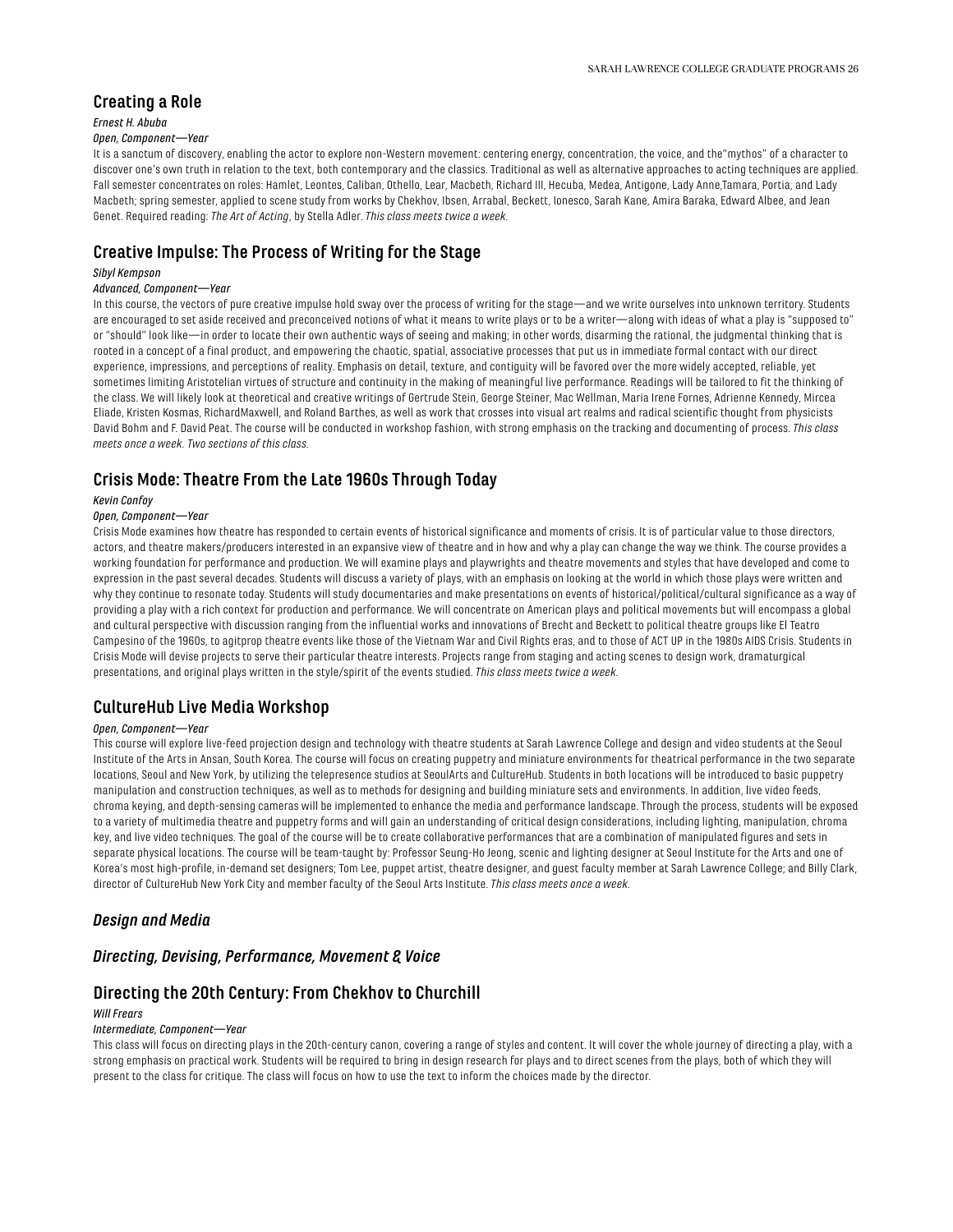# **Directing Workshop**

# *William D. McRee*

# *Open, Component—Year*

Directors will study the processes necessary to bring a written text to life, along with the methods and goals used in working with actors to focus and strengthen their performances. Scene work and short plays will be performed in class, and the student's work will be analyzed and evaluated. Common directing problems will be addressed, and the directors will become familiar with the conceptual process that allows them to think creatively. The workshop is open to beginning directors and any interested student. *This class meets twice a week.*

# **Directors Conference**

## *Will Frears*

## *Component—Fall*

Directors Conference takes student directors through the course of full production—from prep to postmortem, how to have an idea and put it on stage, and how to cut and rework. Students will work on preproduction (ground plans, rehearsal schedules, casting, research) through the rehearsal process (strategies, time management, communication, making changes, tech) and, at the end of the semester, submit a production casebook demonstrating their work on the production and an assessment of their final product and process. The class is mandatory for all students directing on the Mainstage and will meet once a week, either as a group or in individual conference.

# **DownStage**

## *Graeme Gillis*

## *Sophomore and above, Component—Year*

DownStage is an intensive, hands-on conference in theatrical production. DownStage student producers administrate and run their own theatre company. They are responsible for all aspects of production, including determining the budget and marketing an entire season of events and productions; they are expected to fill a variety of positions, both technical and artistic, and to sit as members of the board of directors of a functioning theatre organization. In addition to their obligations to class and designated productions, DownStage student producers are expected to hold regular office hours. Prior producing experience is not required. *This class meets twice a week.*

# **Dramaturgy**

## *Stuart Spencer*

## *Advanced, Component—Year*

Dramaturgy is the study of dramatic structure: how plays are built and how they work. Although any play worth its salt works according to its own idiosyncratic plan, certain principles allow us to take it apart in order to better understand how it is built. There are many ways to do that, and we will be trying a wide assortment. For example, we will study classical structure as it shapes not only Sophocles' *Oedipus the King* but also Euripides' *The Bacchae* and Maureen Duffy's *Rites.* In order to understand "the well-made play," we'll read Émile Augier's simple-minded *Olympe's Marriage* side-by-side with Henrik Ibsen's profound *A Doll's House.* We'll look at: the development of expressionism over the course of the 20th century from Adrienne Kennedy's vertiginous nightmare, *Funnyhouse of a Negro,* to Ted Tally's poetic tragedy, *Terra Nova;* the development of the Theatre of Cruelty from *Jet of Blood,* to Harold Pinter's *The Homecoming*; and the role of ambiguity in Shakespeare by delving deeply into *King Lear* and *Hamlet*. The examination of multiple drafts of plays is often the surest way to see inside the playwright's mind. We're lucky to have complete, early drafts of plays that, after substantial revision, became masterpieces. We will look at Chekhov's early manuscript of *The Wood Demon*, the play that later evolved into *Uncle Vanya*; and we'll watch Ibsen struggle to find the way to release Nora's persona in the first draft of *A Doll's House* and succeed incomparably in the final version. Other kinds of revisions will also be examined, such as Brandon Jacob Jenkins' brilliant postmodern reworking of the 19th-century melodrama, *The Octoroon*, which he subtly retitles *An Octoroon*. There are many other possibilities, as well, such as ritualistic drama in S. A. Ansky's great horror-thriller, *The Dybbuk*; Jean Genet's *The Maids;* and Edward Albee's*Who's Afraid of Virginia Woolf?* Because an understanding of genre is essential to the work that we will do, a working knowledge of the principle genres (classicism, Elizabethan, neoclassicism, realism, naturalism, expressionism, etc.) and their historical context is required for the course. *This course meets once a week.*

# **Experiments in Language and Form**

## *Cassandra Medley*

## *Advanced, Component—Year*

In this class, we focus on writing "experimental theatre"; that is, we experiment with theatrical forms that extend beyond traditional portrayals of time, threedimensional space, language, character, and dramatic structure to discover the impact that different types of onstage presentations might have on audiences. We are not interested in imitating the style of "experimental" playwrights but, rather, using their texts as influence, stimulus, and encouragement as we attempt our own "experiments." We will also style experimental texts to ascertain the types of environments—political, spiritual, mental, social—that influenced such texts to be generated; that is, created. Our aim, first and foremost, is to investigate and explore ways to genuinely investigate and give theatrical expression to our own personal, political, and spiritual interior lives, values, observations, and beliefs. We will then strive to examine the most effective manner of communicating our theatrical experiments to an audience. Our experimental writing may include multimedia presentations as part of the scripted onstage play or performance. *This class meets once a week for four hours (with a lunch break).*

# **Far-Off, Off-Off, Off, and On Broadway: Experiencing the 2017–2018 Theatre Season**

## *William D. McRee*

## *Open, Component—Year*

Weekly class meetings in which productions are analyzed and discussed will be supplemented by regular visits to many of the theatrical productions of the current season. The class will travel within the tristate area, attending theatre in as many diverse venues, forms, and styles as possible. Published plays will be studied in advance of attending performances; new or unscripted works will be preceded by examinations of previous work by the author or company. Students will be given access to all available group discounts in purchasing tickets. *This class meets once a week.*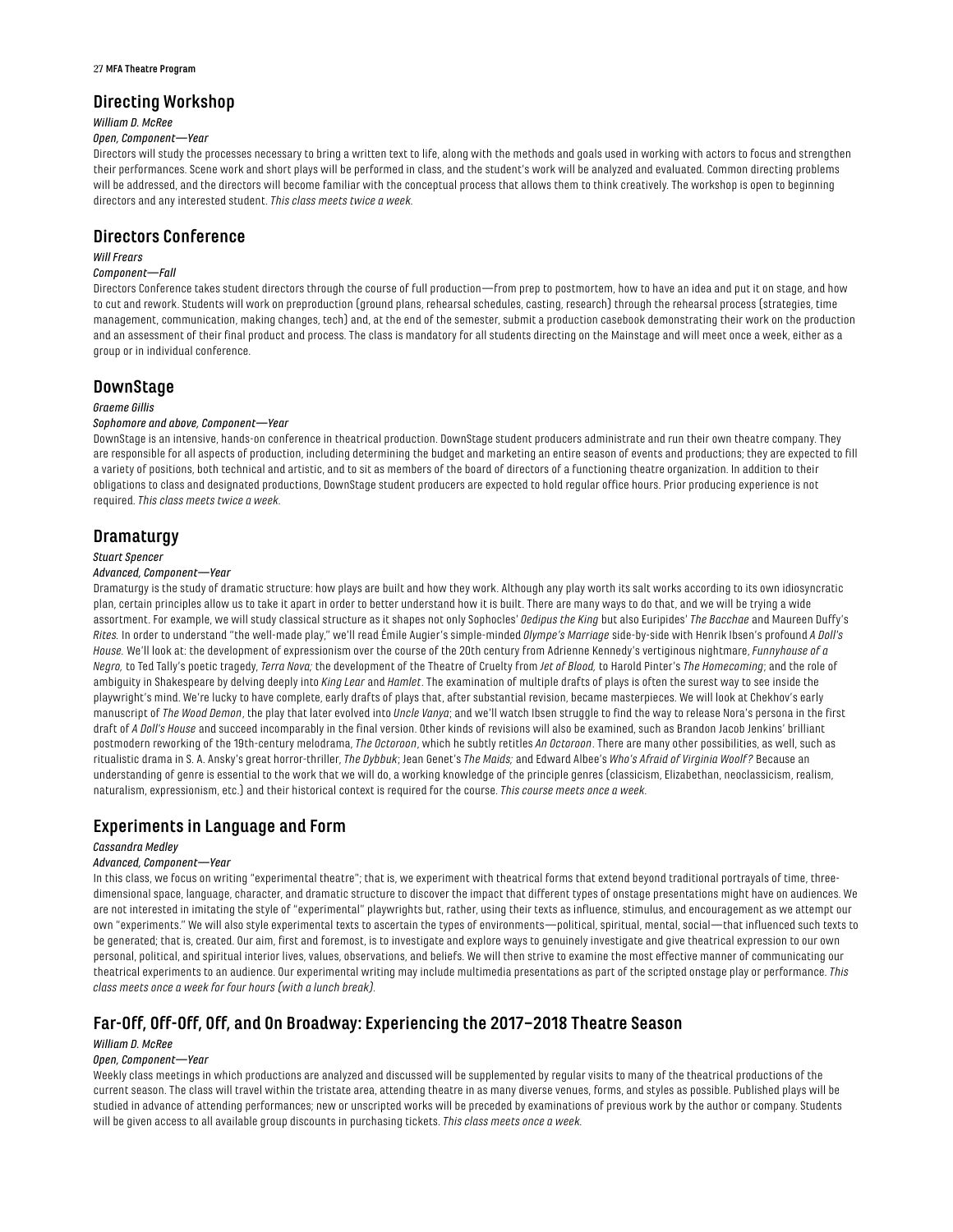# **Global Theatre: The Syncretic Journey**

## *Ernest H. Abuba, Mia Yoo, David Diamond*

#### *Open, Seminar*

*Good evening, ladies and gentlemen, and welcome to La MaMa, dedicated to the playwright and to all aspects of the theatre.* —Ellen Stewart

La MaMa Experimental Theatre Club in New York City has been the host of contemporary and international theatre artists for 55 years. You will have the opportunity to attend performances, meet the artists, participate in workshops led by them, as well as have access to the La MaMa archives on the history of international theatre in New York. Your personal "syncretic theatre journey" is enhanced by the observance of fellow theatre makers and oneself that is informed concretely by the application of text, research, movement, music, design, puppetry, and multimedia, as well as social and political debate in class. Coordinators of the LaMaMa International Symposium for Directors, David Diamond and Mia Yoo, will host you in New York City, where you will exchange ideas with visiting and local artists from Yara Arts Group and the Great Jones Repertory Theatre. Historical/contemporary experimental texts will be discussed, such as: *Psychosis* by Sarah Kane, *Death and the Kings Horseman* by Wole Soyinka, *Strange Interlude* by Eugene O'Neill, *The Caucasian Chalk Circle* by Bertolt Brecht, *A Dream Play* by August Strindberg, *Thunderstorm* by Cao Yu, *Goshram Kwotal* by Vijay Tendulkar, *Venus* by Susan-Lori Parks, *Ruined* by Lynn Nottage, and *Mistero Buffo* by Dario Fo, as well as Fernando Arrabal, Antonin Artaud, and Martin Crimp. Required reading: TBA. *This course is a theatre history component in the theatre program. This class meets once a week.*

# **Internship Conference**

## *Neelam Vaswani*

## *Intermediate, Component—Year*

For students who wish to pursue a professional internship as part of their program, all areas of producing and administration are possible: production, marketing, advertising, casting, development, etc. Students must have at least one day each week to devote to the internship. Through individual meetings, we will best determine each student's placement to meet individual academic and artistic goals.

# **Introduction to Stage Combat**

## *Sterling Swann*

#### *Open, Seminar—Year*

Students learn the basics of armed and unarmed stage fighting, with an emphasis on safety. Actors are taught to create effective stage violence, from hair pulling and choking to sword fighting, with a minimum of risk. Basic techniques are incorporated into short scenes to give students experience performing fights in both classic and modern contexts. Each semester culminates in a skills proficiency test aimed at certification in one of eight weapon forms. *This class meets once a week.*

# **La MaMa E.T.C.**

## *Intersession—Summer*

La MaMa E.T.C. sponsors two summer events in Umbria, Italy, in conjunction with Sarah Lawrence College: International Symposium for Directors, a three-week training program for professional directors, choreographers, and actors in which internationally renowned theatre artists conduct workshops and lecture/ demonstrations; and Playwright Retreat, a one-week program where participants have ample time to work on new or existing material. Each day, master playwright Lisa Kron will meet with the playwrights to facilitate discussions, workshops, and exercises designed to help the writers with whatever challenges they are facing. More information is available at: http://lamama.org/programs/la-mama-umbria.

# **Lighting Design I**

## *Greg MacPherson*

#### *Open, Component—Year*

This class will introduce the student to the basic elements of stage lighting, including tools and equipment, color theory, reading scripts for design elements, operation of lighting consoles and construction of lighting cues, and basic elements of lighting drawings and schedules. Students will be offered hands-on experience in hanging and focusing lighting instruments and will be invited to attend technical rehearsals. Students will also have opportunities to design productions and assist other designers as a way of developing a greater understanding of the design process. *This class meets once a week.*

# **Lighting Design II**

#### *Greg MacPherson*

#### *Intermediate, Component—Year*

This class will build upon the basics introduced in Lighting Design I to help develop the students' abilities in designing complex productions. The course will focus primarily on CAD and other computer programs related to lighting design, script analysis, advanced console operation, and communication with directors and other designers. Students will be expected to design actual productions and in-class projects for evaluation and discussion and will be offered the opportunity to increase their experience in design by assisting Mr. MacPherson and others, when possible. *This class meets once a week.*

# **LIVE MEDIA: Creating Hybrid Performance With Technology**

#### *Tei Blow*

#### *Open, Component—Year*

This course will prepare students to solve problems in video, sound, and multimedia production for live theatre and performance. We will look at the creative use of live video and audio playback and processing, multichannel sound, and interactive performance systems. Participants interested in this course should be prepared to design and execute at least two performance works or live sound installations over the course of the academic year.

*This class meets once a week.*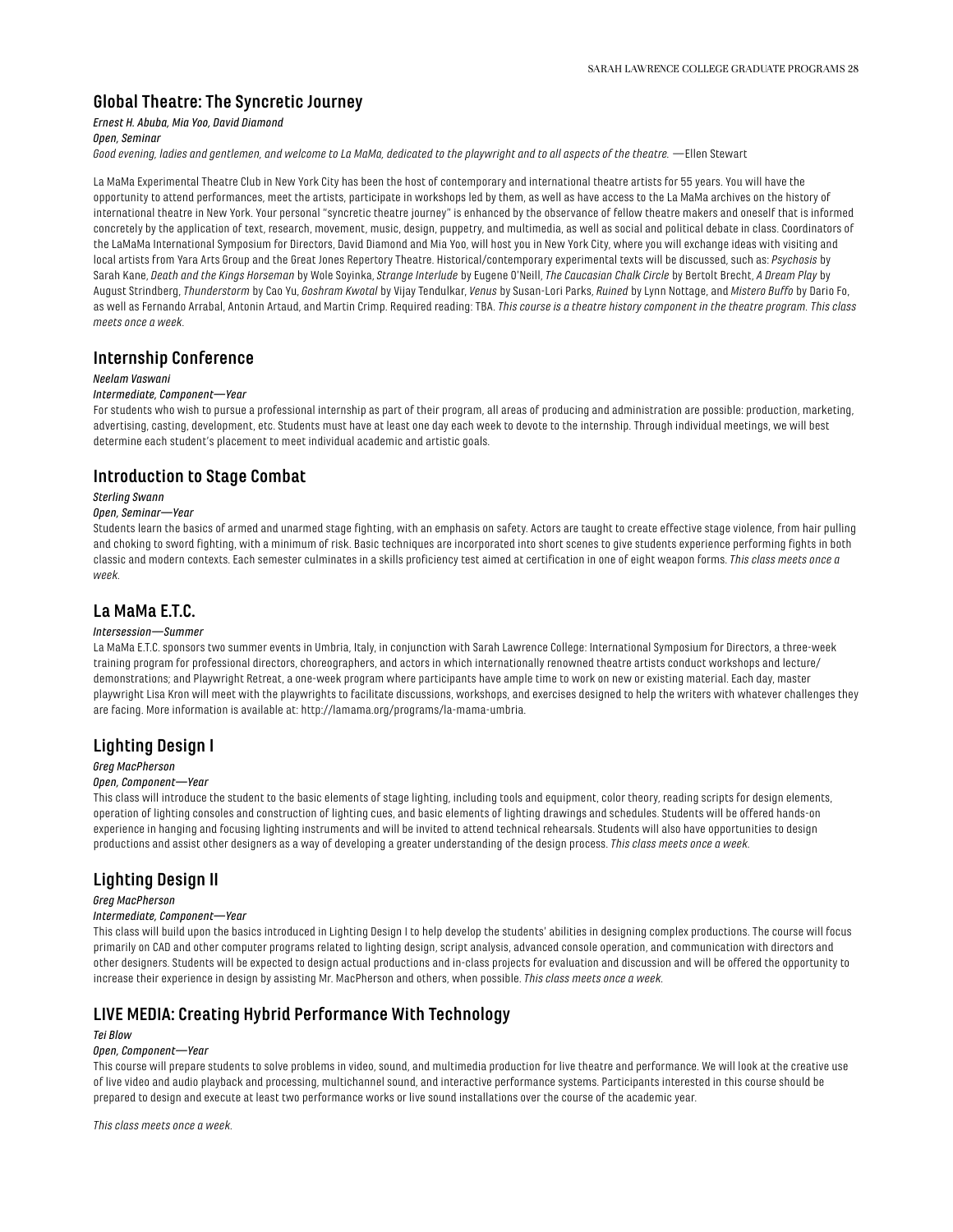# **London Theatre Tour**

# *William D. McRee*

# *Open, Intersession*

The purpose of this course is to experience and examine present-day British theatre: its practices, playwrights, traditions, theatres, and artists. This is a twocredit academic course, and any student enrolled at Sarah Lawrence College is eligible to take the class. During two weeks in London, students will attend a minimum of 12 productions, tour various London theatres, meet with British theatre artists, attend regularly scheduled morning seminars, and make an oral presentation on one of the plays that the group is attending. Plays will be assigned prior to the end of the fall semester, and preparation and research for the presentation should be complete before arriving in London. Productions attended will include as wide a variety of venues, styles, and periods of theatre as possible. Seminars will analyze and critique the work seen, as well as discover themes, trends, and movement in the contemporary theatre of the country. Free time is scheduled for students to explore London and surrounding areas at their leisure*. These intersession credits are registered as academic, not arts, credits.*

# **Medley Workshop: Developing the Dramatic Idea**

## *Cassandra Medley*

## *Intermediate, Component—Year*

The purpose of this workshop is to develop and complete a draft of a final project play of any length. Our focus is on originating character-driven stories that involve multiple events and/or multiple turning points and revelations, concluding with a major crisis and/or consequence for the characters. From the very beginning of the semester, writers create several short drafts of "mini-plays" as we practice the components that lead to effective playwriting. Writers allow various characters, topics, and concerns to be revealed to them as their in-process project(s)take shape. We will also study a selection of full-length plays and/or screenplays for inspiration, guidance, and analysis of various contemporary styles of drama. Styles may be varied; but as dramatists, we are all challenged by a form of storytelling that requires us to try and hold the attention of an audience for a condensed length of "real" time in a public space. *This class meets once a week.*

# **Movement for Performance**

## *David Neumann*

## *Open, Component—Year*

This class will explore the full instrument of the performer, namely the human body. A daily warmup will open the body to larger movement ranges while introducing students to a better functioning alignment, efficient muscle and energy use, full breathing, clear weight transfer, and increased awareness while traveling through space. A combination of improvisation, contact improvisation, set phrases, and in-class assignments creating short movement-based pieces will be used to explore a larger range of articulation that the body reveals regardless of the words spoken on stage. In all aspects, the goals of this class are to enable students to be courageous with their physical selves, more articulate with their bodies, and more personally expressive in performance. No movement background is required, just a healthy mix of curiosity and courage. In addition to occasional reading handouts, there will be opportunities to attend rehearsals and performances of professional theatre and dance in New York City. Please wear loose, comfortable clothing to class. *This class meets twice a week.*

# **Music as Theatre Lab**

# *Stew Stewart*

## *Open, Component—Year*

This lab is open to any artists committed to exploring a variety of music-driven, song-centric, spirit-derived approaches to music-theatre creation. Music as Theater Lab invites students into an investigation of the work of prophets, faith healers, and wild politicians, as well as blues, gospel, and old-school rock-and-roll artists. Commitment to risk-as-truth, with an eye toward creating pieces and performances that conjure transcendence, is a founding principle of the lab. Students will work in ever-shifting teams to create and perform short pieces; e.g., scenes, sermons, songs, or situations that include set and costume designs, choreography, and video. The lab will also feature an ongoing "compare and contrast" investigation of rock music and show tunes, with an emphasis on what we have to learn from those differences about effectively acting and singing. *This class meets once a week for four hours.*

# **No Acting for Camera**

# *Deborah Kampmeier*

## *Component—Year*

The camera is totally uninterested in acting. The camera loves truth. This course is designed to break down "acting" and offer skills and experiential techniques that will allow students to trust their own humanity and bring their unique truth and experience to the work. The class is demanding and nurturing and asks that students be willing to bring their secrets and their vulnerability into the classroom. There will be step-by-step tools offered to guide students to the truth of the moment, the truth of their relationship to self, the truth of their relationship to a scene partner and the world around them, the truth of their relationship to the camera, and the truth of their relationship to the imaginary circumstances and demands of a scene. Students will also be given techniques to determine which part of the self is needed for a particular character and scene and skills to bring that part of the self to work. During the first semester, students will work on crafting a scene for the camera using neutral dialogue. This will mean creating the entire world from the trust and use of self. The second semester will ask students to take what they have learned about using themselves and craft their work to serve the demands of the film or television scene that they have been assigned.

# *Performance/Acting*

# **Playwright's Workshop**

## *Stuart Spencer*

## *Advanced, Component—Year*

Who are you as a writer? What do you write about, and why? Are you writing the play that you want to write? Or that you need to write? Where is the nexus between the amorphous, subconscious wellspring of the material and the rigorous demands of a form that will play in real time before a live audience? This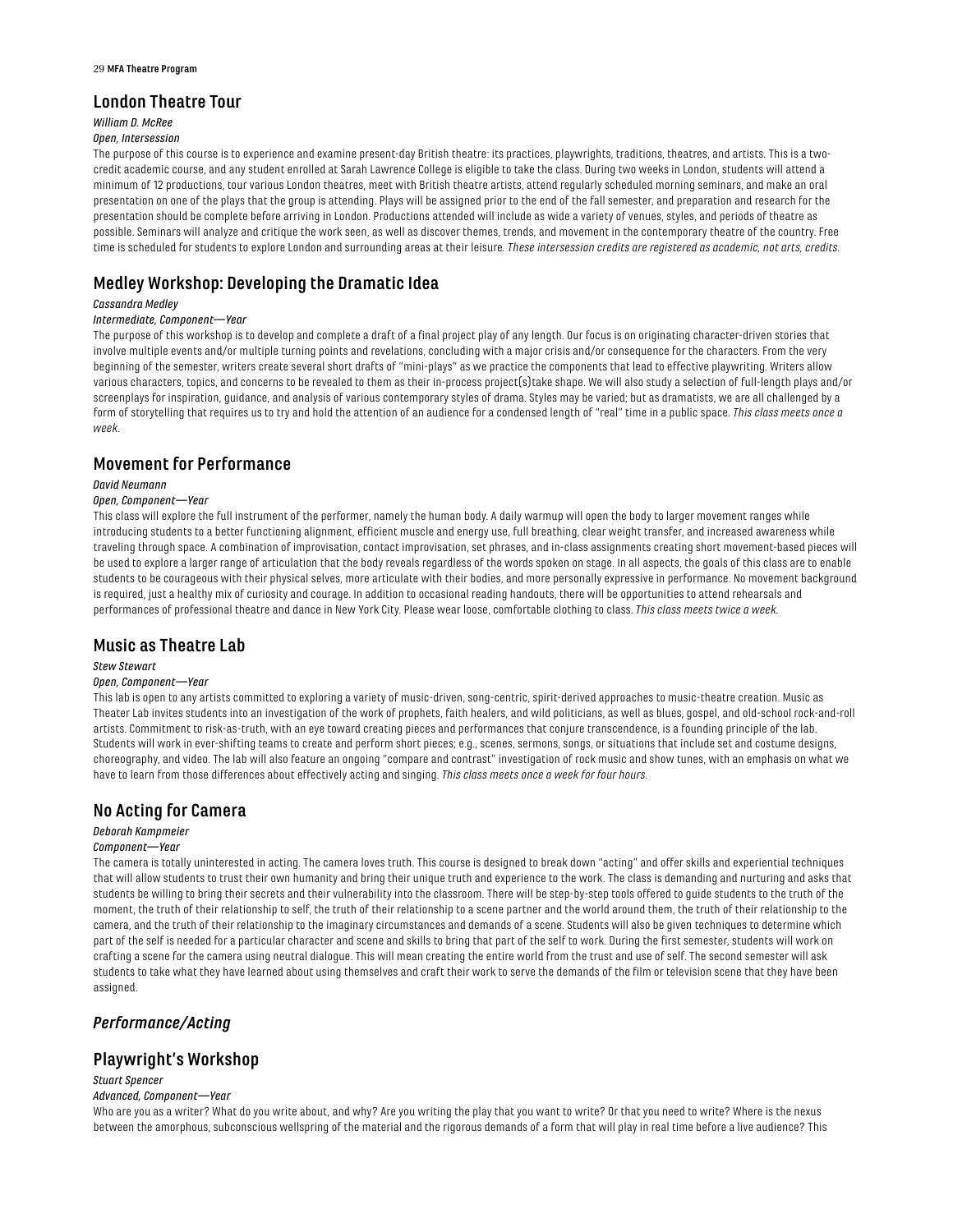course is designed for playwriting students who have a solid knowledge of dramatic structure and an understanding of their own creative process—and who are ready to create a complete dramatic work of any length. (As the late Edward Albee pointed out, "All plays are full-length plays.") Students will be free to work on themes, subjects, and styles of their choice. Work will be read aloud and discussed in class each week. The course requires that students enter, at minimum, with an idea of the play on which they plan to work; ideally, they will bring in a partial draft or even a completed draft that they wish to revise. We will read some existent texts, time allowing. *This class meets twice a week.*

# *Playwriting*

# **Playwriting Techniques**

## *Stuart Spencer*

## *Open, Component—Year*

In this course, you will investigate the mystery of how to release your creative process and, at the same time, discover the fundamentals of dramatic structure that will help you tell the story of your play. In the first term, you will write a short scene, every week, taken from The Playwright's Guidebook, which we will use as a basic text. At the end of the first term, you will write a short but complete play based on one of these short assignments. In the second term, you'll go on to adapt a short story of your choice and then write a play based on a historical character, event, or period. The focus in all instances is on the writer's deepest connection to the material—where the drama lies. Work will be read aloud in class and discussed in class each week. Students will also read and discuss plays that mirror the challenges presented by their own assignments. *This course meets once a week. Two sections of this course.*

# **Production Workshop**

#### *Robert Lyons*

## *Component—Fall and Spring*

The creative director of the theatre program will lead a discussion group (including readings, workshops, and productions) for all of the directors, assistant directors, and playwrights participating in the fall theatre season. This is an opportunity for students to discuss with their peers the process, problems, and pleasures of making theatre at Sarah Lawrence College (and beyond). This workshop is part problem solving and part support group, with the emphasis on problem solving. *This course is required for directing, assistant directing, and playwriting students whose productions are included in the fall theatre season. This class meets once a week.*

# **Projection Design for Theatre**

## *Tei Blow*

#### *Open, Component—Year*

This course is an introduction to theatrical projection design that explores design principles, basic video editing, media server and playback software, content creation, basic projection system design, and show control. Through text analysis, visual research, and lab experiments, the course examines the role of video projection in theatre and interdisciplinary forms and prepares participants to create video designs for their own work. *This class meets once a week.*

# **Puppet Theatre**

#### *Lake Simons*

#### *Open, Component—Year*

This course will explore a variety of puppetry techniques, including *bunraku*-style, marionette, shadow puppetry, and toy theatre. We will begin with a detailed look at these forms through individual and group research projects. We will further our exploration with hands-on learning in various techniques of construction. Students will then have the opportunity to develop their own manipulation skills, as well as to gain an understanding of how to prepare the puppeteer's body for performance. The class will culminate with the creation and presentation of puppetry pieces of students' own making. *This class meets once a week for two hours.*

# **Scenic Design I**

#### *Lake Simons*

#### *Open, Component—Year*

This course introduces basic elements of scenic design, including developing a design concept, drafting, and practical techniques for creating theatrical space. Students will develop tools to communicate their visual ideas through research, sketches, and models. The class will discuss examples of design from theatre, dance, and puppetry. Student projects will include both conceptual designs and production work in the department. *This class meets once a week. There is a \$50 course fee.*

# **Singing Workshop**

## *William D. McRee, Thomas Mandel*

## *Open, Component—Year*

We will explore the actor's performance with songs and various styles of popular music, music for theatre, cabaret, and original work, emphasizing communication with the audience and material selection. Dynamics of vocal interpretation and style will also be examined. *This class meets twice a week. Audition required.*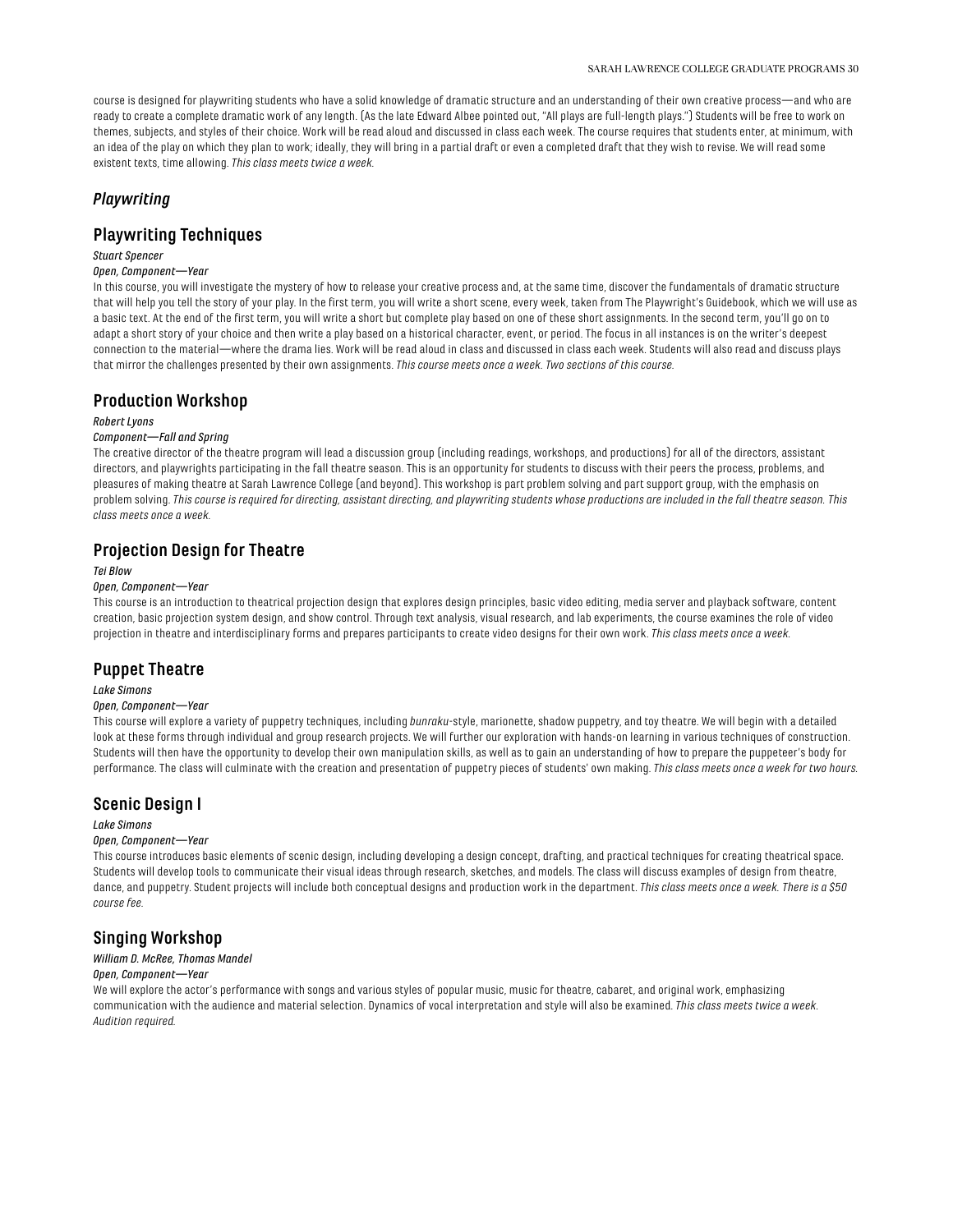# **SLC Lampoon**

#### *Keisha Zollar*

## *Advanced, Component—Year*

SLC Lampoon is a comedy ensemble of actors, directors, and writers. The techniques of Second City and TheatreSports will be used to create an improvisational troupe that will perform throughout the campus. The ensemble will craft comic characters and write sketches, parodies, and political satire. This work will culminate in a final SLC Lampoon Mainstage performance in the style of Second City or *Saturday Night Live*. *This class meets once a week a week for three hours. Audition required.*

# **Spring Musical**

*Kevin Confoy*

# *Open, Component—Year*

Students in this class will become the company of the Theatre Program's Main Stage Spring Musical. Classes will provide for an in-depth rehearsal process and allow for an extended study of the show in its greater context. Students will work together on the songs, scenes, dance and movement, and book of this musical in a traditional manner, with class time dedicated to rehearsals with the director, musical director, and creative team of the production. In addition, students will have a distinct opportunity to study and participate in the show at a level of far greater discovery and intensive preparation than a standard rehearsal period allows. First semester work will include meetings with the show's designers, extended work on the text and characters, and in-class rehearsals. All aspects of the show—its relevance and significance in a historical context, its production history and place in the canon of musicals, as well as a study of its composer and creators of similar works of its kind—will be discussed and become part of regular class work. Also in the first semester, students will be expected to meet out of class for rehearsals on designated scenes, songs, etc., as they would in a traditional scene study class. Students will be assigned to research and report back to the cast certain aspects of the show and its history. Second semester work will move to a concentration on production and will include a regular period of out-ofclass nightly rehearsals on a pre-determined schedule. Students interested in directing plays and musicals will be given specific aspects/scenes/songs of the show to be rehearsed and worked on under the guidance of the teachers. Student directors in the class will become part of the discussion of the design and production elements of the show. Students in this class are free to participate in shows outside of class in the first semester. In the second semester, students may not participate in any production that has rehearsals or performances that conflict with the schedule of this production. All principal and featured roles in the show will be cast from within this class. *Required audition and interview held during registration week.*

# **Stage Management**

# *Greta Minsky, Neelam Vaswani*

## *Open, Component—Fall and Spring*

This course is a hands-on laboratory class in the skills, practices, and attitudes that help a stage manager organize an environment in which a theatrical team can work together productively and with minimum stress. Classroom exercises and discussion augment the mentored production work that is assigned to each student. Script analysis, blocking notation, prop management, and cue writing/calling are among the topics covered. Knowledge of—and practice in—stage management are essential tools for directors and useful supplements for actors and designers. *This class meets once a week during the fall semester and is taught by Ms. Minsky. Spring semester is taught by Ms. Vaswani and is devoted to mentored production practicums.*

# **The London Theatre Program**

## *Seminar*

Sponsored by Sarah Lawrence College and the British American Drama Academy (BADA), the London Theatre Program offers undergraduates from Sarah Lawrence an opportunity to work and study with leading actors and directors from the world of British theatre. The program offers acting classes with leading artists from the British stage. These are complemented by individual tutorials, where students work one-on-one with their teachers. A faculty selected from Britain's foremost drama schools teaches technical classes in voice, movement, and stage fighting. This intense conservatory training is accompanied by courses in theatre history and theatre criticism, tickets to productions, and the experience of performing in a professional theatre. In addition, master classes and workshops feature more of Britain's fine actors and directors. Designed for dedicated students who wish to study acting in London, the program offers enrollment in either the fall or spring semester for single-semester study. Those wishing to pursue their training more intensely are strongly encouraged to begin their training in the fall and continue with the Advanced London Theatre Program in the spring semester. *Audition required.*

# **Theatre Outreach: Collaboration and Community**

# *Allen Lang*

# *Open, Component—Year*

Developing original, issue-oriented, dramatic material using music and theatre media, this course will present the structures needed for community extension of the theatre. Performance and teaching groups will work with small theatres, schools, senior-citizen groups, museums, centers, and shelters. Productions and class plans will be made in consultation with the organizations and with our touring groups. We will work with children's theatre, audience participation, and educational theatre. Teaching and performance techniques will focus on past and present uses of oral histories and cross-cultural material. We will study sociological and psychological dynamics as part of an exploration of the role of theatre and its connections to learning. Each student will have a service-learning team placement. Special projects and guest topics will include the use of theatre in developing new kinds of afterschool programs, styles and forms of community on-site performances, and media techniques for artists who teach, as well as working with the Sarah Lawrence College Human Genetics Program. *This class meets once a week.*

# **Theatre Outreach Projects: Connections to Community**

# *Allen Lang*

# *Advanced, Component—Year*

This advanced course will provide a strong foundation from which to explore and extend teaching and theatre-making skills in the community. With an interest in exploring personally expressive material and in extending and developing skills, students will find a practical approach to experiential learning that grows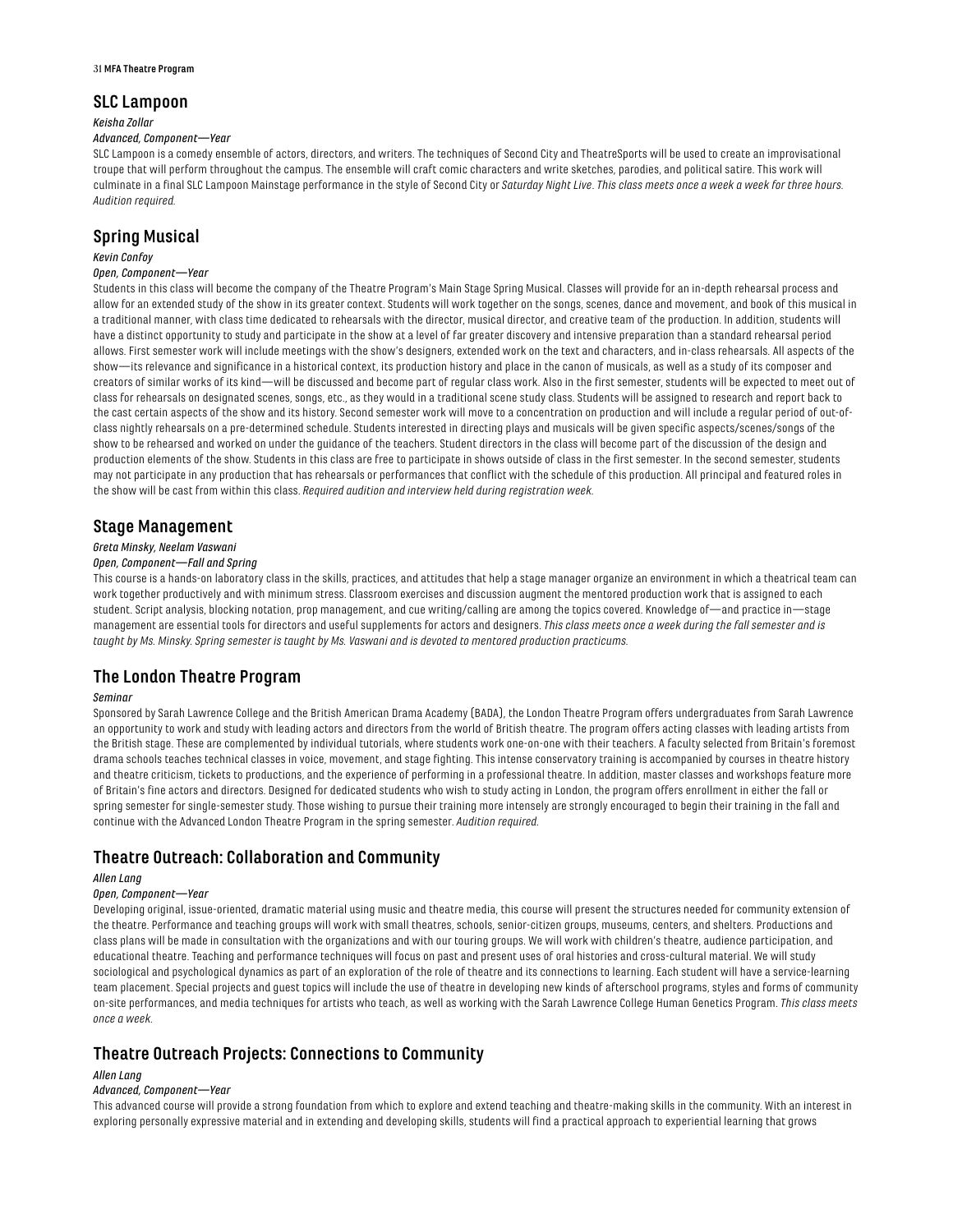teaching skills through a weekly community placement. Placements are usually yearlong and typically culminate in a process-over-product, informal presentation that is reflective of the interests, stories, and experiences of the individual participants. Students will explore collaborating with partnerships at schools, libraries, museums, community centers, prisons, and downtown Yonkers storefronts and other venues to develop original work that will result in a creative forum, with performances concluding in a talkback environ. Historical and contemporary social-political and artistic issues are applied to community work. Class readings and discussions will explore theoretical and practical discussions about theatre making and sharing theatre skills in the 21st century that will examine the role of creative artists working in the community to bring forth social change. Exploring gender, and open to all races and ethnicities, students will work toward the development of a creative ensemble of SLC theatre artists. Class readings and discussions will explore LGBTQ, African American, Latino/Hispanic, Asian/Asian American artistic contributions, and that will provide a strong foundation from which to create new work. Focusing on local, national, and world issues as they pertain to our own experiences, first-semester work will culminate in informal workshop presentations and discussion sessions at a Yonkers High School. Secondsemester class work will culminate in a touring show for the HS Lunchbox Group and intergenerational work with the 50+ Lunchbox Group. First-semester coursework will include a Yonkers tour that visits the Yonkers Downtown Waterfront, as well as important Yonkers cultural attractions. The class is open to all students who want to explore personal material through a sociopolitical lens. Open to dancers, poets, playwrights, actors, and visual artists. Educator John Paul Lederach asks the artist to connect with the "moral imagination"—the ability to "stay grounded in the here and now, with all its violence and injustice, while still imagining and working toward a more life-affirming world." *This class meets once a week.*

# *Theatre Outreach, Theatre History, and Production*

# *Theatre students may be invited to participate in outside programs, including:*

# **Tools of the Trade**

## *Robert Gould*

## *Open, Seminar—Year*

This is a stagehand course that focuses on the nuts and bolts of light and sound board operation and projection technology, as well as the use of basic stage carpentry. This is not a design class but, rather, a class about reading and drafting light plots, assembly and troubleshooting, and basic electrical repair. Students who take this course will be eligible for additional paid work as technical assistants in the theatre department. *This class meets once a week.*

# **Voice and Speech I: Vocal Practice**

# *Francine Zerfas*

# *Component—Year*

This course will focus on awakening the young artist to the expressive range of the human voice, as well as to the intricacies of developing greater clarity of speech and playing with sound. A thorough warmup will be developed to bring power, flexibility, and range to the actor's voice and speech. Exercises and text work will be explored, with the goal of uniting body, breath, voice, and speech into an expressive whole when acting*. This class meets once a week for two hours.*

# **Writer's Gym**

*Cassandra Medley Open, Component—Year You can't wait for inspiration; you have to go after it with a club.* —Jack London

Writer's Gym is a yearlong writing workshop designed for writers of any genre and any level of experience, from beginner to advanced. Our focus is on writing exercises that develop characters and stories—whether for the stage, screen, or prose narration. In addition, we study theories about the nature of creativity. Our goals are as follows: to study writing methods that help to inspire, nurture, encourage, and sustain our urge/need to write; to learn how to transform personal experiences and observations into imaginative dramatic and/or prose fiction or poetic metaphor and imagery; to concentrate on building the inner lives of our characters through in-depth character work in order to create stronger stories; to explore—that is to say, investigate—and gain access into our spontaneous ideas; to articulate and gain a more conscious relationship to the "inner territory" from which we draw ideas; to confront issues that block the writing process; and to gain greater confidence in relation to revision as we pursue clarification of the work. *This class meets once a week.*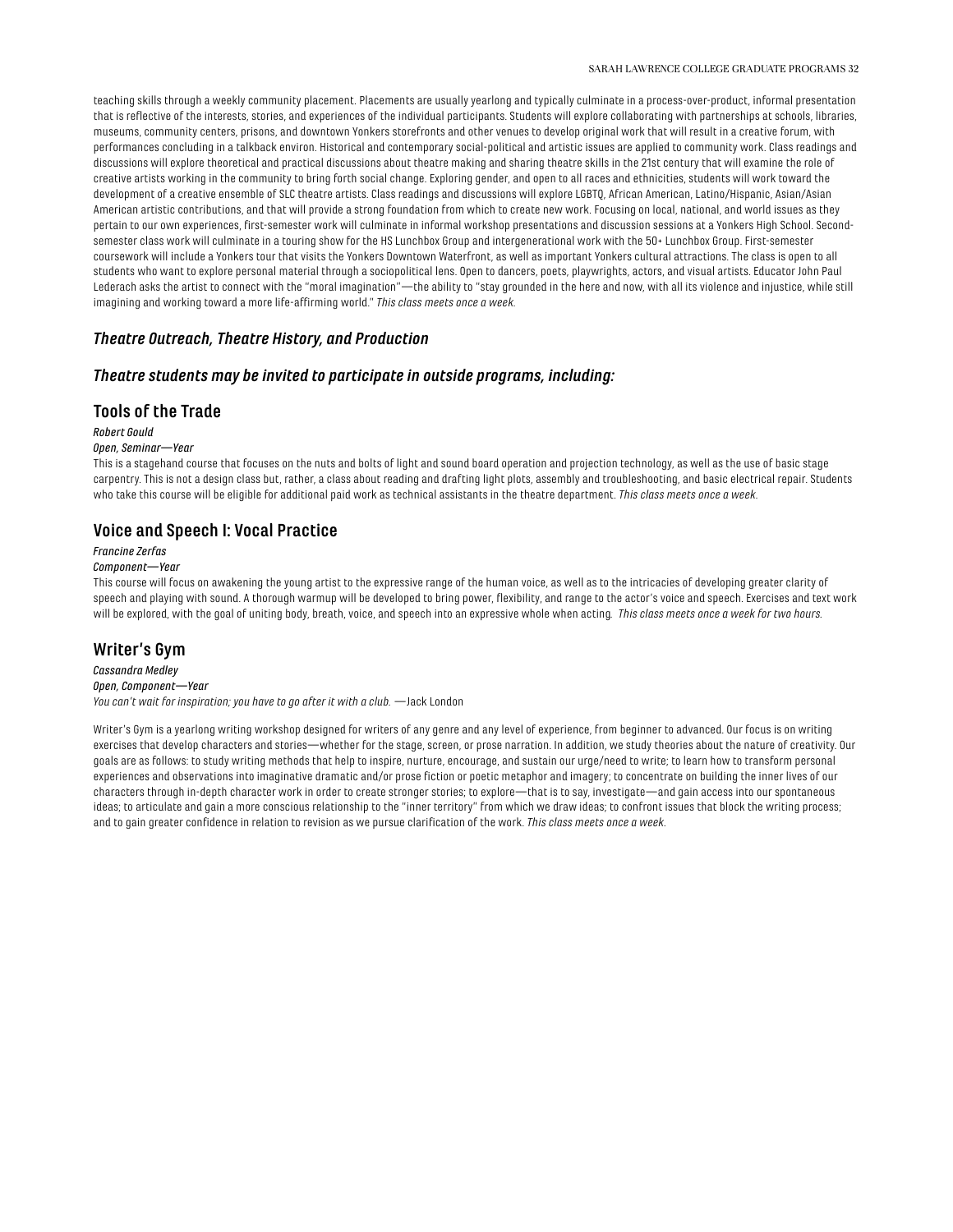# <span id="page-33-0"></span>**WOMEN'S HISTORY PROGRAM**

Sarah Lawrence's **Women's History Program** immerses students in a combination of **historical studies, feminist theory, and gender studies**. It also draws extensively upon resources in the **social sciences and literature**, and on a legacy of continuing **activism both within and outside the College community**.

Students in the program **find internship opportunities** with such groups as the New York Historical Society, the Tenement Museum, and the Association for Union Democracy. Students also actively **promote causes and agendas**, including women's equality and reproductive freedom; prison reform; lesbian, gay, and transgender issues; and HIV/AIDS education. **Close interaction with faculty members** helps students find direction, chart individual paths to the degree, and research and produce original theses.

# **History Matters: Advanced Work in the Practical Application of Historical Knowledge of Women and Gender**

## *Graduate Seminar—Summer*

This course combines an intensive one-week seminar with independent study, culminating in the capstone paper.

# **Usable Past**

## *Mary Dillard*

#### *Graduate Seminar—Summer*

This intensive seminar is designed for students and practitioners who seek to apply historical knowledge to issues of gender policy and advocacy. Readings, discussions, and a wide range of guest speakers will address policy initiatives and advocacy projects that make impacts on women's lives on local, national, and international levels. Students will acquire skills and knowledge essential to careers in public service, NGOs, and elsewhere in the nonprofit sector.

# **Thesis Seminar in Women's and Gender History**

#### *Mary Dillard*

#### *Graduate Seminar—Year*

This yearlong course is designed for students who are writing MA theses in women's and gender history. We will discuss the historiographical dimensions of thesis work; assess various research methods, interpretive models, and theories of history; and grapple with practical questions about writing and documentation. Readings include historical with scholarship, theoretical works, and research guides. At critical junctures, students will also read and evaluate each other's work.

# **Research Methods Workshop**

# *Margot Note*

#### *Workshop*

Students in Research Methods Workshop become acquainted with the campus library, train in the use of online bibliographic databases (Project Muse, JSTOR, and others), primary sources including digital material online, and learn methods of locating hard-copy archives relevant to one's research. In the spring, students take a field trip to an archive with the instructor. This class meets monthly during the fall semester and once in the spring.

# **History Colloquium**

## *Nadeen M. Thomas*

#### *Graduate Seminar—Year*

Students in this course undertake independent projects in close consultation with the instructor. These projects range widely, from primary research and explorations of historiography to fieldwork and internships at agencies engaged in advocacy, policymaking, public history, or other initiatives of interest to women's historians. While students pursue individual goals and meet one-to-one with the instructor, the whole class convenes several times each term for dinner, presentations on independent projects, and discussion of common concerns.

# **Visions/Revisions: Issues in the History of Women and Gender**

#### *Lyde Cullen Sizer*

#### *Graduate Seminar—Year*

This seminar surveys pathbreaking studies in the history of women, gender, and related subjects. Course readings, which include both theory and historiography, exemplify major trends in feminist scholarship since the 1960s—from early challenges to androcentric worldviews to the current stress on differences among women and multiple systems of dominance and subordination. Class discussions range from fundamental questions (e.g., What is feminism? Is "women" a meaningful category?) to theoretical, interpretive, and methodological debates among women's historians. The course is designed to help advanced students of women's history clarify research interests by assessing the work of their predecessors. MA candidates will also use the course to define thesis projects.

# **Gender, Race, and Media: Historicizing Visual Culture**

## *Rachelle Sussman Rumph*

#### *Graduate Seminar—Year*

In this course, we will engage with the field of visual culture in order to develop a critical framework through which we may understand visual perception as a *set of practices* that inform, and are informed by, structures of power. Throughout the semester and the year, we will consider the following questions: What does it mean, from a historical perspective, to live in a society that seemingly privileges visual perception? How does power figure into past and contemporary viewing practices? How have visual technologies been leveraged to situate alternative practices of looking more squarely within the Western public's fields of vision? We will accomplish this by focusing on the rich scholarship of visual culture theory; media and communication scholarship that foregrounds gender and racial analysis; and the excellent work that bridges media/visual studies and women's history. We will work with a variety of examples, including art, advertising, print magazines, television programming, film, and social media. Readings roughly span the 19th century through the contemporary era. Through our readings, we will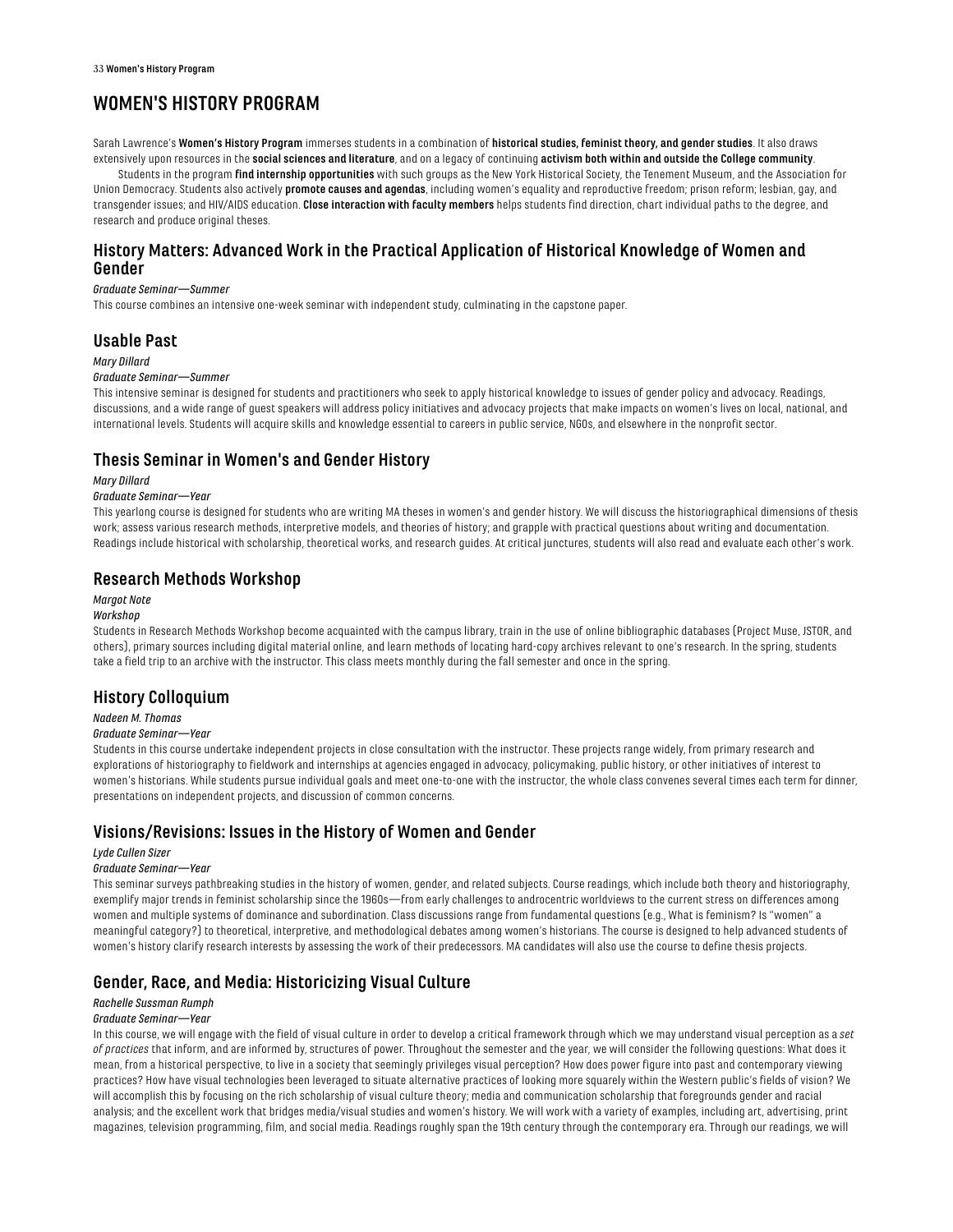observe the ways in which the 19th-century production and circulation of images of the "other" and a gendered gaze began to take on a particular potency in the United States and Europe with the growth of industrialization, commercial advertising, and immigration. Twentieth-century scholarship will focus on, among other things, the rise of a global media landscape in which the lines between producers and consumers of media become increasingly blurred. An examination of contemporary viewing practices will enable us to consider some of the implications of a radically fractured "mediascape" and its attendant struggles over ownership of meaning, as media technologies enable visual processes of signification to spin out wildly in unpredictable and surprising directions.

# **Diversity and Equity in Education: Issues of Gender, Race, and Class**

#### *Nadeen M. Thomas*

#### *Graduate Seminar—Year*

The education system is a central institution in the socialization of young people and the maintenance of the modern nation-state. Schools support meritocratic models of society by providing opportunities for social mobility. Paradoxically, schools also reproduce gender, racial, and class inequality. In this course, we will examine the roles that schools play in the transmission of culture, formation of identity, and reproduction of social structures. Paying special attention to gender and its intersection with other social categories, we will look at practices and policies that shape students' performance as they strive for competence, achievement, and acceptance. We will also analyze the larger political and economic contexts that shape both schools and the communities in which they are situated.

# **Gender and Nationalisms**

#### *Shahnaz Rouse*

## *Graduate Seminar—Year*

Nationalism can be understood as a project simultaneously involving construction(s) of memory, history, and identity. In this seminar, we will identify the multiple and shifting dimensions of nationalism as a world historical phenomenon. Central to our focus will be the centrality and particular constructions of gender in different national projects. Attention will be paid to nationalism in its colonial and contemporary trajectories. Questions to be addressed include the following: What is the relationship between nationalism and identity? Which symbols/languages are called upon to produce a sense of self and collective identity? What are the various inclusions, exclusions, and silences that particular historically constituted nationalisms involve? Is nationalism necessarily a positive force? If not, under what circumstances, in what ways, and for whom does it pose problems? What is the relationship of nationalism(s) to minorities and socially/politically marginalized groups? How is pluralism and difference constructed and treated? How do the same positions (e.g., issues of cultural authenticity and identity) take on a different meaning at diverse historical moments? How does the insider/outsider relationship alter in different periods and conceptualizations? Women have been interpellated and have participated within nationalist movements in a variety of ways. The dynamics and contradictions of such involvement will be analyzed closely. We will strive to explore the implications of these processes for women's sense of self, citizenship, and belonging at specific periods and over time. In the spring semester, we will turn our attention more specifically to performances of nationalism through institutional and popular cultural arrangements. Under the former category, we will look at issues of migration, immigration, and exile; public policy and international relations; war and conflict. In the arena of popular culture, we will examine the production of nationalism(s) through the mass media, sports, film, museums and exhibitions, and tourism. Conference work may include an examination of a specific nationalist movement, theoretical issues pertaining to nationalism(s), memory, identity, performances of nationalism(s) in popular culture and the mass media, and the interplay between institutional and everyday constructions of nationalism in specific settings.

# **Gender and History in China: Beyond Eunuchs and Concubines**

#### *Kevin Landdeck*

#### *Graduate Seminar—Year*

This seminar is a sustained historical exploration of gender in the Chinese context, which is not only significant in its own right but also serves to complicate some of the common Euro-American assumptions about family dynamics, emotional life, and gender hierarchies. We will treat female and male as historically constructed categories, examining how both have been tied to modes of power (familial, social, economic, and political). In other words, how men and women have been imagined and portrayed, made and mobilized, at different times. We will confront head on stereotypes about the passive Chinese woman and the Confucian family, asking where do we find and how do we understand women's agency within the permutations of the traditional Chinese family? We will interrogate Imperial Era family conflicts and the practice of foot binding to highlight female agency within, and complicity with, the gender hierarchy. The appearance of feminism in the early 20th century and its subsequent fate will provide a window on how gender shaped revolution and how gender was, in turn, shaped by it. And rather than leave masculinity as an assumed constant, we will examine historical and cultural constructions of what it meant to be a man in China: Located between the poles of the scholar and the warrior, Chinese manliness exhibits unfamiliar contours and traits. The course also covers same-sex desire in both traditional and modern China. For example, in the late Imperial Era, we will look at homoeroticism among fashionable elite men and at female "marriage resisters" who dared to form all-women communities in a society where marriage was virtually universal. Class readings consist primarily of historical scholarship; however, (translated) primary sources pepper the course and include ritual prescriptions, (auto)biographies, essays, drama, and fiction that ground our inquiries into the authenticity of Chinese voices. This seminar requires no prior knowledge of Chinese history.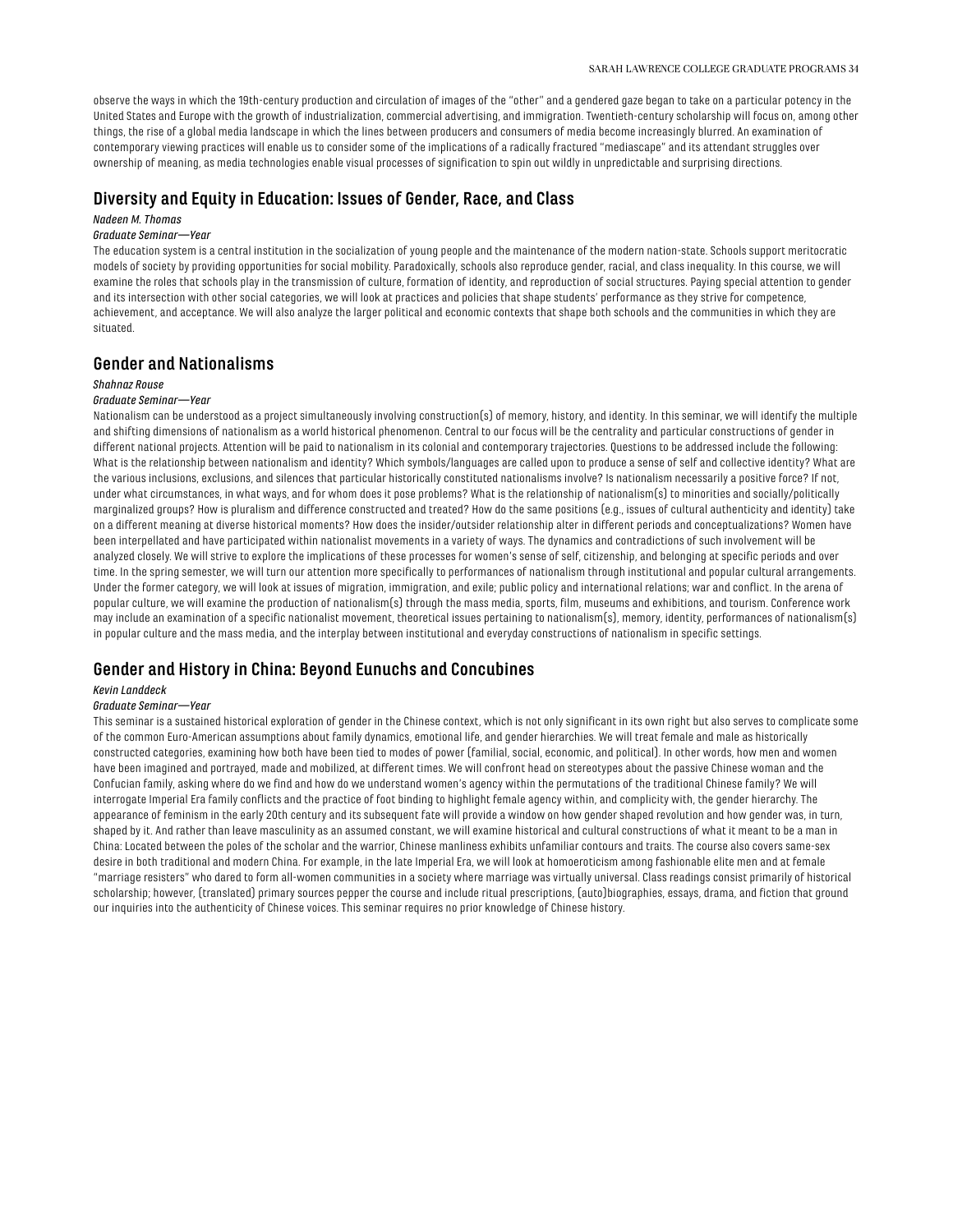# <span id="page-35-0"></span>**MFA WRITING PROGRAM**

One of the oldest programs of its kind in the country, Sarah Lawrence's **nationally recognized Graduate Writing Program** brings students into close mentoring relationships with active, distinguished writers. Students concentrate in **fiction, creative nonfiction, or poetry**, developing a personal voice while honing their writing and critical abilities.

The program seeks to enroll students who bring rich life experience to the writing process and fosters **a stimulating community of writers** who get to know one another in workshop discussions and remain connected throughout their lives. In addition to workshops, students benefit from **one-on-one biweekly conferences with faculty**. There are plenty of opportunities to read, hear, and share work on campus, including a monthly reading series, a festival that brings nationally known writers to campus, and an annual literary publication.

# **Speculative Craft: The Radical Fantastic: Speculative Fiction Against the Machine**

# *Daniel José Older*

#### *Craft—Fall*

Mythology has always played a central role in how we view and interact with our world. Junot Díaz said, "Tolkien could have been talking about the power of stories when he described his One Ring: stories rule us, they find us, they bring us together, they bind us, and, yes, they can pull us apart as well." More often than not, mainstream speculative fiction reiterates dominant normative fantasies about gender, race, and power in our society. But what about counternarratives? Throughout history, subversive writers have used science fiction and fantasy to explore possibilities of radical change and expand our ideas of what's possible, often while looking with unflinching eyes at a bleak, desperate future. Change begins with the imagination; and in this course, we will stretch our imaginations toward a radically different future than the one we were given. We will read work from DuBois, Butler, LaValle, Alexie, Anzaldúa, Okorafor, and others. Additionally, we'll discuss elements of narrative structure, world building, character development, voice, and rhythm.

# **Fiction Workshop**

## *Matthew Thomas*

## *Workshop—Fall*

This fiction workshop will focus on the submissions of the participants alongside a handful of published works that we will read closely with an eye toward gleaning lessons from them to inform our compositional practices. Our discussions will marshal our highest intelligence in the service of helpful, cogent, respectful feedback about what works and what doesn't in the pages under consideration. Over the course of the semester, and using both submissions and published works as points of departure for our conversations, we will explore the formal underpinnings of narrative art, emphasizing craft techniques such as: managing point of view and time, writing with the five senses, incorporating both showing and telling in one's work, writing more effective dialogue, creating stakes, establishing voice, cultivating beauty, emphasizing conflict, promoting ambiguity and a multiplicity of interpretive possibilities, and scrupulously earning the kind of affect that is the opposite of kitsch. In-class writing exercises will be few; we will have plenty to talk about in our short time together every week. Supplemental works will be: *Pastoralia* by George Saunders; *Runaway* by Alice Munro; *Mrs. Bridge* by Evan S. Connell; *The Sellout* by Paul Beatty; *Interpreter of Maladies* by Jhumpa Lahiri; *Dept. of Speculation* by Jenny Offill; *Dubliners* by James Joyce; *The Vintage Book of Contemporary American Short Stories*, ed. Tobias Wolff; and occasional handouts. (Any versions of these books are acceptable, including digital.)

# **Nonfiction Workshop**

## *Jessica Hendry Nelson*

## *Workshop—Fall*

The personal essay is an ancient form—Montaigne, Seneca, St. Augustine, and Sei Shonogan are early practitioners—with modern applications and implications. We'll discuss the context from which the essay arises and subjects that lend themselves well to the form. By analyzing successful models and exploring the contours, elements, and language of the essay, we'll come to a deeper understanding of its purposes and pleasures. This workshop will encourage innovative approaches to the personal essay, as well as thoughtful use of poetic language, juxtaposition, and white space. We'll discuss some of the forms that a personal essay may take, including the braid and lyric essay, wherein a steady accretion of key imagery and associations build meaning. Most importantly, perhaps, we will seek to make sense out of chaos by drawing threads of metaphor and connection across seemingly disparate landscapes. My goal is to dispense with notions of "appropriate" subject matter, or assertions that one must have lived an extraordinary or tragic life in order to write compelling nonfiction. To that end, we will work *with* the artifice of memory rather than against it. We will approach our work as conduits for awe, not as scribes for predetermined or too-familiar plot lines. Reading lists may include Annie Dillard, Joan Didion, Maggie Nelson, Octavio Paz, Italo Calvino, Justin Torres, Sarah Manguso, E. B. White, David Foster Wallace, Montaigne, Sei Shonogan, Anne Carson, and others.

# **Pedagogy Craft and Internship: Teaching Good Prose**

# *Amparo Rios*

*Craft—Fall*

This course will prepare student-teachers with a working knowledge of theories, methods, and procedures for teaching functional and academic reading and writing skills to first-year college students. The course has two main components, which include attendance in the Teaching Good Prose pedagogy seminar held on Fridays from 2:30 to 4:10 p.m., as well as a supervised teaching assistantship in a freshman writing class at SUNY Purchase. In the pedagogy seminar, readings and class discussions will explore strategies for designing and teaching lessons that will improve students' ability to compose analytical college essays; express ideas clearly and effectively in well-developed, focused arguments with relevant and adequate evidence; and use the style and conventions of standard academic prose. Student-teachers are supervised by the instructor and supervisors and are required to attend one class per week. Additionally, student-interns are expected to meet with students outside of class for 1-2 hours per week. *Prerequisites: Completion of at least two semesters in the MFA Writing program or permission of the instructor.*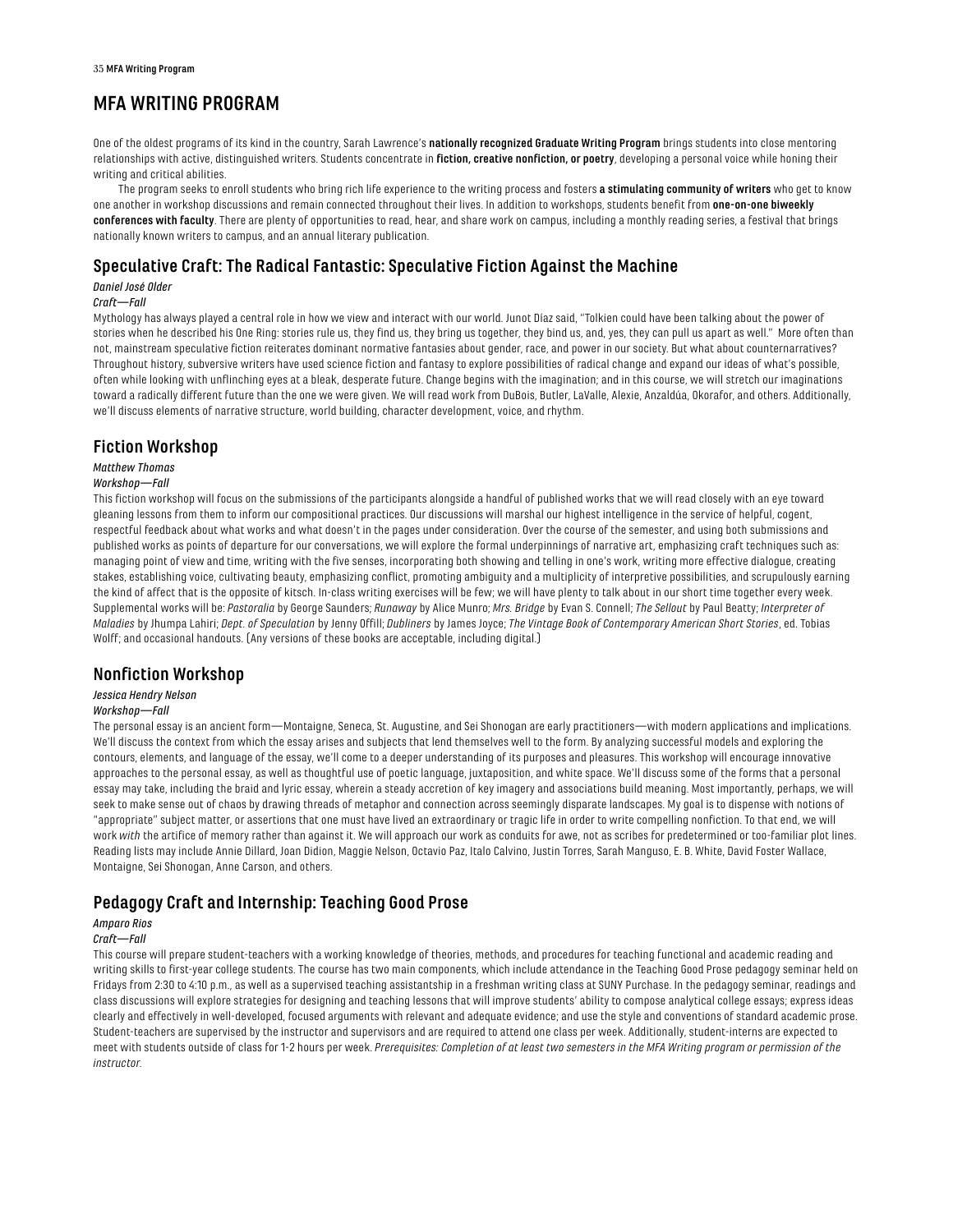# **Poetry Craft: 20th-Century Avant-Garde Poetry**

# *Alan Gilbert*

# *Craft—Fall*

This class will focus on the history of 20th-century avant-garde poetry. We will begin briefly in the 19th century with Charles Baudelaire, Emily Dickinson, Walt Whitman, Lautréamont, and Stéphane Mallarmé and then examine various avant-garde, experimental, and non-mainstream poetry movements, including Symbolism, Imagism, Futurism, Dadaism, Surrealism, Harlem Renaissance, Négritude, Black Arts Movement, Black Mountain School, Beats, New York School, feminist poetry, Objectivism, cross-cultural poetics, ethnopoetics, spoken-word poetry, hip-hop, language poetry, concrete poetry, and more. We will end by focusing on recent trends, such as Flarf, conceptual writing, and digital poetry. Along the way, we will pause to talk more extensively about important figures in this history, such as T. S. Eliot, Gertrude Stein, Aimé Césaire, Charles Olson, Adrienne Rich, Amiri Baraka, John Ashbery, and Alice Notley, as well as read the work of a few younger writers. We will also occasionally reference parallel developments in 20th-century avant-garde art, theatre, and music. We will write poems inspired by, though not necessarily imitative of, materials presented in class.

# **Mixed-Genre Craft: Beginnings**

## *Suzanne R. Hoover*

## *Craft—Fall*

The moment when a spider sends out the first strands of a new web, or when a bird positions the first twigs of a new nest, the eternal contest between imaginative freedom and natural constraints begins. This course will explore the complexity of written beginnings through weekly readings of poems, essays, and narratives, both fictional and nonfictional. Decisions will have to be made concerning: Who is speaking the narrative, essay, or poem? Who is experiencing it? Who is receiving it? How much context (backstory) does the reader need at the outset? Where in the story should the telling of it begin, and what difference might that choice make? How do we pull or push the reader, decisively, through the looking glass, into this new world? And finally, how do we END the beginning, intriguingly, so the reader will want to move on to the MIDDLE? Readings will be chosen from works that raise these questions, and many others, in provocative and instructive ways. Students will lead the discussions each week (with the instructor) from a writer's perspective.

# **Fiction Craft: Plot/Unplot: Structure, Voice, and the Narrative Unconscious**

# *David Ryan*

# *Craft—Fall*

This class will discuss what makes contemporary narrative move. We'll begin with some fundamental ideas on plot and form, then progress to less traditional thoughts on narrative's internal circuitry. Each story we tell is a kind of consciousness with its own repressed activity living in the space around the words. This narrative unconscious—the madness within the syntax and word choice of its symbolic order—is critical to a reader's engagement. It's the heat in a story, the daemonic life within the text. But what is this heat? Why do certain stories have it while others don't? How do we produce it in our own writing? We'll start with Aristotle's *Poetics*—his ideas on tragic vs. epic plots, unity, and magnitude. How do they relate to contemporary structure and dynamics? I'll show you how we can adapt them to suit more open and fragmented forms. Then we'll move into theories of the narrative unconscious: the sublime, Duende, the uncanny, abjection. How is creative writing a kind of madness of language? What does John Dewey mean when he says that art is a "living creature"? How—through plot and the distortions of ambiguity, ellipsis, fragmentation, and metaphor—do we navigate that line between internal logic and creative force? Readings will move from somewhat conventional formal structures to more open forms—Paula Fox, Denis Johnson, Emily Holmes Coleman, Henry Green, Michael Ondaatje, and Jenny Erpenbeck. Theory will draw from Aristotle, Dewey, Bergson, Chatman, Barthes, Freud, Bly, Lorca, Lacan, and Kristeva. Weekly writing exercises will produce selfcontained flash pieces, using plot in compressed, unconventional ways to support and counter the week's theory and creative readings.

# **Poetry Craft: Managing Your Material**

# *Martha Rhodes*

# *Craft—Fall*

*In a good poem, the elements work together as a unit, just as our own combinations of body and mind work together. But if we are studying body and mind as medical students do, we would soon realize that it is impossible to consider all parts at once. The way to deal with a complicated subject is to look at it part by part.…[Regarding poetry,] we have to talk separately about the elements that make it up—such as imagery, diction, rhythm—even though we know they cannot exist in isolation.* —from "Western Wind" by John Frederick Nims

We will examine how poets manage their content by isolating elements such as diction, syntax, structure, pacing, tone, imagery, and metaphor, among others, so that we can see how the elements are working on their own and how they cooperate and don't cooperate with each other. What decisions is the poet making? And how do those decisions influence us as readers? There will be assignments throughout the semester that include generating poems, reading, writing a short paper (two-to-three pages), teaching a poem to the class, and more. We will read work by Carson, Francis, McClain, and many others, both as full books and through class handouts.

# **Mixed-Genre Craft: Writing With Wit**

# *Dan Zevin*

## *Craft—Fall*

Did you hear the one about the MFA student who blended strong prose with a sense of humor? Probably not, since so many don't. Or maybe they're just not encouraged. In this workshop, you'll learn to inject humor into your work by connecting with your comic voice. We'll read and discuss the work of legendary humorists, including James Thurber and Dorothy Parker, as well as contemporary wits such as David Sedaris, Nora Ephron, Woody Allen, Ian Frazier, Merryl Markoe, Fran Lebowitz, and Sloane Crosley. Writing assignments will help strengthen your voice across four basic forms: the personal essay, the comic novel or short story, the topical news column, and the parody piece. We'll also do some in-class exercises designed to shake off preconceived notions of "literary" prose and help you find the funny in the characters, dialogue, and situations that you create. Whether your goal is to pen a Shouts and Murmurs piece for *The New Yorker*, a post for *McSweeney's*, or just loosen your style with a lighter touch, the first step is the same: Take your sense of humor seriously. Sample reading selections include: *The*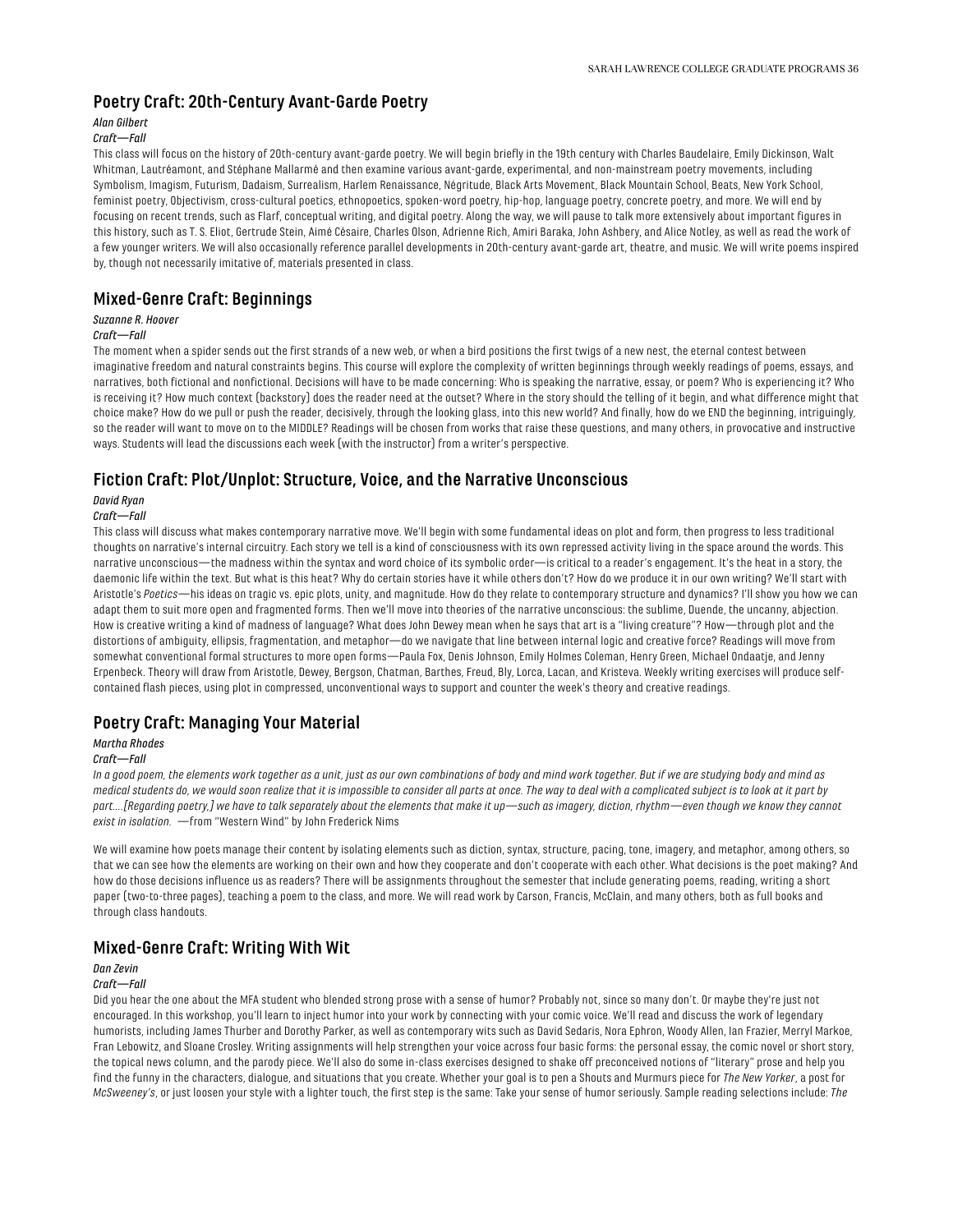## 37 **MFA Writing Program**

*Fun of It: Stories From The Talk of the Town, The New Yorker,* Lillian Ross, ed.; *I Found This Funny,* Judd Apatow, ed.; selected interviews from *And Here's the Kicker: Conversations With Humor Writers* (Sachs, ed.) and *How To Write Funny,* John Kachuba, ed.; *Saturday Night*, Susan Orlean; *Me Talk Pretty One Day*, David Sedaris; and *The Onion.*

# **Fiction Craft: The Varieties of Narrative Style, or The How of Telling a Story**

# *Wesley Brown*

# *Craft—Fall*

In the opening of Toni Morrison's novel, *The Bluest Eye*, the narrator acknowledges to the reader the difficulties in explaining "Why" the calamities visited upon a particular family occurred—but then adds that the story as it unfolds will concern itself with "How." This seems to be the challenge for every writer: to discover how to tell a story about the lives of specific human beings that will convey to the writer and the reader the meaning of those lives from perspectives which neither may have considered before. In this course, students will read 10 novels, along with essays about and interviews with the writers. Students will engage in class discussions, examining how particular narrative strategies—epistolary; first, second, and third person; multiple narrative perspective; dialogue and interior driven narratives; nonsequential narrative; story within a story; and mix of fiction and autobiography—are used by writers to present readers with a challenging relationship to the story they are trying to tell. Books: *84 Charing Cross Road* by Helen Hanff*, The Meursault Investigation* by Kamel Daoud*, The Plague of Doves* by Louise Erdrich*, Snowdrops* by A.D. Miller, *The Real Life of Alejandro Mayta* by Mario Vargas Llosa*, The Appointment* by Herta Muller*, The Whites* by Richard Price*, An Ishmael of Syria* by Asaad Almohammed*, The Blind Assassin* by Margaret Atwood, and *Making It Up* by Penelope Lively.

# **Fiction Craft: Writing for the Screen—The Bullet-Proof Screenplay**

# *Frederick Michael Strype*

## *Craft—Fall*

*Screenwriting is not so much a writing discipline as it is one allied with the tenants of the oral tradition of storytelling. In the best scripts, you are telling us your film.* —Screenwriter/Director, Paul Schrader, Telluride, CO, 1989

*In screenwriting, you show. You don't tell.* —Classic screenwriting adage (attributed to just about every screenwriting guru)

*I wrote a beautiful script, and 'they' shot it—shot it full of holes—and made a terrible film. —*Classic screenwriter lament (attributed to just about every screenwriter unhappy with his/her produced work)

In this graduate craft class, we will explore writing for the screen, be it silver, flat, computer-based, for iPad or smart-phone, et al. The aim is to understand how to create a "bullet-proof screenplay" in which a writer "tells" a film through prose that effectively "shows" what we see and what we hear moment-to-moment, articulating the action ("the doing") of the characters and thereby revealing the emotional moments of recognition in the characters' journey. Structured as a combination of seminar craft class along with some workshop-style exchanges, writers will journey through the nature and construct of the screenplay form. The fundamentals of character, story, world building, universe and setting, formatting, visual writing, dramatic action, tension, conflict, sequence structure, acts, and screenplay style will be explored. Analysis of published screenplays and peer work within the context of a productive environment will help writers hone a critical eye and develop skills to apply to troubleshooting one's own work. Overall, the writer builds a screenwriter's tool kit for use as future opportunities may emerge in writing for the screen. Skills learned in this craft class can be effectively applied to other threads of writing.

# **Nonfiction Craft: Writing From the Podium: The Sermonic American Essay**

## *Vinson Cunningham*

## *Craft—Fall*

The essay, in its American incarnation, is a direct outgrowth of the sermon—developed out loud and for the purpose of persuading (and, just as importantly, entertaining) an audience. Beginning with Winthrop on the boat and Jonathan Edwards's *Sinners in the Hands of an Angry God*, our nonfiction tradition has been coaxing and argumentative, insistent and not infrequently irritating. The implications of this sermonic heritage can be found in the sentences, styles, voices, and attitudes of writers from Emerson and Douglass to Didion and Sontag. In this course, we will read and discuss sermons and speeches from the likes of Martin Luther King, Gloria Steinem, and Billy Graham, as well as a range of argumentative essays, and make work informed by the tendencies and strategies that we find.

# **Fiction Workshop**

## *David Ryan*

## *Workshop—Fall*

This workshop will take a hybrid approach to the traditional roundtable discussion of student work. We'll discuss student work but will also spend significant class time talking about theories on narrative structure and form, linguistics, psychology, and philosophy. We'll read and analyze published fiction and creative nonfiction that illustrates how the theory can leave the conceptual realm and be useful to creating work. Because, as important as it is to be writing as much as possible right now, it's as important to bend and broaden your understanding of the ways in which people perceive and dream and hope and remember and forget. These are the drivers of narrative as much as they are of living. So we'll read and discuss philosophical and psychological texts, we'll look into dreams and memory, metaphor, formal symmetry, dialectical method, the uncanny, desire, and whatever else seems suited to the class. Where in past workshops I've focused on shorter published work to read—short stories, mostly—I'd like to spend time on entire novels and story collections this time around, with a couple of weeks devoted to flash fiction. We'll also work on mandatory writing prompts that further internalize the class discussions.

# **Poetry Workshop: The Unknown**

# *Matthea Harvey Workshop—Fall What moves people's hearts, in every case, is the unknown….If so, wouldn't it be a good thing to unknow the world?* —Kenya Hara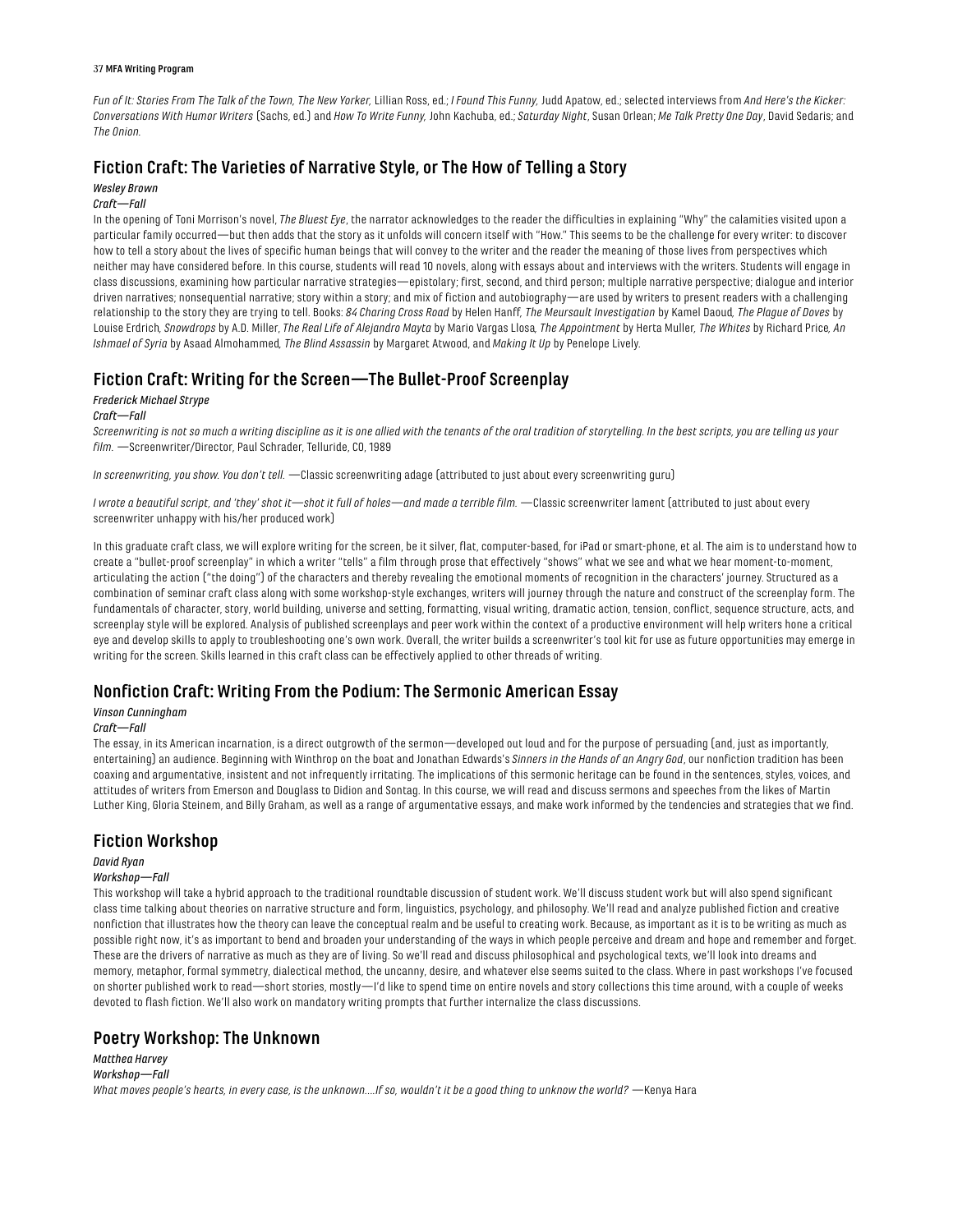This is a class about curiosity and inquisitiveness, about walking forward into the unknown and backward into the unknown. We will read texts in this vein, taking inspiration from Kenya Hara's design text, *Ex-formation*, and Yoko Ono's *Grapefruit*. Students will be expected to undertake biweekly, class-created writing experiments, such as: "Go to a part of the city that you've never been to before. Spend one hour on a bench looking only at people's feet. Write a poem." Texts and themes will include: *Ex-formation* by Kenya Hara, *Grapefruit* by Yoko Ono*, Time/Here* by Richard McGuire*, Animals/What did We Do Wrong?* by Fanny Howe*, Love Love, an Index* by Rebecca Lindenberg*, Language/Look* by Solmaz Sharif*, Size/Complete Minimal Poems* by Aram Saroyan*,* and *Sleep/A Pillow Book* by Suzanne Buffam.

# **Speculative Fiction Workshop**

## *Nelly Reifler*

#### *Workshop—Fall*

Although every work of fiction is a fantasy, fiction writers often strive to portray reality. In this workshop, we will focus on writing and reading fiction that embraces the fantastic. We will focus on creating worlds from our dreams and daydreams. We'll treat our stories as laboratories of the imagination that accommodate daring and complex experiments. We'll talk about subjectivity and the scope of human perception—and explore how much of what we agree to call reality is itself a fantasy. We will also examine the precedents set in science fiction, fantasy, and other areas of literature that deal with the realms of the unreal. Authors whose work you may read for class or conference include Franz Kafka, Jorge Luis Borges, Philip K. Dick, William Burroughs, Octavia Butler, Judy Budnitz, Helen Oyeyemi, Karin Tidbeck, Cathy Park Hong, William Gibson, Paul LaFarge, Shelly Jackson, Ray Bradbury, Ursula LeGuin, David Ohle, Samuel Delaney, Yasunari Kawabata, Angela Carter, and Dolan Morgan, along with theorists and philosophers such as Jean Baudrillard and Markus Gabriel. We'll identify and discuss conventions within genres, both working within them and pushing against them.

# **Fiction Workshop**

# *David Hollander*

#### *Workshop—Fall*

The formulaic nature of many fiction-writing workshops seems (to me) antithetical to what it means to make art. I've been trying desperately for years now—with varying degrees of success—to find a way to "teach" writing that feels open, honest, and playful. Want to know what I'd like? For a class to encourage innovation and experimentation, to come to the collective epiphany that the possibilities for story are endless, and for not everything that comes through the classroom to be discussed in terms of what John Hawkes once called "the enemies of fiction"—plot, character, setting, and theme. I am suspicious of peer critique that uses, as its engine, the words "I want." In an ideal situation, we would try to see stories from the inside out and try to imagine how they might become more purely what they are rather than something we want them to be. We would value language, style, and structure. Voice would take precedence over plot. We would encourage ambitious failure more than careful success. We would applaud a writer for taking a risk rather than bury him/her for the risk's inscrutability. We wouldn't treat every story as something to be made publication-ready and wouldn't be so small-bore in the way we think and talk. These are ideas, of course, and tell you nothing about how I actually run my classroom. So here are a few things I'm (relatively) sure about. Each student will bring at least one story into the classroom over the course of the semester. We will often write in response to prompts designed to help you find a voice, take a chance, do something you wouldn't expect of yourself. We will, on two or three occasions, take a break from our routine to discuss a great (and, for those of you who don't know me, likely unorthodox) novel. We will try to spend some time talking about aesthetics and discussing essays from writers of all stripes who think they've got it all figured out. It's having it all figured out that scares me. In the end, I want us to follow Socrates' lead and to realize that we only know that we know nothing. Every class should be equal parts rigor, play, and discovery. If this sounds interesting, show up—and we'll work out the details.

# **Fiction Workshop: Literary Journals and Writing**

## *Carolyn Ferrell*

#### *Workshop—Fall*

Where do the stories come from that are featured in anthologies like *Best American Poetry* or the *O. Henry Prize Stories*? How does the fiction in *Paris Review* compare to that of *Prairie Schooner*? What sort of writers are published in *Tin House*? In *Ploughshares*? Who publishes in reviews and journals to begin with? In this workshop, we will read various literary journals, both online and in print format, as a way to answer these and other questions, as well as to discover new voices. In terms of writing, this workshop will be held in a traditional format, wherein students deliver their work a week in advance of the workshop and write up formal critiques of the fiction of their fellow writers. There will be writing exercises in addition to weekly readings of journals and critical essays. Literary journals can be sources of great reading and inspiration; becoming familiar with them might help you figure out where your own fiction might one day find a home.

# **Poetry Workshop**

## *Dennis Nurkse*

#### *Workshop—Fall*

This course will focus intensively and humanistically on participants' own work. Roughly a third of the discussion time will be devoted to classics and to work that will never be found in the canon. We'll pay close attention to the development of the individual voice and examine poetics, prosody, issues of form and tone in contemporary and classical poetics, and the radically experimental text. We'll focus on the revision process: How do artists push themselves toward new worlds? How do poets achieve spontaneity without sacrificing rigor? How do texts reconcile clarity and unpredictability? Expect to read widely, to approach texts in new ways, and to create many wild drafts and a finished portfolio of six to ... poems.

# **Nonfiction Workshop**

## *Jacob Slichter*

#### *Workshop—Fall*

This course is intended to help each student settle into his/her voice and produce work that resonates with his/her distinct set of experiences, interests, and insights. The prime focus will be personal essay and memoir. The coursework will include workshop pieces that students develop in conversation with the instructor and shorter exercises intended to open the student's awareness of his/her process. Students can expect to do an extensive amount of revision, to engage in a deepened practice of reading, and to draw connections between writing and other creative fields such as music and film.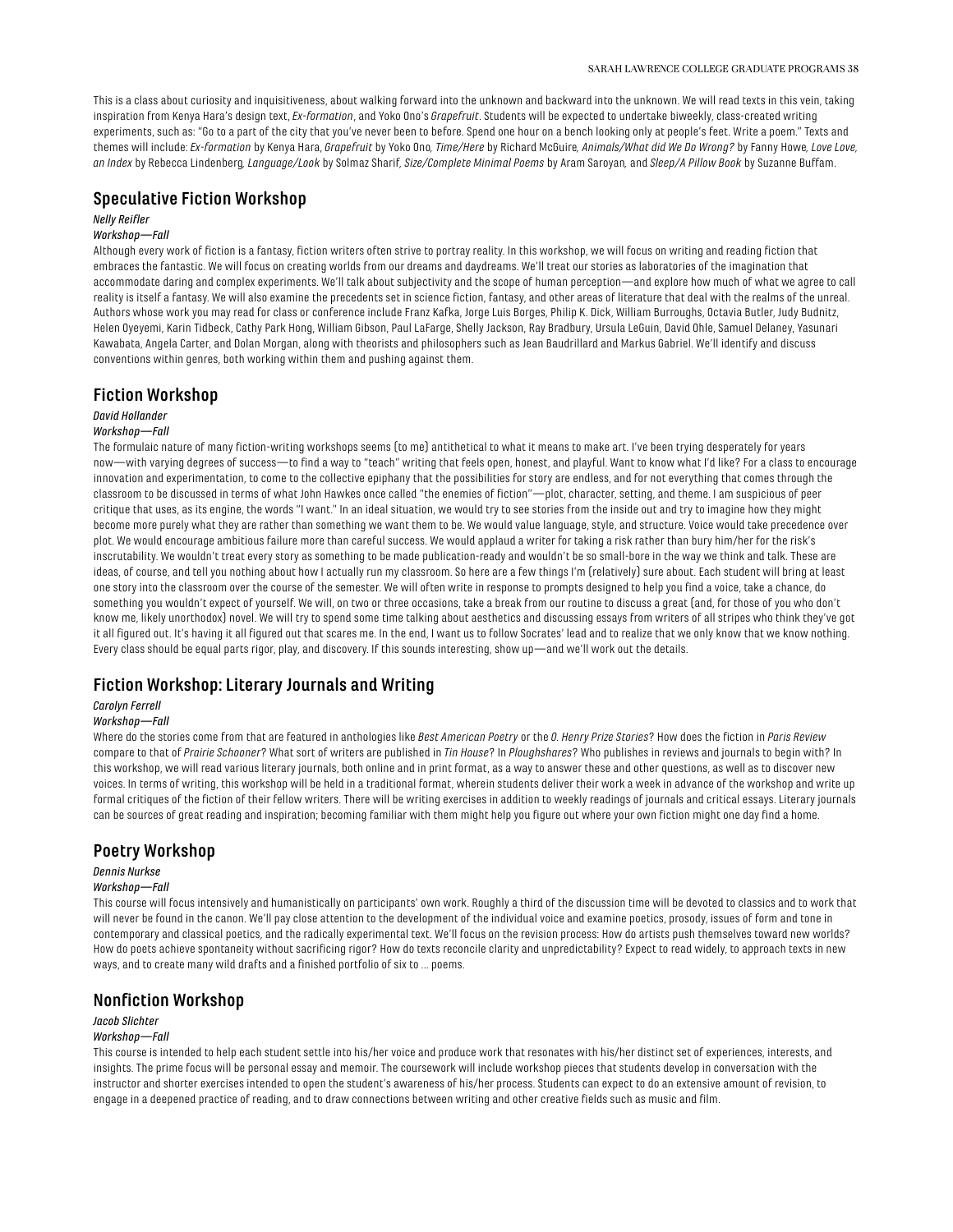# **Nonfiction Workshop: The Personal Essay**

# *Jo Ann Beard*

# *Workshop—Fall*

In this course, we will study the writings of great essayists to discover how the form works to create universal meaning from personal stories. We will discuss the process of writing and practice (through informal classroom exercises) moving thoughts and ideas from the mind to the page with fluency. From there, we will focus on elements of craft and style and work specifically on writing good sentences and then good paragraphs and, ultimately, formal, polished essays that will be submitted to workshop.

# **Fiction Workshop: The Art of the Novel**

## *Nicole Dennis-Benn*

## *Workshop—Fall*

The novel is a vast landscape; but despite the liberal space, a good novel requires structure—direction, motive, and dynamic characters that will take readers through the terrain. Through reading, writing, and discussion, this intensive workshop will challenge students to expand on ideas, using the tools given to make the novel work as a unified, compelling whole. This course may be more beneficial for students who already have a novel in progress; however, it is also open to those who are just getting started. Each student will have the opportunity to workshop twice, up to 25 pages. We'll discuss at least two selected works to aid our discussions on technique/craft in relation to shaping your novel. Excerpts of other books and stories will be assigned as we go along to better aid your individual storytelling process. Authors may include Chimamanda Adichie, NoViolet Bulawayo, Toni Morrison, Zadie Smith, Elizabeth Strout, and Jacqueline Woodson. Prompts will be given at the beginning of every workshop to get your creative juices flowing.

# **Poetry Workshop**

## *Marie Howe*

## *Workshop—Fall*

This graduate workshop will involve a lot of reading and writing. What are the dominant myths in Western culture? How is your own worldview influenced by them? What is your relationship to the garden? To time? To error? To form? To wholeness? To brokenness? How does the manner (the how) of your poems reflect that worldview? What is your relationship to "the natural world"? If you join this class, you will read *The Book of Genesis*, *The Greek Myths*, and many other nonfiction texts, as well as books of poems—approximately a book a week. You will write a poem a week and meet with another member of our class community once a week in a poetry date. You will keep a journal of observations each week. You will meet with me in a conference every other week. And you will collect your poems into a chapbook at the end of the term. I ask for full participation, deep inquiry, and rigor. We will have a wonderful time.